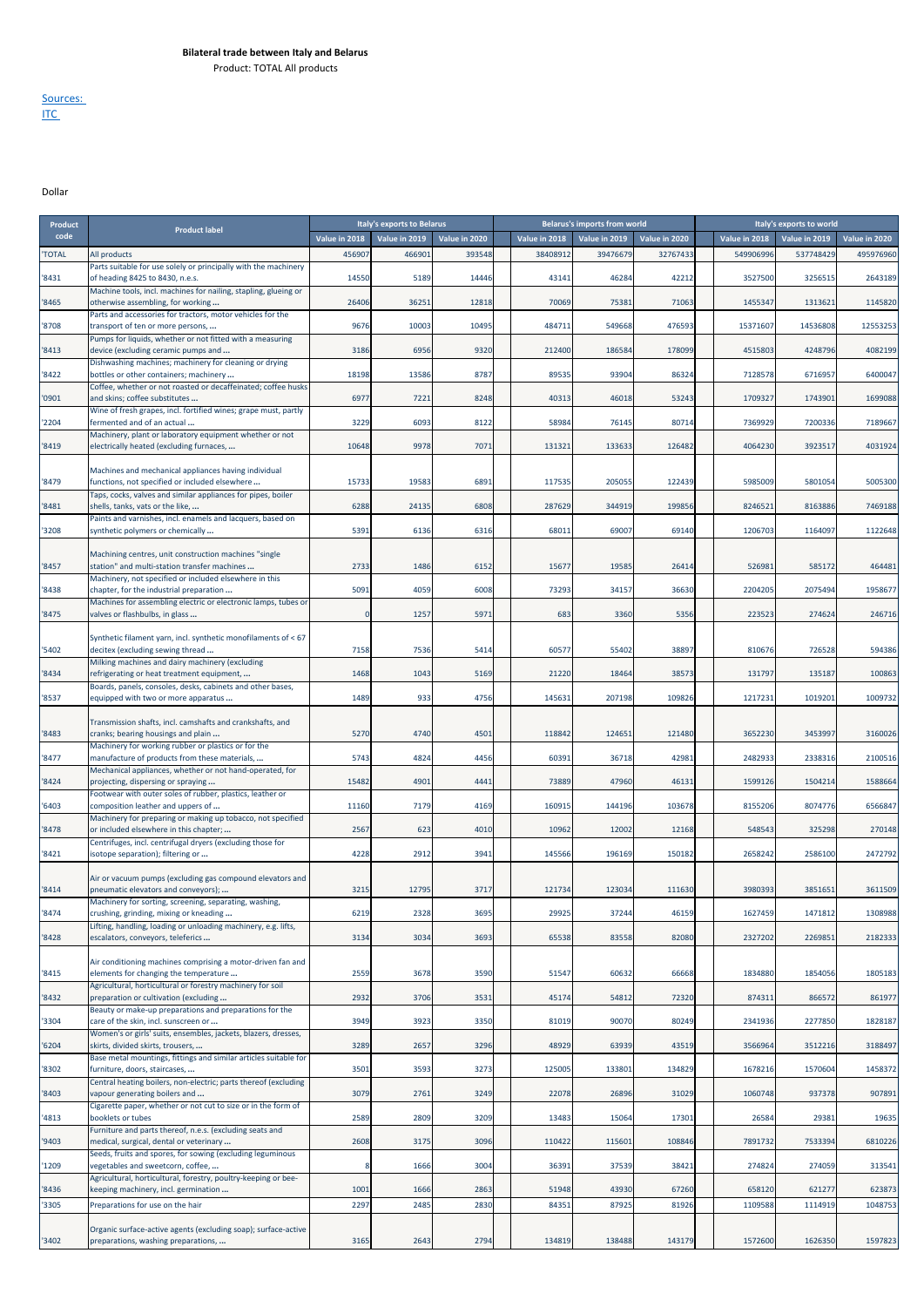| '7326 | Articles of iron or steel, n.e.s. (excluding cast articles)                                                           | 6117 | 4720 | 2778 | 155267  | 160490 | 133778 | 3873476  | 3774726  | 3252097  |
|-------|-----------------------------------------------------------------------------------------------------------------------|------|------|------|---------|--------|--------|----------|----------|----------|
| '4811 | Paper, paperboard, cellulose wadding and webs of cellulose<br>fibres, coated, impregnated, covered,                   | 554  | 1520 | 2763 | 111959  | 112936 | 116604 | 1019092  | 955570   | 923067   |
| '7113 | Articles of jewellery and parts thereof, of precious metal or of<br>metal clad with precious metal                    | 1779 | 2980 | 2748 |         |        |        | 7064579  | 7231965  | 5257179  |
| '7412 | Copper tube or pipe fittings "e.g., couplings, elbows, sleeves"                                                       | 2153 | 2018 | 2747 | 16013   | 15175  | 16360  | 683820   | 673804   | 657105   |
| '8451 | Machinery (excluding of heading 8450) for washing, cleaning,<br>wringing, drying, ironing, pressing                   | 2755 | 1460 | 2719 | 10930   | 8719   | 17890  | 805429   | 728692   | 613601   |
| '8443 | Printing machinery used for printing by means of plates,<br>cylinders and other printing components                   | 1849 | 823  | 2629 | 71769   | 80468  | 61110  | 1284363  | 1162365  | 980002   |
| '3907 | Polyacetals, other polyethers and epoxide resins, in primary<br>forms; polycarbonates, alkyd resins,                  | 2703 | 2953 | 2628 | 125592  | 123273 | 100611 | 2045064  | 1850081  | 1728783  |
| '2309 | Preparations of a kind used in animal feeding                                                                         | 1473 | 2642 | 2585 | 106743  | 119976 | 127017 | 862448   | 85857    | 929085   |
| '3920 | Plates, sheets, film, foil and strip, of non-cellular plastics, not<br>reinforced, laminated,                         | 2491 | 2032 | 2567 | 176384  | 177667 | 172292 | 2861876  | 2724136  | 2566722  |
| '6907 | Unglazed ceramic flags and paving, hearth or wall tiles;<br>unglazed ceramic mosaic cubes and                         | 3138 | 3023 | 2562 | 45019   | 48999  | 46943  | 4672942  | 4394945  | 4387156  |
| '3923 | Articles for the conveyance or packaging of goods, of plastics;<br>stoppers, lids, caps and other                     | 2388 | 2766 | 2496 | 127694  | 129235 | 128710 | 2015638  | 1940402  | 1885551  |
| '9018 | Instruments and appliances used in medical, surgical, dental<br>or veterinary sciences, incl.                         | 2936 | 3971 | 2466 | 178945  | 184263 | 192806 | 2292397  | 2381013  | 2264667  |
| '3913 | Natural polymers, e.g. alginic acid, and modified natural<br>polymers, e.g. hardened proteins,                        | 76   | 464  | 2424 | 2500    | 2854   | 2077   | 122981   | 151951   | 162531   |
| '8466 | Parts and accessories suitable for use solely or principally with<br>the machine tools of heading                     | 2224 | 2521 | 2369 | 17351   | 17884  | 18168  | 1692709  | 1643799  | 1275897  |
|       | Petroleum oils and oils obtained from bituminous minerals                                                             |      |      |      |         |        |        |          |          |          |
| '2710 | (excluding crude); preparations containing<br>Prepared glues and other prepared adhesives, n.e.s.; products           | 3016 | 3036 | 2306 | 1186751 | 167921 | 116900 | 16348753 | 14225043 | 8295305  |
| '3506 | suitable for use as glues or<br>Cotton yarn other than sewing thread, containing >= 85%                               | 309  | 2114 | 2300 | 27274   | 29066  | 29907  | 548787   | 535685   | 523352   |
| '5205 | cotton by weight (excluding that put<br>Amino-resins, phenolic resins and polyurethanes, in primary                   | 3231 | 2946 | 2230 | 27336   | 26221  | 19188  | 176726   | 154383   | 123974   |
| '3909 | forms<br>Seats, whether or not convertible into beds, and parts                                                       | 1514 | 1509 | 2127 | 132217  | 116643 | 96643  | 844352   | 722433   | 666555   |
| '9401 | thereof, n.e.s. (excluding medical,<br>Gimped yarn, gimped strip and the like of heading 5404 or                      | 1526 | 1531 | 2060 | 73207   | 92330  | 89349  | 3809965  | 3646712  | 3278457  |
| '5606 | 5405; chenille yarn, incl. flock<br>Articles of plastics and articles of other materials of heading                   | 3435 | 2116 | 2052 | 13288   | 10481  | 9864   | 85539    | 73181    | 63928    |
| '3926 | 3901 to 3914, n.e.s.<br>Harvesting or threshing machinery, incl. straw or fodder                                      | 1771 | 1886 | 2009 | 134083  | 150509 | 150609 | 3363835  | 3282848  | 3053468  |
| '8433 | balers; grass or hay mowers; machines<br>Stoves, ranges, grates, cookers, incl. those with subsidiary                 | 1665 | 1438 | 2005 | 72004   | 74028  | 105876 | 1304447  | 1218334  | 1323023  |
| '7321 | boilers for central heating, barbecues,                                                                               | 1007 | 2186 | 1875 | 9928    | 11053  | 11569  | 1041233  | 964779   | 930595   |
| '2932 | Heterocyclic compounds with oxygen hetero-atom[s] only<br>Fork-lift trucks; other works trucks fitted with lifting or | 245  | 1413 | 1856 | 3892    | 4812   | 4358   | 202343   | 220680   | 224375   |
| '8427 | nandling equipment (excluding straddle<br>Conveyor or transmission belts or belting, of vulcanised                    | 1559 | 2521 | 1788 | 28407   | 33945  | 31294  | 1568999  | 1592494  | 1237597  |
| '4010 | rubber<br>Refrigerators, freezers and other refrigerating or freezing                                                 | 2073 | 1882 | 1768 | 30746   | 29101  | 25699  | 293844   | 284023   | 242327   |
| '8418 | equipment, electric or other; heat<br>Apparatus based on the use of X-rays or of alpha, beta or                       | 1899 | 2903 | 1744 | 118240  | 103263 | 103560 | 3391776  | 3288652  | 3070153  |
| '9022 | gamma radiations, whether or not<br>Pasta, whether or not cooked or stuffed with meat or other                        | 507  | 1773 | 1737 | 21766   | 47780  | 64636  | 463890   | 500189   | 482464   |
| '1902 | substances or otherwise prepared,                                                                                     | 1267 | 1608 | 1692 | 33424   | 40245  | 39938  | 2913072  | 3022504  | 3568063  |
| '3004 | Medicaments consisting of mixed or unmixed products for<br>therapeutic or prophylactic uses, put                      | 1627 | 1659 | 1573 | 472685  | 563874 | 571021 | 19426289 | 24190715 | 26898445 |
| '8417 | Industrial or laboratory furnaces and ovens, non-electric, incl.<br>ncinerators (excluding drying                     | 5985 | 2078 | 1569 | 36382   | 6209   | 13919  | 709748   | 654955   | 534158   |
| '0406 | Cheese and curd                                                                                                       | 931  | 1292 | 1566 | 20626   | 22397  | 24979  | 3337584  | 3589939  | 3561707  |
| '3925 | Builders' ware of plastics, n.e.s.                                                                                    | 175  | 78   | 1538 | 38615   | 46421  | 47305  | 422064   | 402204   | 428120   |
| '7216 | Angles, shapes and sections of iron or non-alloy steel, n.e.s.                                                        | 131  | 21   | 1527 | 105338  | 118364 | 98128  | 679125   | 597504   | 499198   |
| '3207 | Prepared pigments, prepared opacifiers and prepared<br>colours, vitrifiable enamels and glazes,                       | 1960 | 2400 | 1518 | 10849   | 12675  | 10583  | 242981   | 219588   | 207154   |
| '8462 | Machine tools, incl. presses, for working metal by forging,<br>hammering or die-stamping; machine                     | 1758 | 3831 | 1517 | 22059   | 30858  | 24305  | 1455200  | 1323843  | 1130456  |
| '8515 | Electric, incl. electrically heated gas, laser or other light or<br>photon beam, ultrasonic, electron                 | 145  | 1005 | 1487 | 22993   | 26386  | 25183  | 580236   | 566347   | 505847   |
|       | Machines for preparing textile fibres; spinning, doubling or                                                          |      |      |      |         |        |        |          |          |          |
| '8445 | twisting machines and other machinery<br>Trailers and semi-trailers; other vehicles, not mechanically                 | 938  | 1816 | 1394 | 7626    | 8865   | 8614   | 426703   | 337097   | 184113   |
| '8716 | propelled (excluding railway and<br>Tube or pipe fittings "e.g. couplings, elbows, sleeves", of iron                  | 1155 | 1448 | 1328 | 126048  | 90583  | 68731  | 688384   | 630179   | 548827   |
| '7307 | or steel<br>Plates, sheets, film, foil and strip, of plastics, reinforced,                                            | 4490 | 6011 | 1291 | 42470   | 51561  | 37463  | 1921199  | 1784377  | 1599452  |
| '3921 | aminated, supported or similarly<br>Undenatured ethyl alcohol of an alcoholic strength of < 80%;                      | 1081 | 1288 | 1286 | 99326   | 99518  | 93845  | 1863222  | 1867640  | 1843443  |
| '2208 | spirits, liqueurs and other spirituous                                                                                | 143  | 278  | 1269 | 68189   | 88127  | 76236  | 1154634  | 1390919  | 1219936  |
| '9405 | Lamps and lighting fittings, incl. searchlights and spotlights,<br>and parts thereof, n.e.s; illuminated              | 1361 | 1110 | 1266 | 89169   | 82344  | 71078  | 2065482  | 1934938  | 1630868  |
| '8456 | Machine tools for working any material by removal of<br>material, by laser or other light or photon                   | 1980 | 428  | 1245 | 12441   | 15948  | 14234  | 412265   | 404624   | 311053   |
| '7304 | Tubes, pipes and hollow profiles, seamless, of iron or steel<br>(excluding products of cast iron)                     | 1252 | 594  | 1233 | 136180  | 121188 | 103129 | 1321765  | 1233394  | 977339   |
|       | Self-propelled bulldozers, angledozers, graders, levellers,                                                           |      |      |      |         |        |        |          |          |          |
| '8429 | scrapers, mechanical shovels, excavators,<br>Tools, interchangeable, for hand tools, whether or not power-            | 536  | 1112 | 1227 | 29983   | 47634  | 36592  | 962380   | 905570   | 653918   |
| '8207 | operated, or for machine tools                                                                                        | 1039 | 956  | 1209 | 41416   | 48475  | 52060  | 1125169  | 1058771  | 877359   |
| '3824 | Prepared binders for foundry moulds or cores; chemical<br>products and preparations for the chemical                  | 2043 | 1643 | 1193 | 61133   | 65573  | 57059  | 1104059  | 1025350  | 1068001  |
| '2941 | <b>Antibiotics</b>                                                                                                    | 34   | 149  | 1185 | 39322   | 48307  | 46009  | 939853   | 973939   | 885465   |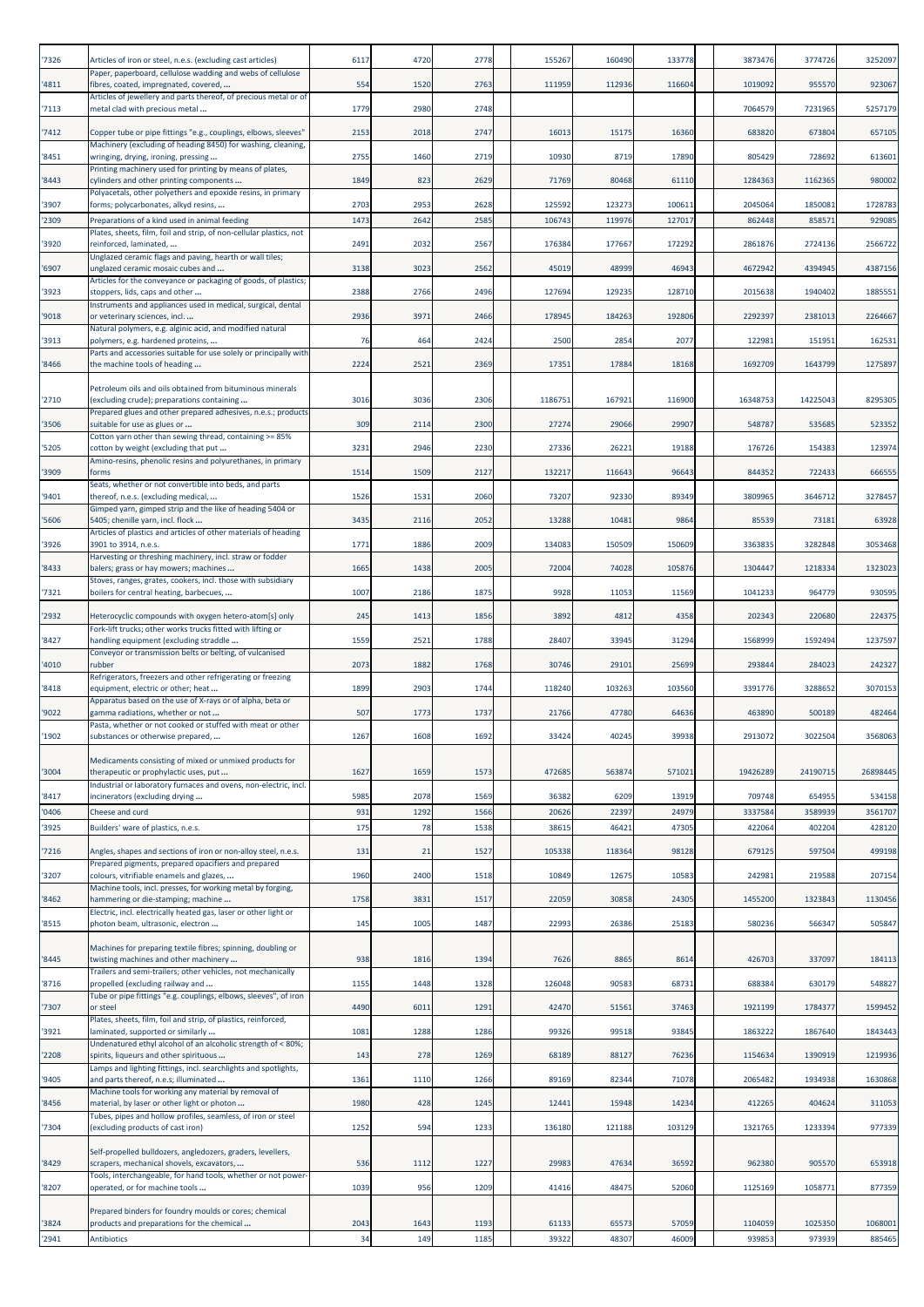| '0709          | Other vegetables, fresh or chilled (excluding potatoes,<br>tomatoes, alliaceous vegetables, edible      | 964               | 1204        | 1180       | 84892           | 45131           | 29731           | 684967            | 700054            | 705183            |
|----------------|---------------------------------------------------------------------------------------------------------|-------------------|-------------|------------|-----------------|-----------------|-----------------|-------------------|-------------------|-------------------|
| '7306          | Tubes, pipes and hollow profiles "e.g., open seam or welded,<br>riveted or similarly closed",           | 1395              | 846         | 1174       | 127600          | 126730          | 111946          | 3936277           | 3601264           | 3165229           |
| '6211          | Tracksuits, ski suits, swimwear and other garments, n.e.s.<br>excluding knitted or crocheted)           | 2023              | 1845        | 1169       | 6407            | 6413            | 5554            | 956813            | 950462            | 543234            |
|                | Trunks, suitcases, vanity cases, executive-cases, briefcases,                                           |                   |             |            |                 |                 |                 |                   |                   |                   |
| '4202          | school satchels, spectacle cases,<br>Tubes, pipes and hoses, and fittings therefor, e.g. joints,        | 1826              | 1064        | 1145       | 45977           | 45964           | 33972           | 8668608           | 10408950          | 8091486           |
| '3917          | elbows, flanges, of plastics<br>Screws, bolts, nuts, coach screws, screw hooks, rivets, cotters,        | 697               | 829         | 1142       | 89450           | 95397           | 90571           | 1724944           | 1671286           | 1706344           |
| '7318          | cotter pins, washers, incl<br>Electric instantaneous or storage water heaters and                       | 388               | 907         | 1108       | 68811           | 75307           | 72948           | 2100497           | 1936113           | 1705175           |
| '8516          | immersion heaters; electric space-heating                                                               | 1306              | 916         | 1088       | 105192          | 119601          | 120271          | 2840752           | 2553228           | 2664897           |
| '8501          | Electric motors and generators (excluding generating sets)                                              | 792               | 1449        | 1076       | 220582          | 190824          | 128741          | 2414445           | 2282661           | 1899518           |
| '6309          | Worn clothing and clothing accessories, blankets and<br>travelling rugs, household linen and articles   | 3254              | 2832        | 1048       | 74271           | 87336           | 58772           | 137950            | 131734            | 113640            |
| '9032          | Regulating or controlling instruments and apparatus<br>(excluding taps, cocks and valves of heading     | 461               | 1155        | 1041       | 53107           | 83910           | 35889           | 684271            | 603440            | 587935            |
| '7308          | Structures and parts of structures "e.g., bridges and bridge-<br>sections, lock-gates, towers,          | 349               | 441         | 1036       | 201429          | 201524          | 148511          | 1833521           | 1635796           | 1527948           |
|                | Synthetic rubber and factice derived from oils, in primary                                              |                   |             |            |                 |                 |                 |                   |                   |                   |
| '4002          | forms or in plates, sheets or strip;<br>Jerseys, pullovers, cardigans, waistcoats and similar articles, | 1537              | 1208        | 1030       | 71534           | 72173           | 52922           | 357479            | 317921            | 282105            |
| '6110          | knitted or crocheted (excluding                                                                         | 1431              | 1625        | 1016       | 46008           | 51532           | 35125           | 3272415           | 3513911           | 3002707           |
| '2530          | Vermiculite, perlite and other mineral substances, n.e.s.                                               | 800               | 2086        | 1013       | 3189            | 2802            | 2976            | 51033             | 48742             | 47163             |
| '8464          | Machine tools for working stone, ceramics, concrete,<br>asbestos-cement or like mineral materials       | 729               | 1290        | 1012       | 4151            | 5652            | 4465            | 923022            | 871178            | 707244            |
| '8459          | Machine tools, incl. way-type unit head machines, for drilling,<br>boring, milling, threading           | 1613              | 221         | 1010       | 13067           | 9919            | 9756            | 437347            | 357513            | 306862            |
| '8536          | Electrical apparatus for switching or protecting electrical<br>circuits, or for making connections      | 1752              | 1529        | 943        | 117753          | 132421          | 135483          | 2936158           | 2783600           | 2656705           |
| '6802          | Monumental or building stone, natural (excluding slate),<br>worked, and articles; mosaic cubes          | 669               | 523         | 896        | 16026           | 11592           | 8571            | 1683590           | 1509181           | 1345333           |
|                | Carboxylic acids with additional oxygen function and their                                              |                   |             |            |                 |                 |                 |                   |                   |                   |
| '2918          | anhydrides, halides, peroxides and<br>Meat and edible offal, salted, in brine, dried or smoked;         | 1558              | 1157        | 892        | 9879            | 9881            | 10430           | 409062            | 367461            | 372778            |
| '0210          | edible flours and meals of meat or<br>Men's or boys' suits, ensembles, jackets, blazers, trousers, bib  | 181               | 517         | 878        | 227             | 573             | 1253            | 1083653           | 1030049           | 1053765           |
| '6203          | and brace overalls, breeches                                                                            | 807               | 544         | 868        | 42618           | 42983           | 28879           | 2368479           | 2347896           | 1932830           |
| '5806          | Narrow woven fabrics of textile materials, with a width of <=<br>30 cm (excluding labels, badges        | 2141              | 1630        | 860        | 16418           | 16288           | 14260           | 172801            | 166030            | 145407            |
| '8309          | Stoppers, caps and lids, incl. crown corks, screw caps and<br>pouring stoppers, capsules for bottles,   | 810               | 776         | 815        | 21256           | 22101           | 27822           | 661890            | 622114            | 660672            |
| '8507          | Electric accumulators, incl. separators therefor, whether or<br>not square or rectangular; parts        | 2006              | 1224        | 813        | 83718           | 76000           | 73684           | 886631            | 846161            | 825125            |
|                | Prefabricated buildings, whether or not complete or already                                             |                   |             |            |                 |                 |                 |                   |                   |                   |
| '9406<br>'3901 | assembled<br>Polymers of ethylene, in primary forms                                                     | 156<br>298        | 109<br>114  | 804<br>802 | 19961<br>196658 | 23951<br>193211 | 18287<br>141172 | 374496<br>900501  | 369861<br>826100  | 292856<br>819767  |
| '8441          | Machinery for making up paper pulp, paper or paperboard,<br>ncl. cutting machines of all kinds,         | 867               | 419         | 789        | 6931            | 11214           | 10512           | 1253333           | 1084923           | 962552            |
|                | Electrical transformers, static converters, e.g. rectifiers, and                                        |                   |             |            |                 |                 |                 |                   |                   |                   |
| '8504          | inductors; parts thereof<br>Furnace burners for liquid fuel, for pulverised solid fuel or for           | 3190              | 1303        | 779        | 133058          | 182779          | 164874          | 2562104           | 2664331           | 2588748           |
| '8416          | gas; mechanical stokers,<br>Synthetic organic colouring matter, whether or not chemically               | 7120              | 704         | 777        | 5769            | 13053           | 4848            | 539553            | 455668            | 408284            |
| '3204          | defined; preparations based on<br>Polymers of vinyl chloride or of other halogenated olefins, in        | 800               | 909         | 775        | 21029           | 20360           | 21104           | 253489            | 242649            | 197126            |
| '3904          | primary forms                                                                                           | 1069              | 846         | 747        | 76249           | 77337           | 86739           | 646184            | 563000            | 551871            |
| '3001          | Dried glands and other organs for organo-therapeutic uses,<br>whether or not powdered; extracts         | 864               | 1074        | 743        | 17643           | 21872           | 24492           | 92956             | 132217            | 129630            |
| '8409          | Parts suitable for use solely or principally with internal<br>combustion piston engine of heading       | 281               | 648         | 739        | 55041           | 52214           | 57676           | 2552145           | 2494977           | 2094837           |
| '8423          | Weighing machinery, incl. weight-operated counting or<br>checking machines (excluding balances          | 1161              | 370         | 736        | 12300           | 13173           | 10698           | 144242            | 134704            | 126160            |
| '8543          | Electrical machines and apparatus, having individual<br>functions, n.e.s. in chapter 85 and parts       | 1249              | 415         | 694        | 27552           | 27306           | 29116           | 544303            | 508461            | 449462            |
| '2515          | Marble, travertine, ecaussine and other calcareous<br>monumental or building stone of an apparent       | 210               | 944         | 650        | 1856            | 1814            | 1877            | 442901            | 431511            | 284699            |
| '8538          | Parts suitable for use solely or principally with the apparatus<br>of heading 8535, 8536 or 8537,       | 733               | 718         | 649        | 36645           | 45995           | 45454           | 1123658           | 1024898           | 1017410           |
| '7411          | Copper tubes and pipes                                                                                  | 1055              | 894         | 647        | 11485           | 11196           | 11139           | 527613            | 492218            | 477028            |
| '4810          | Paper and paperboard, coated on one or both sides with<br>kaolin "China clay" or other inorganic        | 47                | 177         | 641        | 43875           | 42200           | 42970           | 1384592           | 1311666           | 931289            |
| '9508          | Roundabouts, swings, shooting galleries and other fairground<br>amusements; travelling circuses         | 4                 | 369         | 639        | 6069            | 1416            | 1370            | 267558            | 241931            | 175079            |
|                |                                                                                                         |                   |             |            |                 |                 |                 |                   |                   |                   |
| '6406          | Parts of footwear, incl. uppers whether or not attached to<br>soles other than outer soles; removable   | 1230              | 1297        | 627        | 53113           | 43767           | 31631           | 892328            | 803366            | 603535            |
| '8511          | Electrical ignition or starting equipment of a kind used for<br>spark-ignition or compression-ignition  | 722               | 734         | 616        | 31331           | 31278           | 29011           | 624737            | 611903            | 548733            |
| '5603          | Nonwovens, whether or not impregnated, coated, covered or<br>laminated, n.e.s.                          | 107               | 128         | 615        | 31154           | 33144           | 37078           | 1290053           | 1254105           | 1228596           |
|                | Automatic data-processing machines and units thereof;                                                   |                   |             |            |                 |                 |                 |                   |                   |                   |
| '8471<br>'0202 | magnetic or optical readers, machines<br>Meat of bovine animals, frozen                                 | 36<br>$\mathbf 0$ | 1097<br>338 | 607<br>595 | 274557<br>20478 | 241526<br>22050 | 232172<br>14294 | 1920384<br>197609 | 1865978<br>157185 | 1750380<br>142818 |
| '8448          | Auxiliary machinery for use with machines of heading 8444,<br>8445, 8446 or 8447, e.g. dobbies,         | 323               | 164         | 579        | 4439            | 3970            | 4160            | 454798            | 335579            | 254116            |
|                | Perfumes and toilet waters (excluding aftershave lotions,                                               |                   |             |            |                 |                 |                 |                   |                   |                   |
| '3303          | personal deodorants and hair lotions)<br>Telephone sets, incl. telephones for cellular networks or for  | 758               | 629         | 576        | 34026           | 37228           | 30303           | 1336112           | 1313224           | 1044944           |
| '8517          | other wireless networks; other                                                                          | 45                |             | 568        | 540138          | 540833          | 464149          | 3431723           | 3178583           | 3574794           |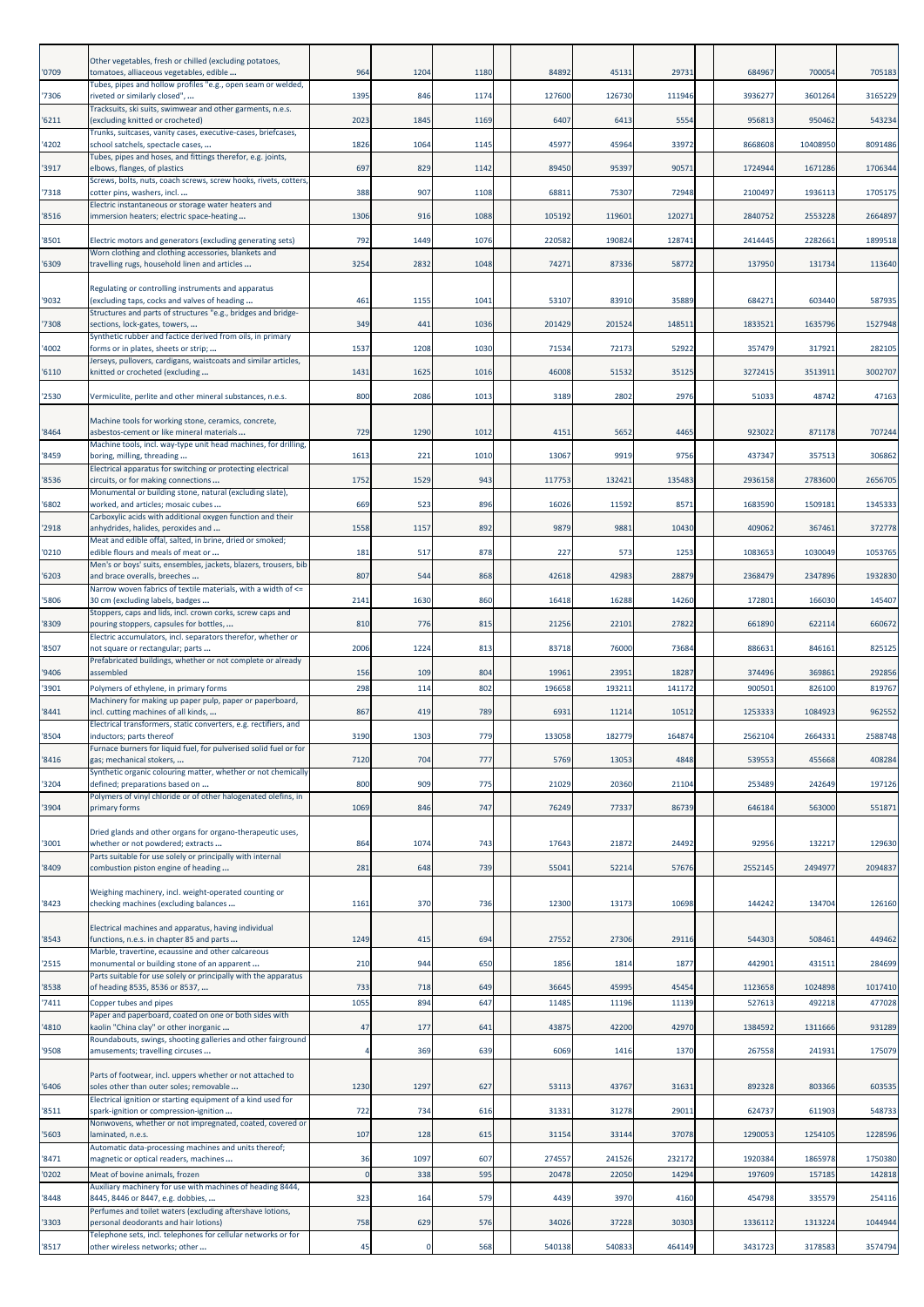| '8514 | Industrial or laboratory electric furnaces and ovens, incl.<br>those functioning by induction                                | 768         | 712   | 559 | 15164  | 11410   | 13792  | 523465   | 526277   | 503055   |
|-------|------------------------------------------------------------------------------------------------------------------------------|-------------|-------|-----|--------|---------|--------|----------|----------|----------|
| '2002 | Tomatoes, prepared or preserved otherwise than by vinegar<br>or acetic acid                                                  | 399         | 476   | 556 | 5672   | 5943    | 6272   | 1866238  | 1902138  | 2180158  |
| '8460 | Machine tools for deburring, sharpening, grinding, honing,<br>apping, polishing or otherwise                                 | 158         | 521   | 555 | 7412   | 16259   | 6596   | 255193   | 269158   | 207946   |
| '9999 | Commodities not elsewhere specified                                                                                          | 981         | 16768 | 538 | 671649 | 1308155 | 981697 | 10762170 | 15178035 | 14828965 |
| '1806 | Chocolate and other food preparations containing cocoa                                                                       | 628         | 660   | 528 | 115889 | 122034  | 107880 | 2078527  | 2109415  | 2096444  |
| '6109 | T-shirts, singlets and other vests, knitted or crocheted                                                                     | 474         | 643   | 526 | 31447  | 40434   | 26658  | 1695060  | 1842754  | 1707999  |
| '8450 | Household or laundry-type washing machines, incl. machines<br>which both wash and dry; parts thereof                         | 955         | 699   | 522 | 50990  | 52833   | 55190  | 783006   | 711749   | 706667   |
| '9404 | Mattress supports (excluding spring interiors for seats);<br>articles of bedding and similar furnishing,                     | 606         | 986   | 520 | 11815  | 14441   | 14996  | 349647   | 340948   | 346646   |
|       | Pigments, incl. metallic powders and flakes, dispersed in non-                                                               |             |       |     |        |         |        |          |          |          |
| '3212 | aqueous media, in liquid or paste<br>Pulley tackle and hoists (other than skip hoists); winches and                          | 303         | 381   | 520 | 14329  | 13747   | 15416  | 147454   | 142317   | 133644   |
| '8425 | capstans; jacks<br>Self-adhesive plates, sheets, film, foil, tape, strip and other                                           | 709         | 475   | 511 | 17019  | 15900   | 18219  | 607789   | 526617   | 444740   |
| '3919 | flat shapes, of plastics, whether<br>Video game consoles and machines, articles for funfair, table                           | 1347        | 1014  | 504 | 36431  | 39578   | 38636  | 1186470  | 1096709  | 1026358  |
| '9504 | or parlour games, incl. pintables,                                                                                           |             | 74    | 503 | 14053  | 21434   | 17792  | 157048   | 123246   | 137334   |
| '8301 | Padlocks and locks "key, combination or electrically<br>operated", of base metal; clasps and frames                          | 706         | 908   | 500 | 22310  | 24730   | 22026  | 501567   | 466643   | 420155   |
| '4016 | Articles of vulcanised rubber (excluding hard rubber), n.e.s.                                                                | 622         | 475   | 487 | 79035  | 88556   | 78940  | 1282775  | 1199067  | 1170817  |
| '1509 | Olive oil and its fractions obtained from the fruit of the olive<br>tree solely by mechanical                                | 998         | 834   | 484 | 3891   | 4199    | 4276   | 1665012  | 1475730  | 1604327  |
|       | Made-up clothing accessories, knitted or crocheted; knitted                                                                  |             |       |     |        |         |        |          |          |          |
| '6117 | or crocheted parts of garments<br>Engines and motors (excluding steam turbines, internal                                     | 604         | 449   | 476 | 3673   | 3436    | 3093   | 179300   | 183118   | 226602   |
| '8412 | combustion piston engine, hydraulic<br>Instruments and apparatus for physical or chemical analysis,                          | 477         | 402   | 467 | 48669  | 50213   | 47986  | 693560   | 762100   | 756562   |
| '9027 | e.g. polarimeters, refractometers,<br>Reaction initiators, reaction accelerators and catalytic                               | 155         | 254   | 462 | 59896  | 56426   | 61850  | 519645   | 489988   | 496047   |
| '3815 | preparations, n.e.s. (excluding rubber                                                                                       | 321         | 333   | 455 | 23867  | 24782   | 32984  | 689865   | 832219   | 1157892  |
| '7309 | Reservoirs, tanks, vats and similar containers, of iron or steel,<br>for any material "other than                            | 33          | 21    | 454 | 18400  | 20654   | 32790  | 288613   | 314036   | 324186   |
| '6003 | Knitted or crocheted fabrics, of a width <= 30 cm (excluding<br>those containing by weight >=                                | 638         | 583   | 447 | 1060   | 1268    | 1019   | 26944    | 17488    | 12322    |
| '8402 | Steam or other vapour generating boilers (excluding central<br>heating hot water boilers capable                             | 372         | 486   | 435 | 6682   | 34272   | 8260   | 275271   | 214008   | 202120   |
| '3809 | Finishing agents, dye carriers to accelerate the dyeing or<br>fixing of dyestuffs and other products                         | 688         | 432   | 433 | 4643   | 4469    | 3857   | 245404   | 221368   | 190730   |
| '6202 | Women's or girls' overcoats, car coats, capes, cloaks, anoraks,<br>incl. ski jackets, windcheaters,                          | 573         | 416   | 426 | 25869  | 30996   | 23129  | 1774849  | 1819399  | 1520640  |
| '4823 | Paper, paperboard, cellulose wadding and webs of cellulose<br>fibres, in strips or rolls of a                                | 526         | 405   | 416 | 16344  | 18905   | 17392  | 559071   | 533271   | 472312   |
| '3507 | Enzymes; prepared enzymes, n.e.s.                                                                                            | 522         | 228   | 414 | 12062  | 10018   | 11620  | 69993    | 59510    | 53944    |
|       | Human blood; animal blood prepared for therapeutic,                                                                          |             |       |     |        |         |        |          |          |          |
| '3002 | prophylactic or diagnostic uses; antisera<br>Carbon electrodes, carbon brushes, lamp carbons, battery                        | 2228        | 1295  | 410 | 175469 | 189198  | 341996 | 7385512  | 8410603  | 7881333  |
| '8545 | carbons and other articles of graphite<br>Particle board, oriented strand board "OSB" and similar board                      |             |       | 410 | 72649  | 52757   | 28551  | 75674    | 110260   | 87832    |
| '4410 | 'e.g. waferboard" of wood or<br>Tubes, pipes and hoses, of vulcanised rubber other than hard                                 | 428         | 538   | 410 | 26655  | 27203   | 28636  | 292202   | 301332   | 296776   |
| '4009 | rubber, with or without their<br>Measuring or checking instruments, appliances and machines                                  | 586         | 355   | 404 | 26822  | 28462   | 25518  | 606350   | 566180   | 470457   |
| '9031 | not elsewhere specified in chapter<br>Machines for extruding, drawing, texturing or cutting man-                             | 608         | 1076  | 402 | 47288  | 53482   | 48931  | 1518086  | 1444641  | 1354182  |
| '8444 | made textile materials<br>Tableware, kitchenware, other household articles and toilet                                        | $\mathbf 0$ |       | 399 | 19417  | 16      | 2622   | 65024    | 49617    | 84187    |
| '6911 | articles, of porcelain or china                                                                                              | 55          | 97    | 398 | 7024   | 6706    | 4710   | 78960    | 79900    | 62311    |
| '3910 | Silicones in primary forms<br>Discs, tapes, solid-state non-volatile storage devices, "smart                                 | 232         | 397   | 394 | 13835  | 12610   | 11641  | 108298   | 113397   | 100798   |
| '8523 | cards" and other media for the<br>Radiators for central heating, non-electrically heated, and                                | 29          |       | 379 | 32248  | 27147   | 23821  | 405957   | 367216   | 283689   |
| '7322 | parts thereof, of iron or steel;<br>Builders' joinery and carpentry, of wood, incl. cellular wood                            | 168         | 204   | 379 | 26950  | 34487   | 32247  | 235455   | 206027   | 182782   |
| '4418 | panels, assembled flooring panels,<br>Moulding boxes for metal foundry; mould bases; moulding                                | 164         | 166   | 371 | 40335  | 40792   | 37678  | 467039   | 429466   | 377545   |
| '8480 | patterns; moulds for metal (other than                                                                                       | 1402        | 609   | 370 | 20730  | 23162   | 18696  | 1673276  | 1433708  | 1199306  |
| '3812 | Prepared rubber accelerators; compound plasticisers for<br>rubber or plastics, n.e.s.; anti-oxidising                        | 332         | 629   | 363 | 10305  | 9530    | 10837  | 350633   | 335859   | 325830   |
| '6004 | Knitted or crocheted fabrics, of a width > 30 cm, containing by<br>weight >= 5% of elastomeric                               | 812         | 708   | 359 | 40063  | 47560   | 23132  | 451476   | 440057   | 380610   |
| '6201 | Men's or boys' overcoats, car coats, capes, cloaks, anoraks,<br>incl. ski jackets, windcheaters,                             | 348         | 478   | 354 | 20760  | 23857   | 21486  | 1467624  | 1577247  | 1386753  |
|       |                                                                                                                              |             |       |     |        |         |        |          |          |          |
| '3403 | Lubricant preparations, incl. cutting-oil preparations, bolt or<br>nut release preparations, anti-rust                       | 819         | 794   | 352 | 63832  | 72087   | 56470  | 232544   | 242533   | 232587   |
| '3407 | Modelling pastes, incl. those put up for children's<br>amusement; preparations known as "dental                              | 397         | 416   | 349 | 3002   | 5296    | 5062   | 95738    | 91727    | 86571    |
|       | Instruments and apparatus for measuring or checking the                                                                      |             |       |     |        |         |        |          |          |          |
| '9026 | flow, level, pressure or other variables                                                                                     | 378         | 323   | 347 | 36913  | 50856   | 3755   | 548697   | 533630   | 527412   |
| '4911 | Printed matter, incl. printed pictures and photographs, n.e.s.<br>Soap; organic surface-active products and preparations for | 66          | 46    | 345 | 34315  | 18489   | 16009  | 525581   | 471981   | 357582   |
| '3401 | use as soap, in the form of bars,<br>Electrical apparatus for switching or protecting electrical                             | 271         | 151   | 344 | 32951  | 35495   | 39749  | 474936   | 486977   | 561688   |
| '8535 | circuits, or for making connections<br>Organic composite solvents and thinners, n.e.s.; prepared                             | 222         | 308   | 344 | 33292  | 26031   | 18660  | 500913   | 466965   | 441889   |
| '3814 | paint or varnish removers (excluding                                                                                         | 272         | 385   | 337 | 8321   | 8705    | 9441   | 117328   | 122689   | 118414   |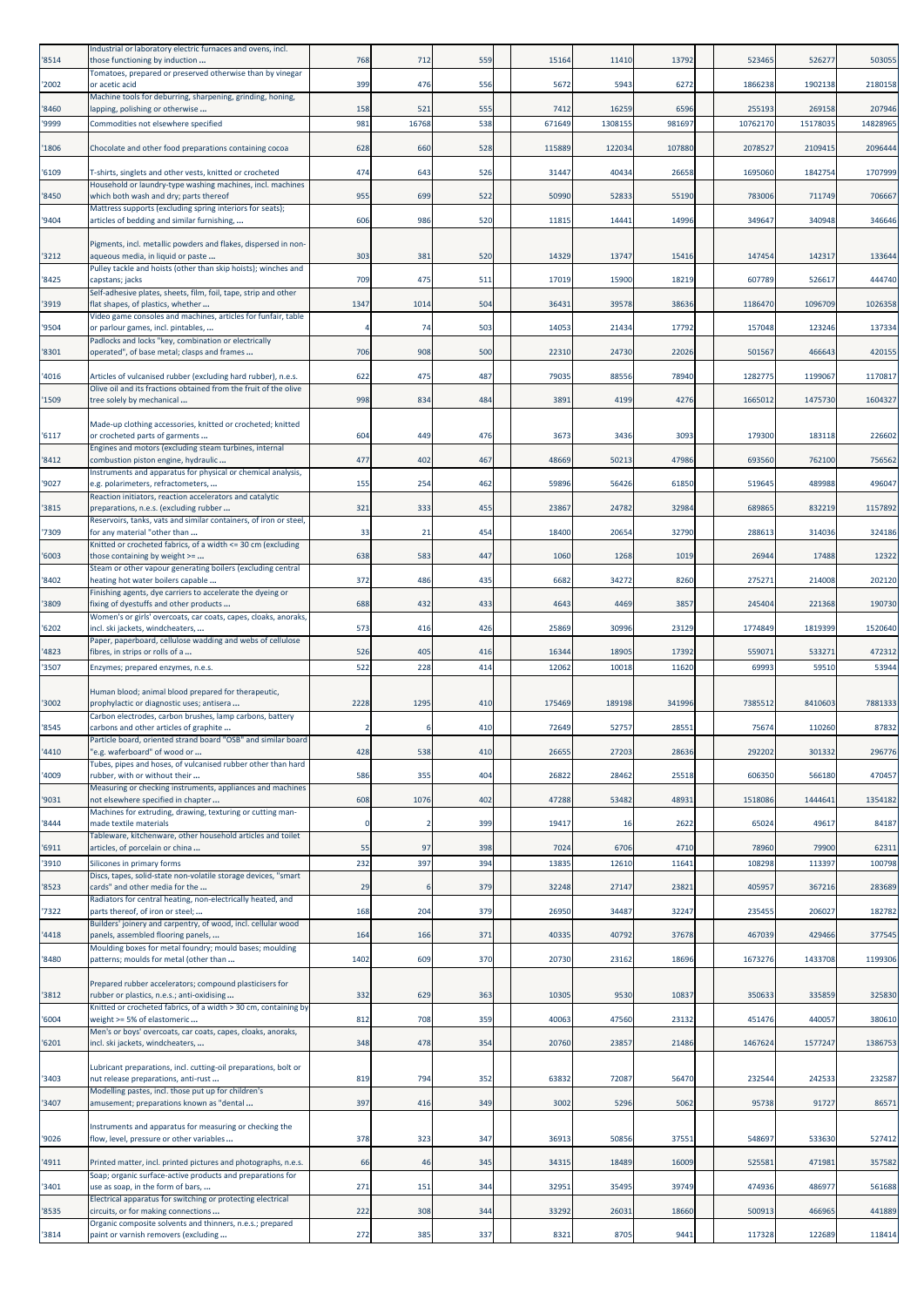| '3209          | Paints and varnishes, incl. enamels and lacquers, based on<br>synthetic polymers or chemically         | 575                 | 546               | 337        | 19792           | 27187           | 28629           | 443749             | 423303            | 395357             |
|----------------|--------------------------------------------------------------------------------------------------------|---------------------|-------------------|------------|-----------------|-----------------|-----------------|--------------------|-------------------|--------------------|
| '7323          | Table, kitchen or other household articles, and parts thereof,<br>of iron or steel; iron or steel      | 812                 | 886               | 333        | 29297           | 31684           | 30038           | 337054             | 311573            | 311416             |
| '8467          | Tools for working in the hand, pneumatic, hydraulic or with<br>self-contained electric or non-electric | 210                 | 189               | 318        | 66146           | 65809           | 68177           | 337425             | 308603            | 289368             |
|                | Sugar confectionery not containing cocoa, incl. white<br>chocolate                                     | 293                 | 294               |            | 60541           |                 | 61492           |                    | 202713            | 197402             |
| '1704          | Lettuce "Lactuca sativa" and chicory "Cichorium spp.", fresh                                           |                     |                   | 314        |                 | 67904           |                 | 203413             |                   |                    |
| '0705          | or chilled<br>Chain and parts thereof, or iron or steel (excluding watch                               | 183                 | 385               | 312        | 11830           | 8163            | 4881            | 255440             | 251006            | 218795             |
| '7315<br>'7616 | chains, necklace chains and the<br>Articles of aluminium, n.e.s.                                       | 136<br>492          | 236<br>269        | 310<br>310 | 18051<br>31153  | 18304<br>44535  | 17876<br>44560  | 206990<br>1767521  | 201119<br>161810: | 175316<br>1449053  |
|                | Plates, sheets, strip, rods and profile shapes, of vulcanised                                          |                     |                   |            |                 |                 |                 |                    |                   |                    |
| '4008          | rubber (excluding hard rubber)                                                                         | 963                 | 495               | 306        | 14715           | 14008           | 12037           | 235676             | 227468            | 198379             |
| '1905          | Bread, pastry, cakes, biscuits and other bakers' wares,<br>whether or not containing cocoa; communion  | 200                 | 248               | 306        | 12072           | 139652          | 133035          | 2469194            | 2705117           | 2744798            |
| '2712          | Petroleum jelly, paraffin wax, micro- crystalline petroleum<br>wax, slack wax, ozokerite, lignite      | 352                 | 372               | 300        | 10304           | 10126           | 9679            | 94413              | 78235             | 94729              |
| '6804          | Millstones, grindstones, grinding wheels and the like, without<br>frameworks, for milling, grinding,   | 233                 | 342               | 298        | 17054           | 17547           | 18694           | 384643             | 358055            | 332323             |
|                | Fibreboard of wood or other ligneous materials, whether or                                             |                     |                   |            |                 |                 |                 |                    |                   |                    |
| '4411          | not agglomerated with resins or<br>Footwear with outer soles of rubber, plastics, leather or           | 101                 | 96                | 296        | 48310           | 46322           | 48618           | 142963             | 91641             | 122945             |
| '6404<br>'2106 | composition leather and uppers of<br>Food preparations, n.e.s.                                         | 382<br>144          | 587<br>211        | 294<br>293 | 37407<br>151559 | 55304<br>151053 | 55443<br>159368 | 1719246<br>1390771 | 1986664<br>143648 | 1904588<br>1399721 |
|                |                                                                                                        |                     |                   |            |                 |                 |                 |                    |                   |                    |
| '7606          | Plates, sheets and strip, of aluminium, of a thickness of > 0,2<br>mm (excluding expanded plates,      | 106                 | 402               | 290        | 59536           | 56910           | 48041           | 1152113            | 1134212           | 968507             |
| '1601          | Sausages and similar products, of meat, offal or blood; food<br>preparations based on these products   | 72                  | 158               | 286        | 1314            | 1422            | 1313            | 549919             | 559096            | 631517             |
| '8208          | Knives and cutting blades, of base metal, for machines or for<br>mechanical appliances                 | 307                 | 279               | 286        | 16782           | 16329           | 16163           | 109706             | 110453            | 97244              |
|                | Nucleic acids and their salts, whether or not chemically                                               |                     |                   |            |                 |                 |                 |                    |                   |                    |
| '2934          | defined; heterocyclic compounds (excluding                                                             | 63                  | 296               | 285        | 15475           | 14651           | 12947           | 344715             | 368535            | 446539             |
|                | Shaving preparations, incl. pre-shave and aftershave                                                   |                     |                   |            |                 |                 |                 |                    |                   |                    |
| '3307          | products, personal deodorants, bath and<br>Insecticides, rodenticides, fungicides, herbicides, anti-   | 270                 | 224               | 283        | 52440           | 52346           | 50804           | 648736             | 595157            | 542691             |
| '3808          | sprouting products and plant-growth<br>Tanks, casks, drums, cans, boxes and similar containers, of     | 66                  | 228               | 280        | 124856          | 120426          | 127894          | 792895             | 775697            | 812411             |
| '7310          | iron or steel, for any material<br>Retorts, crucibles, mufflers, nozzles, plugs, supports, cupels,     | 343                 | 437               | 278        | 17032           | 19530           | 18594           | 428344             | 425151            | 417438             |
| '6903          | tubes, pipes, sheaths, rods                                                                            | 85                  | 469               | 278        | 5852            | 5416            | 5193            | 65912              | 56846             | 48961              |
| '2205          | Vermouth and other wine of fresh grapes, flavoured with<br>plants or aromatic substances               | 138                 | 209               | 277        | 4004            | 4953            | 3380            | 208005             | 222766            | 221853             |
| '8454          | Converters, ladles, ingot moulds and casting machines of a<br>kind used in metallurgy or in metal      | 24                  | 1092              | 273        | 1183            | 5254            | 3948            | 420953             | 402079            | 311525             |
| '7610          | Structures and parts of structures "e.g., bridges and bridge-<br>sections, towers, lattice masts,      | 231                 | 186               | 271        | 8429            | 10047           | 9509            | 714340             | 658996            | 730806             |
| '9004          | Spectacles, goggles and the like, corrective, protective or<br>other (excluding spectacles for         | 41                  | 244               | 265        | 6950            | 7931            | 6186            | 2969825            | 2895296           | 2140796            |
| '0810          | Fresh strawberries, raspberries, blackberries, back, white or                                          | 131                 | 286               | 264        | 88141           | 69926           | 57683           | 604542             | 591403            | 623577             |
|                | red currants, gooseberries and<br>Wallpaper and similar wallcoverings of paper; window                 |                     |                   |            |                 |                 |                 |                    |                   |                    |
| '4814<br>'0805 | transparencies of paper<br>Citrus fruit, fresh or dried                                                | 354<br>914          | 324<br>303        | 257<br>255 | 43750<br>87102  | 45271<br>76939  | 31557<br>77036  | 96955<br>296486    | 87033<br>261664   | 68023<br>279311    |
| '7325          | Articles of iron or steel, cast, n.e.s.                                                                | 94                  | 69                | 254        | 28341           | 29820           | 21788           | 336702             | 308487            | 265617             |
| '4822          | Bobbins, spools, cops and similar supports of paper pulp,<br>paper or paperboard, whether or not       | $\Omega$            |                   | 252        | 2882            | 2859            | 2028            | 32095              | 30166             | 28334              |
| '7013          | Glassware of a kind used for table, kitchen, toilet, office,<br>indoor decoration or similar purposes  | 209                 | 372               | 249        | 18989           | 27412           | 22773           | 351430             | 362635            | 289930             |
|                | Handsaws, with working parts of base metal (excluding power                                            |                     |                   |            |                 |                 |                 |                    |                   |                    |
| '8202          | operated saws); blades for saws<br>Leather further prepared after tanning or crusting "incl.           | 484                 | 431               | 245        | 24683           | 22382           | 20591           | 233301             | 225100            | 203338             |
| '4107          | parchment-dressed leather", of bovine                                                                  | 1331                | 909               | 240        | 36139           | 31085           | 24107           | 3052129            | 2687849           | 2123525            |
| '9619          | Sanitary towels (pads) and tampons, napkins and napkin<br>liners for babies, and similar articles,     | 449                 | 1153              | 238        | 89438           | 97518           | 100169          | 377574             | 384707            | 369453             |
| '5903          | Textile fabrics impregnated, coated, covered or laminated<br>with plastics (excluding tyre cord        | 291                 | 157               | 233        | 13343           | 14976           | 38912           | 615547             | 581885            | 493217             |
| '8447          | Knitting machines, stitch-bonding machines and machines for<br>making gimped yarn, tulle, lace,        | 1346                | 942               | 233        | 7328            | 3584            | 2085            | 261787             | 199976            | 157342             |
| '3906          | Acrylic polymers, in primary forms                                                                     | 89                  | 212               | 233        | 37000           | 35277           | 35941           | 383824             | 369665            | 348837             |
| '9616          | Scent sprays and similar toilet sprays, and mounts and heads<br>therefor; powder puffs and pads        | 288                 | 328               | 231        | 2245            | 2193            | 2791            | 240258             | 232945            | 226106             |
| '9402          | Medical, surgical, dental or veterinary furniture, e.g.<br>operating tables, examination tables,       | 67                  | 105               | 229        | 2594            | 1824            | 3440            | 151560             | 160207            | 160894             |
| '8530          | Electrical signalling, safety or traffic control equipment for<br>railways, tramways, roads, inland    | 2526                | 728               | 228        | 15994           | 19246           | 17076           | 282688             | 219536            | 210309             |
|                | Special purpose motor vehicles (other than those principally                                           |                     |                   |            |                 |                 |                 |                    |                   |                    |
| '8705          | designed for the transport of                                                                          | 96                  | 26                | 224        | 64761           | 37283           | 22066           | 1118405            | 1177197           | 1024099            |
| '2933          | Heterocyclic compounds with nitrogen hetero-atom[s] only                                               | 138                 | 257               | 223        | 79006           | 76589           | 77103           | 1425539            | 1298303           | 1477240            |
| '6210          | Garments made up of felt or nonwovens, whether or not<br>impregnated, coated, covered or laminated;    | 1254                | 937               | 222        | 3664            | 3915            | 5047            | 746065             | 741271            | 492083             |
| '6104          | Women's or girls' suits, ensembles, jackets, blazers, dresses,<br>skirts, divided skirts, trousers,    | 493                 | 338               | 219        | 26015           | 33074           | 20639           | 903712             | 1018515           | 916780             |
|                | Preparations for oral or dental hygiene, incl. denture fixative                                        |                     |                   |            |                 |                 |                 |                    |                   |                    |
| '3306<br>'1005 | pastes and powders; yarn used<br>Maize or corn                                                         | 230<br>$\mathbf{0}$ | 250<br>$\epsilon$ | 216<br>216 | 24796<br>58153  | 25509<br>88000  | 24688<br>55778  | 258468<br>38594    | 263376<br>50804   | 281539<br>54965    |
|                | Prepared or preserved meat, offal or blood (excluding                                                  |                     |                   |            |                 |                 |                 |                    |                   |                    |
| '1602          | sausages and similar products, and meat                                                                | 174                 | 248               | 214        | 8637            | 11155           | 10382           | 396570             | 390756            | 375584             |
| '8547          | Insulating fittings for electrical machines, appliances or<br>equipment, being fittings wholly         | 91                  | 461               | 210        | 4717            | 5236            | 4911            | 110136             | 131606            | 108713             |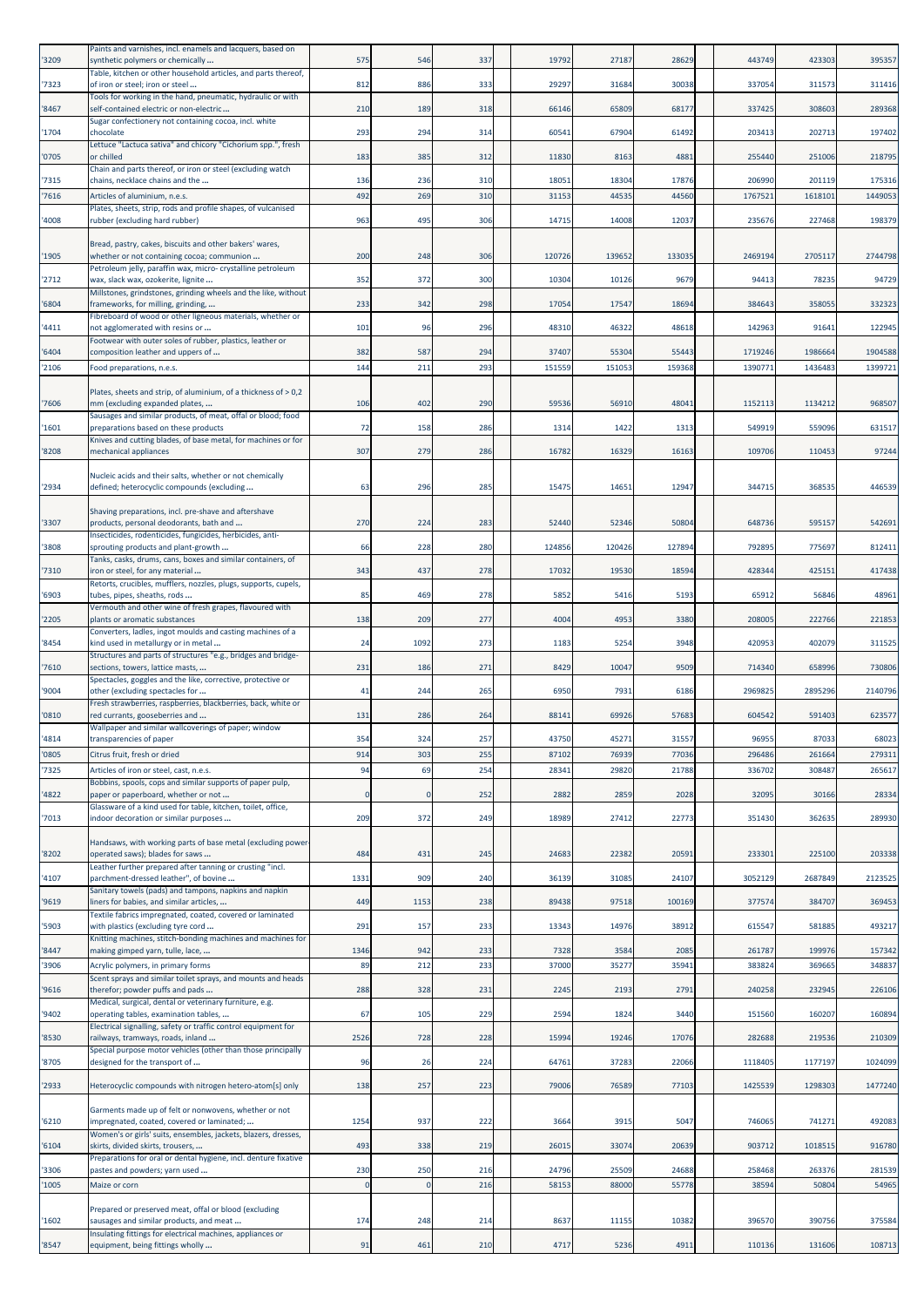| '8476 | Automatic goods-vending machines, e.g. postage stamp,<br>cigarette, food or beverage machines,                             | 157      | 315 | 204             | 1228   | 1901   | 2059   | 518718  | 462560  | 325544  |
|-------|----------------------------------------------------------------------------------------------------------------------------|----------|-----|-----------------|--------|--------|--------|---------|---------|---------|
| '4203 | Articles of apparel and clothing accessories, of leather or<br>composition leather (excluding                              | 228      | 220 | 202             | 5052   | 6082   | 4758   | 1307889 | 1615435 | 1126852 |
| '5111 | Woven fabrics of carded wool or of carded fine animal hair<br>excluding fabrics for technical                              | 892      | 519 | 201             | 11752  | 8636   | 4697   | 502645  | 457902  | 341905  |
| '8453 | Machinery for preparing, tanning or working hides, skins or<br>eather or for making or repairing                           | 2206     | 441 | 201             | 3354   | 1021   | 936    | 493200  | 400814  | 273399  |
| '5407 | Woven fabrics of synthetic filament yarn, incl. monofilament<br>of >= 67 decitex and with a cross                          | 598      | 376 | 201             | 118613 | 91306  | 63426  | 834833  | 815974  | 652119  |
|       |                                                                                                                            |          |     |                 |        |        |        |         |         |         |
| '4114 | Chamois leather, incl. combination chamois leather (excluding<br>glacé-tanned leather subsequently                         |          | 350 | 199             | 380    | 232    | 234    | 401940  | 335067  | 240736  |
| '5515 | Woven fabrics containing predominantly, but < 85% synthetic<br>staple fibres by weight, other                              | 418      | 391 | 199             | 19490  | 17433  | 12343  | 147064  | 142949  | 113461  |
|       | Wood sawn or chipped lengthwise, sliced or peeled, whether                                                                 |          |     |                 |        |        |        |         |         |         |
| '4407 | or not planed, sanded or end-jointed,<br>Mechano-therapy appliances; massage apparatus;                                    | 69       | 308 | 199             | 9836   | 9685   | 9646   | 272550  | 300322  | 253074  |
| '9019 | psychological aptitude-testing apparatus; ozone<br>Woven fabrics of combed wool or of combed fine animal hair              | 40       | 117 | 197             | 13109  | 13717  | 17185  | 147703  | 154391  | 218191  |
| '5112 | (excluding fabrics for technical<br>Table, kitchen or other household articles, sanitary ware, and                         | 126      | 89  | 194             | 3998   | 3425   | 2503   | 1062912 | 913442  | 522190  |
| '7615 | parts thereof, of aluminium,                                                                                               | 1613     | 154 | 192             | 13680  | 15496  | 12637  | 427069  | 401659  | 412636  |
| '2103 | Sauce and preparations therefor; mixed condiments and<br>mixed seasonings; mustard flour and meal,                         | 528      | 214 | 191             | 52605  | 56071  | 56118  | 924787  | 1007596 | 1268083 |
| '6002 | Knitted or crocheted fabrics, of a width <= 30 cm, containing<br>by weight >= 5% of elastomeric                            | 256      | 279 | 189             | 5760   | 4770   | 3704   | 15068   | 14306   | 17404   |
|       | Pharmaceutical preparations and products of subheadings                                                                    | 79       | 163 | 185             | 32730  | 31633  | 26732  | 477841  | 505122  | 587465  |
| '3006 | 3006.10.10 to 3006.60.90<br>Printing ink, writing or drawing ink and other inks, whether or                                |          |     |                 |        |        |        |         |         |         |
| '3215 | not concentrated or solid<br>Brooms, brushes, incl. brushes constituting parts of machines,                                | 116      | 159 | 184             | 19742  | 21408  | 21185  | 334400  | 302170  | 254572  |
| '9603 | appliances or vehicles, hand-operated<br>Compounded rubber, unvulcanised, in primary forms or in                           | 245      | 236 | 181             | 27279  | 28450  | 28509  | 253272  | 247596  | 233941  |
| '4005 | plates, sheets or strip (excluding                                                                                         | 111      | 96  | 179             | 16118  | 17889  | 16371  | 546727  | 515475  | 449871  |
| '8508 | Vacuum cleaners, incl. dry cleaners and wet vacuum cleaners<br>Tableware, kitchenware, other household articles and toilet | 87       | 133 | 177             | 27331  | 34294  | 39988  | 151957  | 187179  | 193230  |
| '3924 | articles, of plastics (excluding<br>Activated carbon; activated natural mineral products; animal                           | 218      | 196 | 171             | 33323  | 39495  | 35115  | 691648  | 638034  | 579698  |
| '3802 | black, whether or not spent<br>Other vegetables prepared or preserved otherwise than by                                    | $\Omega$ | 69  | 171             | 3089   | 4679   | 4742   | 38456   | 38174   | 44098   |
| '2005 | vinegar or acetic acid, not frozen<br>Baths, shower-baths, sinks, washbasins, bidets, lavatory pans,                       | 128      | 169 | 168             | 52021  | 60415  | 60272  | 646820  | 641779  | 702237  |
| '3922 | seats and covers, flushing cisterns                                                                                        | 6        | 49  | 164             | 15366  | 16222  | 15729  | 180004  | 177963  | 169604  |
| '6402 | Footwear with outer soles and uppers of rubber or plastics<br>(excluding waterproof footwear of                            | 76       | 47  | 162             | 75895  | 143174 | 138345 | 1124687 | 1215485 | 1197795 |
| '8308 | Clasps, frames with clasps, buckles, buckle-clasps, hooks,<br>eyes, eyelets and the like, of base                          | 384      | 261 | 161             | 8575   | 8995   | 7206   | 586526  | 562139  | 422056  |
| '9506 | Articles and equipment for general physical exercise,<br>gymnastics, athletics, other sports,                              | 328      | 255 | 158             | 29377  | 34724  | 32321  | 1086204 | 996880  | 861876  |
|       | norganic or mineral colouring matter, n.e.s.; preparations                                                                 |          |     |                 |        |        |        |         |         |         |
| '3206 | based on inorganic or mineral colouring<br>Spoons, forks, ladles, skimmers, cake-servers, fish-knives,                     | 412      | 327 | 157             | 38628  | 40441  | 39813  | 186533  | 173198  | 169219  |
| '8215 | butter-knives, sugar tongs and<br>Diagnostic or laboratory reagents on a backing, prepared                                 | 85       | 205 | 155             | 3698   | 3509   | 2805   | 80479   | 76607   | 58372   |
| '3822 | diagnostic or laboratory reagents<br>Orthopaedic appliances, incl. crutches, surgical belts and                            | 154      | 161 | 153             | 49221  | 59057  | 65247  | 498466  | 507659  | 692143  |
| '9021 | trusses; splints and other fracture<br>Brassieres, girdles, corsets, braces, suspenders, garters and                       | 52       | 52  | 153             | 75916  | 93283  | 60584  | 799138  | 863594  | 703652  |
| '6212 | similar articles and parts thereof,                                                                                        | 13       | 21  | 144             | 8626   | 9859   | 8100   | 248119  | 262900  | 238518  |
| '3902 | Polymers of propylene or of other olefins, in primary forms                                                                | 3        | 72  | 141             | 146797 | 156114 | 130744 | 961499  | 897621  | 781414  |
| '8484 | Gaskets and similar joints of metal sheeting combined with<br>other material or of two or more                             | 468      | 180 | 141             | 12479  | 14991  | 15673  | 251732  | 204803  | 208229  |
| '1510 | Other oils and their fractions, obtained solely from olives,<br>whether or not refined, but not                            | 145      | 148 | 139             | 1016   | 889    | 767    | 102255  | 64657   | 59931   |
| '3811 | Anti-knock preparations, oxidation inhibitors, gum inhibitors,<br>viscosity improvers, anti-corrosive                      | 127      | 57  | 137             | 12324  | 17570  | 23106  | 1027321 | 1047493 | 956763  |
| '8541 | Diodes, transistors and similar semiconductor devices;<br>photosensitive semiconductor devices,                            | 141      | 209 | 137             | 36125  | 92016  | 24395  | 765822  | 780148  | 847759  |
| '7605 | Aluminium wire (excluding stranded wire, cables, plaited<br>bands and the like and other articles                          | 6        |     | 137             | 73291  | 67412  | 65942  | 73241   | 61864   | 63142   |
| '6913 | Statuettes and other ornamental ceramic articles, n.e.s.                                                                   | 10       | 342 | 136             | 1941   | 2324   | 2428   | 35070   | 34380   | 28618   |
| '7419 | Other articles of copper, n.e.s.                                                                                           | 159      | 222 | 136             | 8672   | 7547   | 6996   | 270659  | 243738  | 217589  |
| '6912 | Tableware, kitchenware, other household articles and toilet<br>articles, of ceramics other than                            | 14       | 438 | 134             | 6097   | 7937   | 7061   | 65224   | 63921   | 61939   |
| '1302 | Vegetable saps and extracts; pectic substances, pectinates<br>and pectates; agar-agar and other                            | 84       | 91  | 134             | 14450  | 14409  | 13067  | 194687  | 226401  | 265360  |
| '9024 | Machines and appliances for testing the hardness, strength,<br>compressibility, elasticity or                              | 744      | 609 | 130             | 4923   | 2879   | 2816   | 145474  | 141960  | 111730  |
| '6910 | Ceramic sinks, washbasins, washbasin pedestals, baths,<br>bidets, water closet pans, flushing                              | 89       | 116 | 13 <sub>C</sub> | 8641   | 11101  | 11428  | 302885  | 276940  | 256372  |
| '5910 | Transmission or conveyor belts or belting, of textile material,<br>whether or not impregnated,                             | 485      | 362 | 129             | 1458   | 1255   | 1299   | 64101   | 58656   | 56005   |
| '6206 | Women's or girls' blouses, shirts and shirt-blouses (excluding<br>knitted or crocheted and vests)                          | 285      | 257 | 129             | 9523   | 14086  | 7147   | 692837  | 695631  | 546241  |
| 5408  | Woven fabrics of artificial filament yarn, incl. monofilament of<br>>= 67 decitex and a maximum                            | 67       | 110 | 122             | 4990   | 12715  | 8321   | 304001  | 271288  | 176985  |
| '6103 | Men's or boys' suits, ensembles, jackets, blazers, trousers, bib<br>and brace overalls, breeches                           | 142      | 198 | 122             | 12149  | 16863  | 9392   | 399332  | 436456  | 375741  |
|       |                                                                                                                            |          |     |                 |        |        |        |         |         |         |
| '8487 | Machinery parts, n.e.s. in chapter 84 (excluding parts<br>containing electrical connectors, insulators,                    | 89       | 36  | 119             | 832    | 694    | 715    | 352672  | 337866  | 309071  |
| '7215 | Bars and rods, of iron or non-alloy steel, cold-formed or cold-<br>finished, whether or not further                        | 554      | 482 | 117             | 20074  | 20665  | 16073  | 565953  | 453799  | 338767  |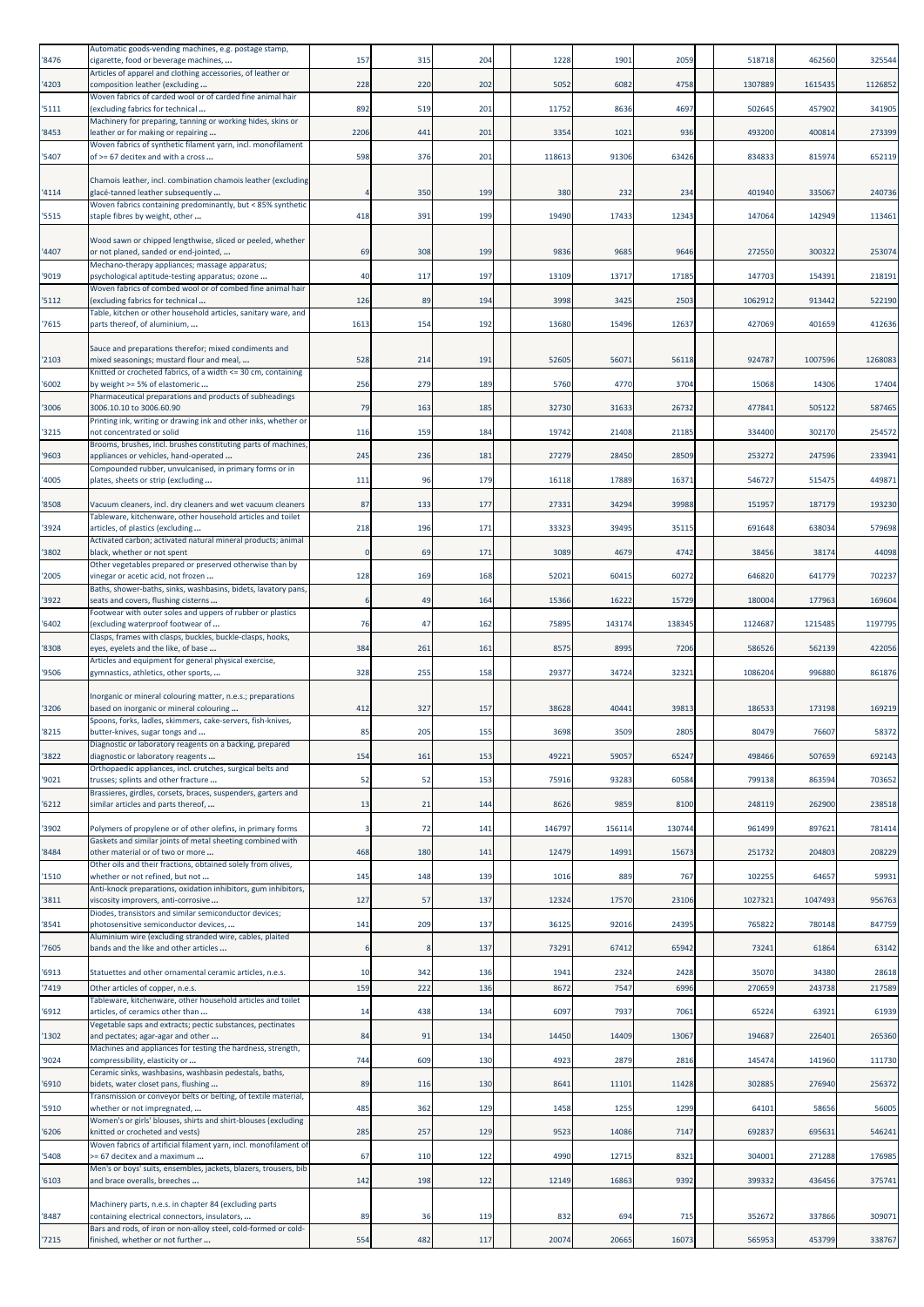| '3101          | Animal or vegetable fertilisers, whether or not mixed together<br>or chemically treated; fertilisers     |              |          | 117      | 462    | 249    | 477    | 128040           | 122723           | 135961           |
|----------------|----------------------------------------------------------------------------------------------------------|--------------|----------|----------|--------|--------|--------|------------------|------------------|------------------|
| '8482          | Ball or roller bearings (excluding steel balls of heading 7326);<br>parts thereof                        | 277          | 138      | 116      | 97763  | 97263  | 79478  | 1650461          | 1493687          | 1194239          |
| '8502          | Electric generating sets and rotary converters                                                           | 409          | 353      | 116      | 37217  | 49299  | 32161  | 667584           | 537344           | 523282           |
| '3302          | Mixtures of odoriferous substances and mixtures, incl.<br>alcoholic solutions, based on one or           | 44           | 27       | 115      | 22923  | 21940  | 26170  | 205986           | 201471           | 203984           |
| '6115          | Pantyhose, tights, stockings, socks and other hosiery, incl.<br>graduated compression hosiery            | 254          | 338      | 114      | 71930  | 31372  | 29053  | 873438           | 832431           | 664538           |
| '8439          | Machinery for making pulp of fibrous cellulosic material or for<br>making or finishing paper or          | 190          | 83       | 112      | 6191   | 2179   | 5021   | 542947           | 402465           | 275267           |
| '1101          | Wheat or meslin flour                                                                                    | 55           | 97       | 111      | 6937   | 14397  | 7625   | 126120           | 144229           | 148169           |
| '5109          | Yarn of wool or fine animal hair, put up for retail sale                                                 | $\mathbf{1}$ | 415      | 107      | 1453   | 2272   | 1037   | 71680            | 69969            | 71807            |
| '2201          | Waters, incl. natural or artificial mineral waters and aerated<br>waters, not containing added           | 109          | 110      | 107      | 16378  | 20186  | 19747  | 684740           | 683702           | 620850           |
| '6301          | Blankets and travelling rugs of all types of textile materials<br>(excluding table covers, bedspreads    | 161          | 141      | 106      | 4008   | 3608   | 3702   | 43095            | 45043            | 42022            |
| '8408          | Compression-ignition internal combustion piston engine<br>'diesel or semi-diesel engine"                 | 75           | 361      | 105      | 299755 | 265875 | 171413 | 2852579          | 2095379          | 1714011          |
|                | Paper or paperboard labels of all kinds, whether or not                                                  |              |          |          |        |        |        |                  |                  |                  |
| '4821          | printed                                                                                                  | 116          | 129      | 103      | 5972   | 7024   | 5861   | 234383           | 231375           | 227053           |
| '3916          | Monofilament of which any cross-sectional dimension > 1<br>mm, rods, sticks and profile shapes,          | 111          | 96       | 102      | 37866  | 4207   | 41555  | 190982           | 195675           | 189258           |
| '8518          | Microphones and stands therefor (excluding cordless<br>microphones with built-in transmitter);           | 386          | 329      | 101      | 29670  | 43174  | 43074  | 625567           | 699100           | 813512           |
| '1901          | Malt extract; food preparations of flour, groats, meal, starch<br>or malt extract, not containing        | 76           | 82       | 99       | 41176  | 31211  | 23382  | 161437           | 168394           | 180666           |
|                | Sewing machines (other than book-sewing machines of                                                      |              |          |          |        |        |        |                  |                  |                  |
| '8452          | heading 8440); furniture, bases and covers                                                               | 219          | 146      | 99       | 13221  | 10328  | 9858   | 12083            | 108032           | 73122            |
| '5509          | Yarn of synthetic staple fibres (excluding sewing thread and<br>arn put up for retail sale)              | 221          | 271      | 98       | 15450  | 10620  | 3154   | 199869           | 177993           | 150190           |
| '8205          | Hand tools, incl. glaziers' diamonds, of base metal, n.e.s.;<br>blowlamps and the like; vices,           | 140          | 107      | 98       | 18450  | 21912  | 19499  | 180047           | 168332           | 137801           |
| '5107          | Yarn of combed wool (excluding that put up for retail sale)                                              | 122          | 120      | 96       | 1123   | 1767   | 1292   | 279419           | 241391           | 185578           |
| '8707          | Bodies, incl. cabs, for tractors, motor vehicles for the<br>transport of ten or more persons,            | 83           | 126      | 95       | 12604  | 10506  | 64475  | 344403           | 339313           | 315773           |
| '5911          | Textile products and articles, for technical use, specified in<br>Note 7 to chapter 59                   | 255          | 129      | 95       | 9703   | 8931   | 9097   | 236089           | 225496           | 216070           |
|                |                                                                                                          |              |          |          |        |        |        |                  |                  |                  |
| '8509          | Electromechanical domestic appliances, with self-contained<br>electric motor; parts thereof (excluding   | 192          | 157      | 94       | 22817  | 27555  | 29541  | 436464           | 408958           | 464087           |
| '7016          | Paving blocks, slabs, bricks, squares, tiles and other articles of<br>pressed or moulded glass,          | 38           | 43       | 93       | 673    | 1619   | 471    | 82570            | 72672            | 61050            |
| '8404          | Auxiliary plant for use with boilers of heading 8402 or 8403,<br>e.g. economizers, superheaters,         | 35           | 37       | 93       | 2390   | 8532   | 3959   | 96051            | 81110            | 72654            |
| '8426          | Ships' derricks; cranes, incl. cable cranes (excluding wheel-<br>mounted cranes and vehicle cranes       | 101          | 577      | 92       | 26850  | 22987  | 21235  | 1426115          | 1283137          | 1140086          |
| '6205          | Men's or boys' shirts (excluding knitted or crocheted,<br>nightshirts, singlets and other vests)         | 84           | 56       | 91       | 9782   | 9437   | 5685   | 586856           | 574328           | 444055           |
|                | Made-up articles of textile materials, incl. dress patterns,                                             |              |          |          |        |        |        |                  |                  |                  |
| '6307          | 1.e.s.<br>Sanitary ware, and parts thereof, of iron or steel (excluding                                  | 30           | 29       | 91       | 27691  | 28582  | 66585  | 151701           | 145998           | 280629           |
| '7324          | cans, boxes and similar containers<br>iquid crystal devices not constituting articles provided for       | 3            | 75       | 90       | 7445   | 9632   | 8086   | 126756           | 117459           | 111423           |
| '9013          | more specifically in other heading;<br>Shoe polish, furniture wax and floor waxes, polishes and          | 11           | 27       | 89       | 11130  | 14370  | 9594   | 67767            | 65232            | 67498            |
| '3405          | creams for coachwork, glass or metal,                                                                    | 201<br>29    | 88       | 87<br>87 | 5576   | 5516   | 4558   | 72298            | 88065            | 109946           |
| '2921<br>'7117 | Amine-function compounds<br>Imitation jewellery                                                          | 73           | 72<br>84 | 86       | 8042   | 6608   | 7127   | 136048<br>379915 | 139385<br>385196 | 131535<br>353732 |
| '6114          | Special garments for professional, sporting or other purposes,<br>n.e.s., knitted or crocheted           | 555          | 680      | 86       | 964    | 1022   | 1078   | 688549           | 642496           | 383611           |
| '7217          | Wire of iron or non-alloy steel, in coils (excluding bars and<br>rods)                                   | 161          | 68       | 83       | 36785  | 41473  | 35980  | 524165           | 532941           | 521640           |
| '5206          | Cotton yarn containing predominantly, but < 85% cotton by<br>weight (excluding sewing thread and         | 219          | 157      | 83       | 3355   | 7807   | 9101   | 36644            | 31470            | 26876            |
|                | Insulated "incl. enamelled or anodised" wire, cable "incl.                                               |              |          |          |        |        |        |                  |                  |                  |
| '8544          | coaxial cable" and other insulated<br>Mineral or chemical fertilisers containing two or three of the     | 166          | 501      | 82       | 172309 | 204504 | 156021 | 3584817          | 3444875          | 2940257          |
| '3105          | fertilising elements nitrogen,<br>Glaziers' putty, grafting putty, resin cements, caulking               | 104          | 23       | 81       | 65413  | 58007  | 58742  | 194832           | 196649           | 184325           |
| '3214          | compounds and other mastics; painters'<br>Wrist-watches, pocket-watches and other watches, incl. stop-   | 122          | 177      | 79       | 24776  | 26689  | 26538  | 319808           | 278829           | 245553           |
| '9101          | watches, with case of precious<br>Casks, drums, cans, boxes and similar containers, incl. rigid or       | 177          | 556      | 79       | 200    | 176    | 134    | 538593           | 452521           | 289418           |
| '7612          | collapsible tubular containers,                                                                          | 91           | 81       | 78       | 8839   | 8512   | 8287   | 79598            | 71621            | 48308            |
| '5516          | Woven fabrics of artificial staple fibres<br>Plates, sticks, tips and the like for tools, unmounted, of  | 209          | 210      | 77       | 8264   | 7678   | 6266   | 259529           | 239069           | 162572           |
| '8209          | sintered metal carbides or cermets<br>Cloth, incl. endless bands, grill, netting and fencing, of iron or | 89           | 51       | 76       | 18435  | 16324  | 16050  | 61595            | 48429            | 38163            |
| '7314          | steel wire, expanded metal<br>Men's or boys' shirts, knitted or crocheted (excluding                     | 41           | 64       | 76       | 10953  | 11960  | 9853   | 537918           | 475295           | 451041           |
| '6105          | nightshirts, T-shirts, singlets and<br>Saturated acyclic monocarboxylic acids and their anhydrides,      | 50           | 50       | 75       | 2756   | 4453   | 2309   | 347409           | 390445           | 312081           |
| '2915          | halides, peroxides and peroxyacids;                                                                      | 472          | 395      | 75       | 15574  | 15437  | 13251  | 157516           | 150452           | 154019           |
| '7219          | Flat-rolled products of stainless steel, of a width of >= 600<br>mm, hot-rolled or cold-rolled           | 159          | 248      | 75       | 38742  | 40958  | 31481  | 1643289          | 1586018          | 1372895          |
| '8311          | Wire, rods, tubes, plates, electrodes and similar products, of<br>base metal or of metal carbides,       | 50           | 79       | 74       | 16918  | 19151  | 16195  | 145133           | 150309           | 126261           |
|                | Hydrometers, areometers and similar floating instruments,                                                |              |          |          |        |        |        |                  |                  |                  |
| '9025          | thermometers, pyrometers, barometers,<br>Sheets for veneering, incl. those obtained by slicing laminated | 412          | 64       | 74       | 17314  | 14974  | 17113  | 134901           | 134433           | 143244           |
| '4408          | wood, for plywood or for other<br>Vegetable alkaloids, natural or reproduced by synthesis, and           | 90           | 50       | 72       | 8521   | 6118   | 5574   | 151769           | 183001           | 119329           |
| '2939          | their salts, ethers, esters and                                                                          | 71           |          | 72       | 1970   | 2449   | 2186   | 111308           | 107608           | 117184           |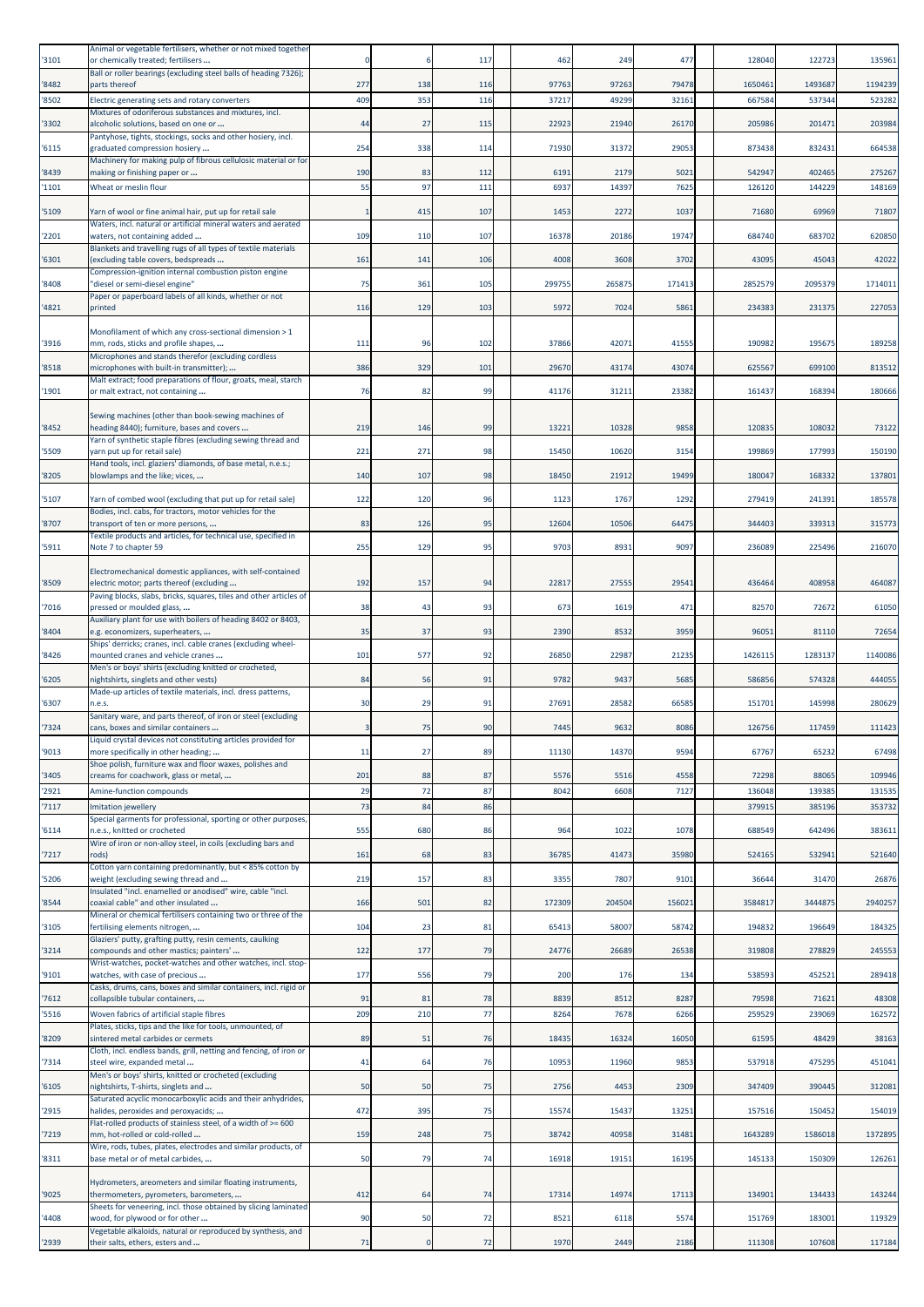| '1604 | Prepared or preserved fish; caviar and caviar substitutes<br>prepared from fish eggs                                    | 20             | 126 | 70 | 48319  | 55862  | 44240  | 294247  | 281278  | 321729  |
|-------|-------------------------------------------------------------------------------------------------------------------------|----------------|-----|----|--------|--------|--------|---------|---------|---------|
| '3804 | Residual lyes from the manufacture of wood pulp, whether or<br>not concentrated, desugared or                           | 45             | 47  | 68 | 589    | 632    | 437    | 8757    | 8365    | 10194   |
| '7229 | Wire of alloy steel other than stainless, in coils (excluding bars<br>and rods)                                         | 28             | 76  | 68 | 7210   | 7523   | 5747   | 153791  | 135520  | 114268  |
|       |                                                                                                                         |                |     |    |        |        |        |         |         |         |
| '5106 | Carded wool yarn (excluding that put up for retail sale)<br>Live plants incl. their roots, cuttings and slips; mushroom | 51             | 33  | 67 | 915    | 658    | 431    | 165901  | 151986  | 116133  |
| '0602 | spawn (excluding bulbs, tubers,<br>Mushrooms and truffles, prepared or preserved otherwise                              | 3              | 28  | 67 | 60696  | 68189  | 63941  | 791992  | 754415  | 769349  |
| '2003 | than by vinegar or acetic acid<br>Essential oils, whether or not terpeneless, incl. concretes and                       | $\overline{7}$ |     | 65 | 1624   | 2137   | 1591   | 41538   | 44586   | 42845   |
| '3301 | absolutes; resinoids; extracted                                                                                         | 58             | 26  | 65 | 1043   | 1147   | 1708   | 195026  | 182862  | 159493  |
| '6505 | Hats and other headgear, knitted or crocheted, or made up<br>from lace, felt or other textile                           | 52             | 74  | 65 | 7497   | 9214   | 7262   | 210926  | 255286  | 232848  |
| '6805 | Natural or artificial abrasive powder or grain, on a base of<br>textile material, paper, paperboard                     | 52             | 66  | 64 | 10057  | 10232  | 11006  | 207526  | 198005  | 207354  |
|       | Synthetic organic tanning substances; inorganic tanning                                                                 |                |     |    |        |        |        |         |         |         |
| '3202 | substances; tanning preparations, whether                                                                               | 80             | 74  | 64 | 882    | 695    | 502    | 154065  | 137433  | 104608  |
| '4303 | Articles of apparel, clothing accessories and other furskin<br>articles (excluding gloves made                          | 227            | 217 | 62 | 8382   | 7564   | 2174   | 389131  | 308748  | 204274  |
| '8529 | Parts suitable for use solely or principally with transmission<br>and reception apparatus for                           | 14             | 124 | 60 | 80735  | 109515 | 142142 | 409533  | 424886  | 406613  |
| '5703 | Carpets and other textile floor coverings, tufted "needle<br>punched", whether or not made up                           | 41             | 128 | 60 | 8954   | 8752   | 6706   | 102776  | 88643   | 72998   |
|       | Office machines, e.g. hectograph or stencil duplicating                                                                 |                |     |    |        |        |        |         |         |         |
| '8472 | machines, addressing machines, automatic                                                                                | 359            | 194 | 59 | 6477   | 4973   | 9904   | 109546  | 141782  | 105831  |
| '5403 | Artificial filament yarn, incl. artificial monofilament of < 67<br>decitex (excluding sewing thread                     | 127            | 54  | 59 | 7274   | 8562   | 7472   | 48292   | 35023   | 21390   |
| '7320 | Springs and leaves for springs, of iron or steel (excluding clock<br>and watch springs, springs                         | 455            | 179 | 59 | 24310  | 26874  | 23392  | 230527  | 212639  | 192764  |
| '2506 | Quartz (excluding natural sands); quartzite, whether or not<br>roughly trimmed or merely cut,                           | 0              | 12  | 58 | 1309   | 379    | 292    | 29273   | 30236   | 31758   |
| '8542 | Electronic integrated circuits; parts thereof                                                                           | 52             | 46  | 57 | 59498  | 55739  | 50445  | 1551967 | 1429660 | 1230774 |
| '5705 | Carpets and other textile floor coverings, whether or not<br>made up (excluding knotted, woven                          | $\Omega$       |     | 56 | 1205   | 2229   | 1954   | 16398   | 14253   | 13011   |
| '0106 | Live animals (excluding horses, asses, mules, hinnies, bovine                                                           | 56             | 49  | 56 | 2934   | 1802   | 1694   | 17676   | 16302   | 14453   |
| '2935 | animals, swine, sheep, goats,<br>Sulphonamides                                                                          | 171            | 105 | 56 | 3963   | 6716   | 7462   | 416403  | 349758  | 213058  |
| '1515 | Fixed vegetable fats and oils, incl. jojoba oil, and their<br>fractions, whether or not refined,                        | 154            | 87  | 55 | 3101   | 3416   | 3418   | 162789  | 149093  | 150916  |
|       | Fabrics, knitted or crocheted, of a width of > 30 cm (excluding                                                         |                |     |    |        |        |        |         |         |         |
| '6006 | warp knit fabrics "incl. those<br>Parts and accessories for motorcycles and bicycles and for                            | 351            | 105 | 54 | 114103 | 116383 | 156389 | 350920  | 304288  | 249058  |
| '8714 | carriages for disabled persons,<br>Machine tools for working metal, sintered metal carbides or                          | 21             | 56  | 53 | 9273   | 10356  | 11133  | 1164610 | 1179618 | 1215117 |
| '8463 | cermets, without removing material<br>Anti-freezing preparations and prepared de-icing fluids                           | 1269           | 10  | 53 | 4131   | 5687   | 5359   | 323044  | 277624  | 172234  |
| '3820 | excluding prepared additives for mineral                                                                                | 43             | 64  | 52 | 11910  | 11140  | 7503   | 21203   | 21470   | 17304   |
| '9608 | Ball-point pens; felt tipped and other porous-tipped pens and<br>markers; fountain pens, stylograph                     | 107            | 105 | 51 | 10429  | 11052  | 10233  | 127581  | 126836  | 118793  |
| '8540 | Thermionic, cold cathode or photo-cathode valves and tubes,<br>e.g. vacuum or vapour or gas filled                      | 0              |     | 51 | 18085  | 17709  | 8166   | 7641    | 8555    | 9185    |
| '2009 | Fruit juices, incl. grape must, and vegetable juices,<br>unfermented, not containing added spirit,                      |                |     | 51 | 35786  | 33129  | 29892  | 635175  | 540850  | 528523  |
| '7009 | Glass mirrors, whether or not framed, incl. rear-view mirrors<br>(excluding optical mirrors, optically                  | 26             | 50  | 50 | 11330  | 13017  | 11638  | 135302  | 132715  | 111879  |
|       | Glass fibres, incl. glass wool, and articles thereof (excluding                                                         |                |     |    |        |        |        |         |         |         |
| '7019 | mineral wools and articles                                                                                              | 206            | 44  | 50 | 18772  | 19561  | 17678  | 264120  | 267725  | 258835  |
| '3911 | Petroleum resins, coumarone-indene resins, polyterpenes,<br>polysulphides, polysulphones and other                      | 18             | 28  | 49 | 4923   | 5252   | 5918   | 85462   | 86103   | 98714   |
|       | Plywood, veneered panel and similar laminated wood                                                                      |                |     |    |        |        |        |         |         |         |
| '4412 | (excluding sheets of compressed wood, cellular                                                                          | 88             | 76  | 49 | 16019  | 18218  | 17952  | 253940  | 253634  | 227364  |
| '7010 | Carboys, bottles, flasks, jars, pots, phials, ampoules and other<br>containers, of glass, of a                          | 78             | 83  | 47 | 54873  | 53687  | 45308  | 885721  | 913321  | 905588  |
| '8430 | Moving, grading, levelling, scraping, excavating, tamping,<br>compacting, extracting or boring                          | $\overline{2}$ | 574 | 47 | 27043  | 21353  | 30080  | 624120  | 592434  | 496011  |
| '8531 | Electric sound or visual signalling apparatus, e.g. bells, sirens,<br>indicator panels, burglar                         | 679            | 188 | 46 | 16810  | 24209  | 28023  | 732908  | 513523  | 305492  |
| '3826 | Biodiesel and mixtures thereof, not containing or containing <                                                          | 0              |     | 44 |        |        | 85     | 369238  | 334972  | 637234  |
| '4011 | 70 % by weight of petroleum<br>New pneumatic tyres, of rubber                                                           | 11             |     | 43 | 200805 | 205387 | 19802  | 168163  | 1609395 | 1426328 |
| '3914 | Ion-exchangers based on polymers of heading 3901 to 3913,<br>n primary forms                                            | $\mathbf 0$    |     | 43 | 4768   | 5117   | 7567   | 48572   | 59526   | 56624   |
|       | Fishing rods, fish-hooks and other line fishing tackle n.e.s; fish                                                      | 44             |     | 43 |        |        |        |         |         | 27427   |
| '9507 | anding nets, butterfly<br>Radar apparatus, radio navigational aid apparatus and radio                                   |                | 57  |    | 7505   | 10159  | 7794   | 28677   | 28064   |         |
| '8526 | remote control apparatus<br>Women's or girls' blouses, shirts and shirt-blouses, knitted or                             | 40             | 49  | 42 | 38407  | 31233  | 31800  | 431007  | 403255  | 402106  |
| '6106 | crocheted (excluding T-shirts<br>Producer gas or water gas generators, with or without their                            | 121            | 96  | 42 | 5284   | 5603   | 2224   | 150871  | 142862  | 106944  |
| '8405 | purifiers; acetylene gas generators<br>Cigarette lighters and other lighters, whether or not                            | 50             | 130 | 41 | 2899   | 3527   | 1801   | 38206   | 47989   | 45482   |
| '9613 | mechanical or electrical and parts thereof,                                                                             | 459            | 488 | 41 | 3446   | 3599   | 3633   | 42631   | 45013   | 28422   |
| '7407 | Bars, rods and profiles, of copper, n.e.s.<br>Other bars and rods of alloy steel other than stainless, angles,          | 99             | 21  | 40 | 13327  | 13212  | 14289  | 656812  | 583897  | 502037  |
| '7228 | shapes and sections of alloy                                                                                            | 10             | 20  | 39 | 94900  | 77631  | 54437  | 777396  | 663824  | 509714  |
|       | Cider, perry, mead and other fermented beverages and                                                                    |                |     |    |        |        |        |         |         |         |
| '2206 | mixtures of fermented beverages and non-alcoholic<br>Toilet paper and similar paper, cellulose wadding or webs of       | 9              | 19  | 39 | 4221   | 5915   | 5291   | 112809  | 118838  | 206619  |
| '4818 | cellulose fibres, of a kind used<br>Tarpaulins, awnings and sunblinds; tents; sails for boats,                          | 14             | 27  | 39 | 23233  | 26921  | 28947  | 938290  | 925926  | 945758  |
| '6306 | sailboards or landcraft; camping                                                                                        | $\mathbf 0$    | 17  | 39 | 4013   | 5698   | 5369   | 92774   | 95501   | 91569   |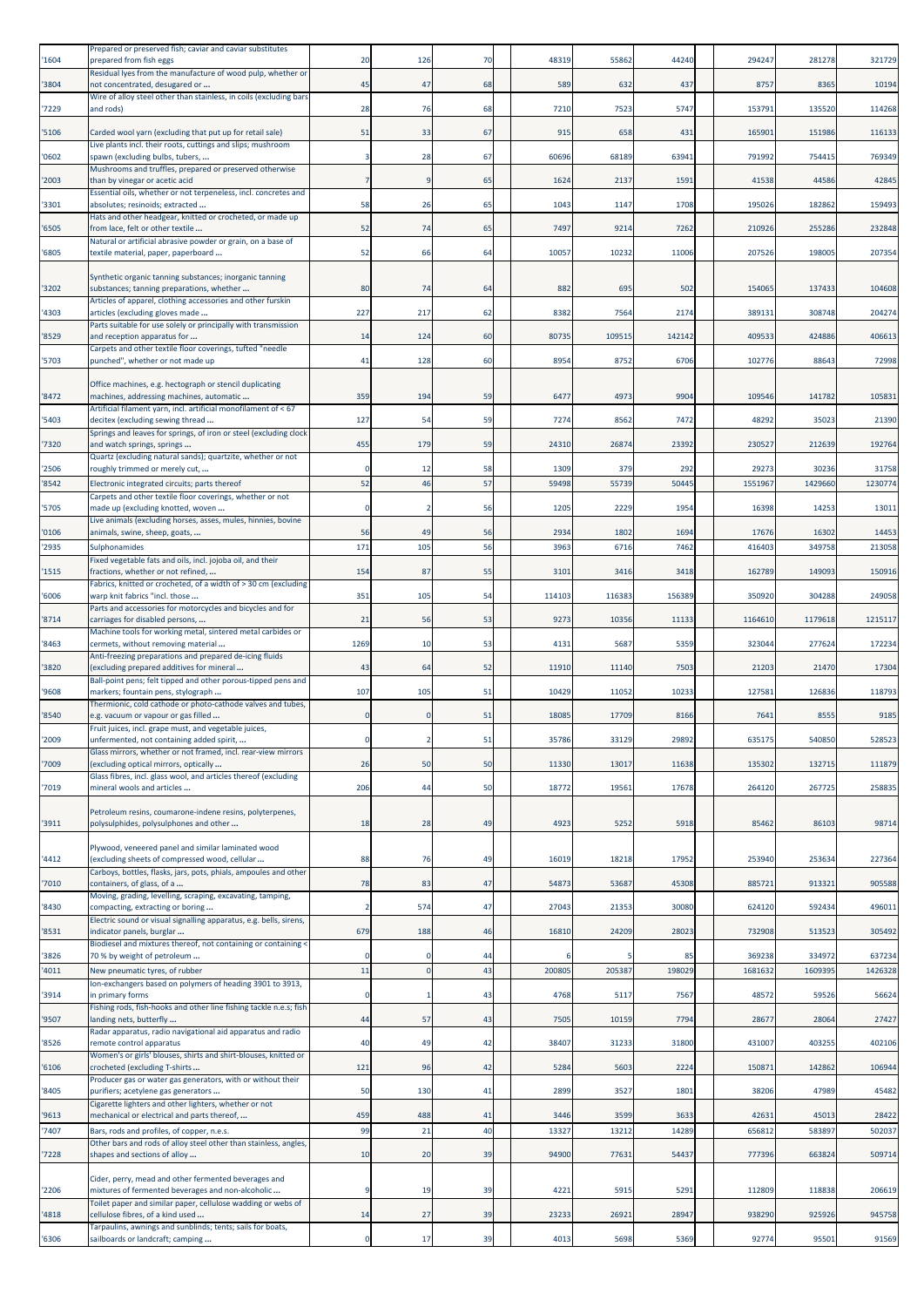| '2508          | Clays, andalusite, kyanite and sillimanite, whether or not<br>calcined; mullite; chamotte or dinas                   | 44                      | 55       | 38       | 12313          | 11734          | 9694           | 52303             | 48305            | 38992            |
|----------------|----------------------------------------------------------------------------------------------------------------------|-------------------------|----------|----------|----------------|----------------|----------------|-------------------|------------------|------------------|
| '5007          | Woven fabrics of silk or of silk waste                                                                               | 48                      | 25       | 37       | 1081           | 1396           | 1082           | 227542            | 222704           | 141276           |
|                |                                                                                                                      |                         |          |          |                |                |                |                   |                  |                  |
| '2803<br>'7604 | Carbon "carbon blacks and other forms of carbon", n.e.s.<br>Bars, rods and profiles, of aluminium, n.e.s.            | $\Omega$<br>67          | 35       | 37<br>36 | 30863<br>42364 | 30166<br>44417 | 18614<br>43558 | 204504<br>1050547 | 184810<br>94525  | 154688<br>848458 |
|                | Calendering or other rolling machines (other than for metals                                                         |                         |          |          |                |                |                |                   |                  |                  |
| '8420          | or glass) and cylinders therefor;<br>Flat-rolled products of stainless steel, of a width of < 600 mm,                | 890                     |          | 36       | 3601           | 3068           | 1901           | 235665            | 238503           | 222513           |
| '7220          | hot-rolled or cold-rolled                                                                                            | 21                      | $\Omega$ | 36       | 4121           | 3405           | 3047           | 450018            | 360621           | 330923           |
| '2931          | Separate chemically defined organo-inorganic compounds<br>excluding organo-sulphur compounds                         | 30                      | 67       | 36       | 26324          | 12697          | 9334           | 111098            | 112914           | 103794           |
| '7403          | Copper, refined, and copper alloys, unwrought (excluding<br>copper alloys of heading 7405)                           | 12                      |          | 34       | 22506          | 26324          | 20346          | 207080            | 239588           | 347455           |
|                |                                                                                                                      |                         |          |          |                |                |                |                   |                  |                  |
| '4819          | Cartons, boxes, cases, bags and other packing containers, of<br>paper, paperboard, cellulose wadding                 | 74                      | 65       | 34       | 90102          | 9560           | 90028          | 1389985           | 1357823          | 1288924          |
| '6506          | Headgear, whether or not lined or trimmed, n.e.s.                                                                    | $\overline{9}$          | 30       | 34       | 5655           | 5431           | 4330           | 239229            | 247773           | 234285           |
| '0206          | Edible offal of bovine animals, swine, sheep, goats, horses,<br>asses, mules or hinnies, fresh,                      | 133                     | 379      | 34       | 2331           | 2609           | 2416           | 87389             | 82094            | 99698            |
| 8701           | Tractors (other than tractors of heading 8709)                                                                       | $\Omega$                |          | 34       | 212772         | 15183          | 96208          | 1652822           | 1635057          | 1735979          |
|                | Machines for cleaning, sorting or grading seed, grain or dried                                                       |                         |          | 33       |                |                |                | 196190            |                  | 152818           |
| '8437          | leguminous vegetables; machinery<br>Carpets and other textile floor coverings, of textile materials,                 | 65                      | 193      |          | 3634           | 35918          | 70656          |                   | 186673           |                  |
| '5701          | knotted, whether or not made<br>Curtains, incl. drapes, and interior blinds; curtain or bed                          | 3                       |          | 33       | 128            | 318            | 126            | 28433             | 26603            | 27653            |
| '6303          | valances of all types of textile                                                                                     | $\overline{2}$          | n        | 33       | 5595           | 6086           | 6577           | 50029             | 43203            | 28978            |
| '6112          | Track-suits, ski-suits and swimwear, knitted or crocheted                                                            | 27                      | 29       | 33       | 6485           | 10338          | 4665           | 146183            | 171615           | 147897           |
| '4001          | Natural rubber, balata, gutta-percha, guayule, chicle and<br>similar natural gums, in primary                        | 34                      |          | 33       | 40257          | 35590          | 24789          | 10282             | 7238             | 11635            |
|                |                                                                                                                      |                         |          |          |                |                |                |                   |                  |                  |
| '2942          | Separate chemically defined organic compounds, n.e.s.<br>Stranded wire, ropes, cables, plaited bands, slings and the | 3                       |          | 33       | 1067           | 1027           | 2027           | 45286             | 41030            | 47172            |
| '7312          | like, of iron or steel (excluding                                                                                    | 3                       | 1347     | 33       | 13338          | 13757          | 11374          | 258878            | 206669           | 173927           |
| '8473          | Parts and accessories (other than covers, carrying cases and<br>the like) suitable for use solely                    | 76                      | 66       | 32       | 32390          | 29593          | 28404          | 517052            | 603010           | 599795           |
| '5203          | Cotton, carded or combed                                                                                             | $\overline{\mathbf{3}}$ |          | 32       | 155            | 125            | 133            | 551               | 6494             | 4174             |
| '3821          | Prepared culture media for the development or maintenance<br>of micro-organisms "incl. viruses                       | 11                      |          | 31       | 5754           | 5082           | 6734           | 83942             | 85646            | 136596           |
|                | Chlorides, chloride oxides and chloride hydroxides; bromides                                                         |                         |          |          |                |                |                |                   |                  |                  |
| '2827          | and bromide oxides; iodides and<br>Footwear with outer soles of rubber or plastics, with uppers                      | 28                      | 27       | 31       | 7772           | 6826           | 7407           | 28607             | 28773            | 26088            |
| '6405          | other than rubber, plastics, leather                                                                                 | 344                     | 38       | 30       | 5069           | 11719          | 7492           | 269502            | 258565           | 220699           |
| '1517          | Margarine, other edible mixtures or preparations of animal or<br>vegetable fats or oils and edible                   | 52                      | 34       | 30       | 76596          | 30106          | 25047          | 99947             | 102644           | 106409           |
| '6001          | Pile fabrics, incl. "long pile" fabrics and terry fabrics, knitted<br>or crocheted                                   | 97                      | 59       | 30       | 21945          | 23795          | 17241          | 114541            | 100081           | 80780            |
|                | Jams, fruit jellies, marmalades, fruit or nut purée and fruit or                                                     |                         |          |          |                |                |                |                   |                  |                  |
| '2007<br>'3908 | nut pastes, obtained by cooking,<br>Polyamides, in primary forms                                                     | 13<br>96                | 53       | 29<br>29 | 10191<br>5700  | 11730<br>7166  | 13824<br>8940  | 298125<br>863696  | 274181<br>750838 | 256491<br>664681 |
| '2922          | Oxygen-function amino-compounds                                                                                      | 34                      | 80       | 28       | 29890          | 31148          | 29648          | 235153            | 215146           | 234497           |
|                | Plates, sheets and strip, of copper, of a thickness of > 0,15                                                        |                         |          |          |                |                |                |                   |                  |                  |
| '7409<br>'7008 | mm (excluding expanded sheet<br>Multiple-walled insulating units of glass                                            | -5<br>11                |          | 28<br>27 | 17494<br>4855  | 16544<br>5553  | 13046<br>2204  | 338849<br>31274   | 314447<br>30119  | 281010<br>21215  |
| '3404          | Artificial waxes and prepared waxes                                                                                  | 190                     | 85       | 27       | 15798          | 15282          | 10349          | 82266             | 87086            | 80424            |
| '7418          | Table, kitchen or other household articles, sanitary ware, and<br>parts thereof, of copper; pot                      | 28                      | 42       | 26       | 974            | 931            | 914            | 35019             | 31721            | 25607            |
|                | Nails, tacks, drawing pins, corrugated nails, staples and similar                                                    |                         |          |          |                |                |                |                   |                  |                  |
| '7317          | articles of iron or steel,                                                                                           | 58                      | 25       | 26       | 2610           | 2649           | 2356           | 32057             | 29787            | 25586            |
| '2008          | Fruits, nuts and other edible parts of plants, prepared or<br>preserved, whether or not containing                   | 48                      | 36       | 26       | 26140          | 31560          | 33659          | 339997            | 357576           | 365079           |
| '4802          | Uncoated paper and paperboard, of a kind used for writing,<br>printing or other graphic purposes,                    | 17                      | 27       | 25       | 55058          | 60734          | 48870          | 403048            | 379548           | 309390           |
| '8407          | Spark-ignition reciprocating or rotary internal combustion<br>piston engine                                          | 39                      | 39       | 25       | 24360          | 24875          | 50163          | 1263639           | 1180358          | 952289           |
|                |                                                                                                                      |                         |          |          |                |                |                |                   |                  |                  |
| '8440          | Bookbinding machinery, incl. book-sewing machines<br>(excluding machinery of heading 8441, general-purpose           | 23                      | -6       | 25       | 1235           | 1975           | 672            | 71715             | 62802            | 42746            |
| '9028          | Gas, liquid or electricity supply or production meters, incl.<br>calibrating meters therefor                         | 12                      | 10       | 25       | 18180          | 14303          | 12987          | 287085            | 294604           | 319801           |
|                | Men's or boys' overcoats, car coats, capes, cloaks, anoraks,                                                         |                         |          |          |                |                |                |                   |                  |                  |
| 6101           | incl. ski jackets, windcheaters,<br>Fittings for loose-leaf binders or files, letter clips, letter                   | 6                       | 11       | 25       | 1456           | 1787           | 1853           | 95662             | 133030           | 118751           |
| '8305          | corners, paper clips, indexing<br>Silver, incl. silver plated with gold or platinum, unwrought or                    | 27                      | 21       | 25       | 2917           | 3331           | 3021           | 32802             | 26820            | 26288            |
| 7106           | in semi-manufactured forms,                                                                                          | 25                      | 12       | 25       |                |                |                | 241075            | 244919           | 353636           |
| 5810           | Embroidery on a textile fabric ground, in the piece, in strips or<br>n motifs                                        | 69                      | 50       | 24       | 6193           | 5007           | 1857           | 45778             | 39611            | 23783            |
|                | Containers of iron or steel, for compressed or liquefied gas                                                         |                         |          |          |                |                |                |                   |                  |                  |
| '7311          | (excluding containers specifically<br>Nails, tacks, drawing pins, staples and similar articles, of                   | $\mathbf 0$             | 54       | 24       | 8337           | 9338           | 9271           | 246203            | 244748           | 233117           |
| '7415          | copper or with shafts of iron<br>Vinegar, fermented vinegar and substitutes for vinegar                              | 19                      | 16       | 24       | 2188           | 2043           | 1622           | 126445            | 109495           | 104394           |
| '2209          | obtained from acetic acid<br>Other bars and rods of stainless steel; angles, shapes and                              | 53                      | 45       | 24       | 1426           | 1448           | 1382           | 313592            | 301964           | 323161           |
| '7222          | sections of stainless steel, n.e.s.<br>Uncoated kraft paper and paperboard, in rolls of a width > 36                 | 134                     | 38       | 24       | 5665           | 6394           | 5857           | 1121482           | 1049523          | 874346           |
| '4804          | cm or in square or rectangular                                                                                       | 10                      | 37       | 23       | 7919           | 1008           | 7015           | 75866             | 83489            | 68223            |
| '5907          | Impregnated, coated or covered textile fabrics; painted<br>canvas being theatrical scenery, studio                   | 37                      | 69       | 23       | 2083           | 1664           | 1534           | 19855             | 21821            | 16714            |
| '4820          | Registers, account books, notebooks, order books, receipt<br>books, letter pads, memorandum pads,                    | 286                     | 312      | 23       | 11692          | 13097          | 11370          | 188790            | 173603           | 110678           |
| '6116          | Gloves, mittens and mitts, knitted or crocheted (excluding for<br>babies)                                            | 18                      | 33       | 23       | 7252           | 8415           | 7769           | 30237             | 30484            | 31306            |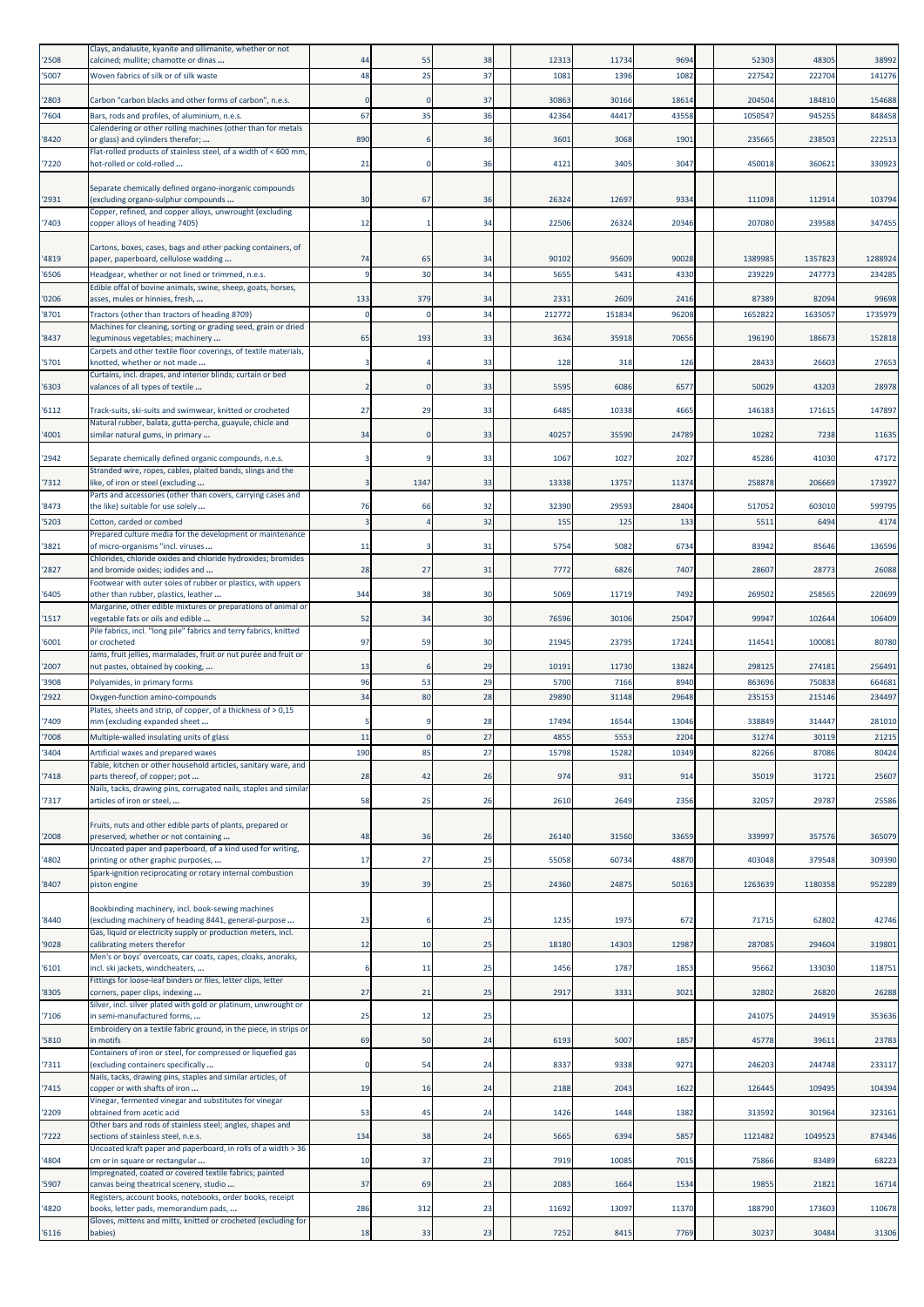|                | Felt, whether or not impregnated, coated, covered or                                                       |                   |           |          |        |                |               |                |         |                 |
|----------------|------------------------------------------------------------------------------------------------------------|-------------------|-----------|----------|--------|----------------|---------------|----------------|---------|-----------------|
| '5602          | laminated, n.e.s.                                                                                          | 68                | 72        | 23       | 1403   | 1485           | 1241          | 106567         | 90739   | 73790           |
| '2928          | Organic derivatives of hydrazine or of hydroxylamine                                                       | 34                | 38        | 22       | 718    | 362            | 491           | 117964         | 116534  | 191691          |
|                | Bars and rods, of iron or non-alloy steel, not further worked                                              |                   |           |          |        |                |               |                |         |                 |
| '7214          | than forged, hot-rolled, hot-drawn<br>Shawls, scarves, mufflers, mantillas, veils and similar articles     | 32                |           | 22       | 119526 | 117633         | 93904         | 1323384        | 1168164 | 1009469         |
| '6214          | (excluding knitted or crocheted)<br>Parts and accessories for musical instruments, e.g.                    | 24                | 17        | 22       | 2695   | 2881           | 1790          | 615297         | 674822  | 522757          |
| '9209          | mechanisms for musical boxes, cards, discs                                                                 | 9                 | 12        | 22       | 772    | 2892           | 2807          | 56934          | 52650   | 51384           |
|                | Tubes, pipes and tube or pipe fittings "e.g., couplings, elbows,                                           |                   |           |          |        |                |               |                |         |                 |
| '7507          | sleeves", of nickel<br>Metallised yarn, whether or not gimped, being textile yarn, or                      | 9                 |           | 20       | 147    | 101            | 228           | 95220          | 96182   | 79546           |
| '5605          | strip or the like of heading                                                                               | 95                | 55        | 20       | 572    | 377            | 301           | 3549           | 2805    | 1763            |
| '6914          | Ceramic articles, n.e.s.<br>Machinery and apparatus for soldering, brazing or welding,                     | 10                |           | 20       | 2504   | 3623           | 3224          | 77154          | 77125   | 77338           |
| '8468          | whether or not capable of cutting                                                                          | 19                | 15        | 20       | 2559   | 1745           | 1331          | 47935          | 50072   | 37505           |
| '2901          | <b>Acyclic hydrocarbons</b>                                                                                | 21                | 20        | 20       | 10858  | 86703          | 2687          | 831323         | 450759  | 339643          |
| '6217          | Made-up clothing accessories and parts of garments or<br>clothing accessories, of all types of             | 14                | 30        | 20       | 2212   | 2583           | 2115          | 404316         | 435738  | 548957          |
|                |                                                                                                            |                   |           |          |        |                |               |                |         |                 |
| '2522          | Quicklime, slaked lime and hydraulic lime (excluding pure<br>calcium oxide and calcium hydroxide)          | $\Omega$          |           | 20       | 6649   | 7721           | 5560          | 17432          | 17723   | 17064           |
|                | Lenses, prisms, mirrors and other optical elements, of any                                                 |                   |           |          |        |                |               |                |         |                 |
| '9002          | material, mounted, being parts of<br>Hand-operated date, sealing or numbering stamps, and the              | 20                | 11        | 20       | 5513   | 5156           | 5570          | 29417          | 31401   | 28823           |
| '9611          | ike; hand-operated composing sticks                                                                        | 29                |           | 19       | 944    | 756            | 819           | 11129          | 10289   | 9551            |
| '4304          | Artificial fur and articles thereof (excluding gloves made of<br>eather and artificial fur, footware       | -5                | 15        | 19       | 1786   | 1182           | 952           | 1016           | 8874    | 7813            |
|                | Bedlinen, table linen, toilet linen and kitchen linen of all types<br>of textile materials (excluding      |                   |           |          | 34793  |                |               |                |         |                 |
| '6302          | Knives with cutting blades, serrated or not, incl. pruning                                                 | 48                | 14        | 19       |        | 47960          | 39640         | 267174         | 228317  | 175985          |
| '8211          | knives, and blades therefor, of                                                                            | 27                |           | 18       | 6623   | 6545           | 5796          | 41227          | 39323   | 37603           |
| '3819          | Hydraulic brake fluids and other prepared liquids for hydraulic<br>transmission not containing             | 12                |           | 18       | 3232   | 3246           | 2819          | 19016          | 17594   | 18124           |
|                |                                                                                                            |                   |           |          |        |                |               |                |         |                 |
| '2811          | norganic acids and inorganic oxygen compounds of non-<br>metals (excluding hydrogen chloride "hydrochloric | 56                | 17        | 18       | 8639   | 8035           | 7449          | 47556          | 52621   | 45201           |
| '0808          | Apples, pears and quinces, fresh                                                                           | 152               |           | 18       | 207208 | 211758         | 152412        | 1019634        | 983053  | 1099048         |
| '2924          | Carboxyamide-function compounds; amide-function<br>compounds of carbonic acid                              | 20                | 55        | 17       | 11245  | 16783          | 14373         | 346285         | 367778  | 347944          |
|                | Synthetic monofilament of >= 67 decitex and with a cross                                                   |                   |           |          |        |                |               |                |         |                 |
| '5404          | sectional dimension of <= 1 mm; strip<br>Woven fabrics of cotton, containing >= 85% cotton by weight       | 119               | 27        | 17       | 2985   | 4066           | 4841          | 9644           | 91236   | 79749           |
| '5208          | and weighing $\leq$ 200 g/m <sup>2</sup>                                                                   | 24                | 61        | 17       | 29572  | 34427          | 25045         | 503283         | 448844  | 332625          |
|                | Iron oxides and hydroxides; earth colours containing >= 70%                                                |                   |           |          |        |                |               |                |         |                 |
| '2821          | by weight of combined iron evaluated                                                                       | 1                 | 10        | 17       | 1824   | 1984           | 1962          | 4682           | 45625   | 46705           |
| '2904          | Sulphonated, nitrated or nitrosated derivatives of<br>hydrocarbons, whether or not halogenated             | 44                |           | 17       | 530    | 344            | 274           | 80676          | 69909   | 58994           |
|                | Composition leather with a basis of leather or leather fibre, in                                           |                   |           |          |        |                |               |                |         |                 |
| '4115          | slabs, sheets or strip, whether<br>Yarn of artificial staple fibres (excluding sewing thread and           | 20                |           | 17       | 815    | 688            | 581           | 24131          | 22097   | 18266           |
| '5510          | varn put up for retail sale)                                                                               | 18                | 77        | 17       | 1729   | 1940           | 2151          | 58134          | 51754   | 41146           |
| '3905          | Polymers of vinyl acetate or of other vinyl esters, in primary<br>forms; other vinyl polymers,             | 206               | 71        | 16       | 16622  | 16239          | 16591         | 166176         | 162170  | 158102          |
|                | Electric filament or discharge lamps, incl. sealed beam lamp                                               |                   |           |          |        |                |               |                |         |                 |
| '8539          | units and ultraviolet or infra-red<br>Railway or tramway track fixtures and fittings (excluding            | $\overline{2}$    |           | 16       | 26530  | 24492          | 22795         | 184362         | 180257  | 152663          |
| '8608          | sleepers of wood, concrete or steel,                                                                       | 154               | 15        | 16       | 27565  | 27718          | 21367         | 54226          | 57945   | 26551           |
| '8903          | Yachts and other vessels for pleasure or sports; rowing boats<br>and canoes                                | 128               | 177       | 16       | 2412   | 3240           | 2547          | 2180401        | 2564601 | 2398053         |
|                |                                                                                                            |                   |           |          |        |                |               |                |         |                 |
| '9010          | Apparatus and equipment for photographic or<br>cinematographic laboratories, not elsewhere specified       | 17                |           | 16       | 687    | 975            | 525           | 20415          | 20663   | 17740           |
|                | Machine tools for planing, shaping, slotting, broaching, gear                                              |                   |           |          |        |                |               |                |         |                 |
| '8461          | cutting, gear grinding or gear                                                                             | 10<br>22          | 157<br>60 | 15<br>15 | 5685   | 7366<br>4253   | 3155<br>4073  | 204721         | 191860  | 156026          |
| '1103          | Cereal groats, meal and pellets<br>Other paper and paperboard, uncoated, in rolls of a width >             |                   |           |          | 4031   |                |               | 10551          | 93768   | 97795           |
| '4805          | 36 cm or in square or rectangular<br>Bells, gongs and the like, non-electric, of base metal                | 117               | 142       | 15       | 50352  | 52547          | 42738         | 457708         | 393988  | 442275          |
| '8306          | (excluding musical instruments); statuettes                                                                | 47                | 22        | 15       | 2030   | 1827           | 1447          | 48245          | 49351   | 35838           |
| '5906          | Rubberised textile fabrics (excluding tyre cord fabric of high-<br>tenacity yarn of nylon or other         | $\overline{7}$    |           | 15       | 2184   | 2803           | 2343          | 86262          | 75264   | 66482           |
|                | Flat-rolled products of iron or non-alloy steel, of a width >=                                             |                   |           |          |        |                |               |                |         |                 |
| '7208          | 600 mm, hot-rolled, not clad,<br>Women's or girls' overcoats, car coats, capes, cloaks, anoraks,           | 277               | 17        | 15       | 206547 | 196530         | 177764        | 1522473        | 1457792 | 1040114         |
| '6102          | incl. ski jackets, windcheaters,                                                                           | 28                | 36        | 15       | 1792   | 2549           | 1940          | 138933         | 158856  | 135801          |
| '3903          | Polymers of styrene, in primary forms                                                                      | 97                | 65        | 14       | 111108 | 98637          | 82124         | 464009         | 409182  | 365961          |
| '2006          | Vegetables, fruit, nuts, fruit-peel and other edible parts of<br>plants, preserved by sugar "drained,      | 14                | 12        | 14       | 602    | 613            | 706           | 62978          | 60626   | 59318           |
|                |                                                                                                            |                   |           |          |        |                |               |                |         |                 |
| '8512          | Electrical lighting or signalling equipment (excluding lamps of<br>heading 8539), windscreen wipers,       | 10                |           | 14       | 21484  | 31796          | 29347         | 832233         | 739671  | 607731          |
|                | Machinery, apparatus and equipment (other than the                                                         |                   |           |          |        |                |               |                |         |                 |
| '8442          | machine-tools of headings 8456 to 8465)<br>Prepared foods obtained by the swelling or roasting of cereals  | 182               | 33        | 14       | 2930   | 3761           | 2735          | 87097          | 72906   | 62116           |
| '1904          | or cereal products, e.g. corn                                                                              | 8                 |           | 14       | 7752   | 8694           | 8457          | 190871         | 176525  | 153035          |
| '9503          | Tricycles, scooters, pedal cars and similar wheeled toys; dolls'<br>carriages; dolls; other toys;          | 26                | 36        | 14       | 72006  | 86990          | 90734         | 495522         | 498396  | 466650          |
|                | Vegetables, fruit, nuts and other edible parts of plants,                                                  |                   |           |          |        |                |               |                |         |                 |
| '2001          | prepared or preserved by vinegar<br>Plants and parts of plants, incl. seeds and fruits, of a kind used     | 21                | 67        | 13       | 7443   | 8145           | 6926          | 49492          | 51150   | 41632           |
| '1211          | primarily in perfumery,                                                                                    | 0                 | 15        | 13       | 2983   | 4063           | 3273          | 25840          | 20677   | 28765           |
| '0902          | Tea, whether or not flavoured                                                                              | 51                | 33        | 13       | 37355  | 40668          | 44770         | 7501           | 7340    | 4758            |
| '8534<br>'2817 | <b>Printed circuits</b>                                                                                    | 20<br>$\mathbf 0$ |           | 13<br>13 | 11098  | 11556<br>10903 | 11562<br>9290 | 215254<br>5741 | 216630  | 222652<br>32260 |
|                | Zinc oxide; zinc peroxide<br>Knotted netting of twine, cordage or rope, by the piece or                    |                   |           |          | 12664  |                |               |                | 49625   |                 |
| '5608          | metre; made-up fishing nets and                                                                            |                   |           | 13       | 2850   | 2543           | 3502          | 31721          | 31722   | 30932           |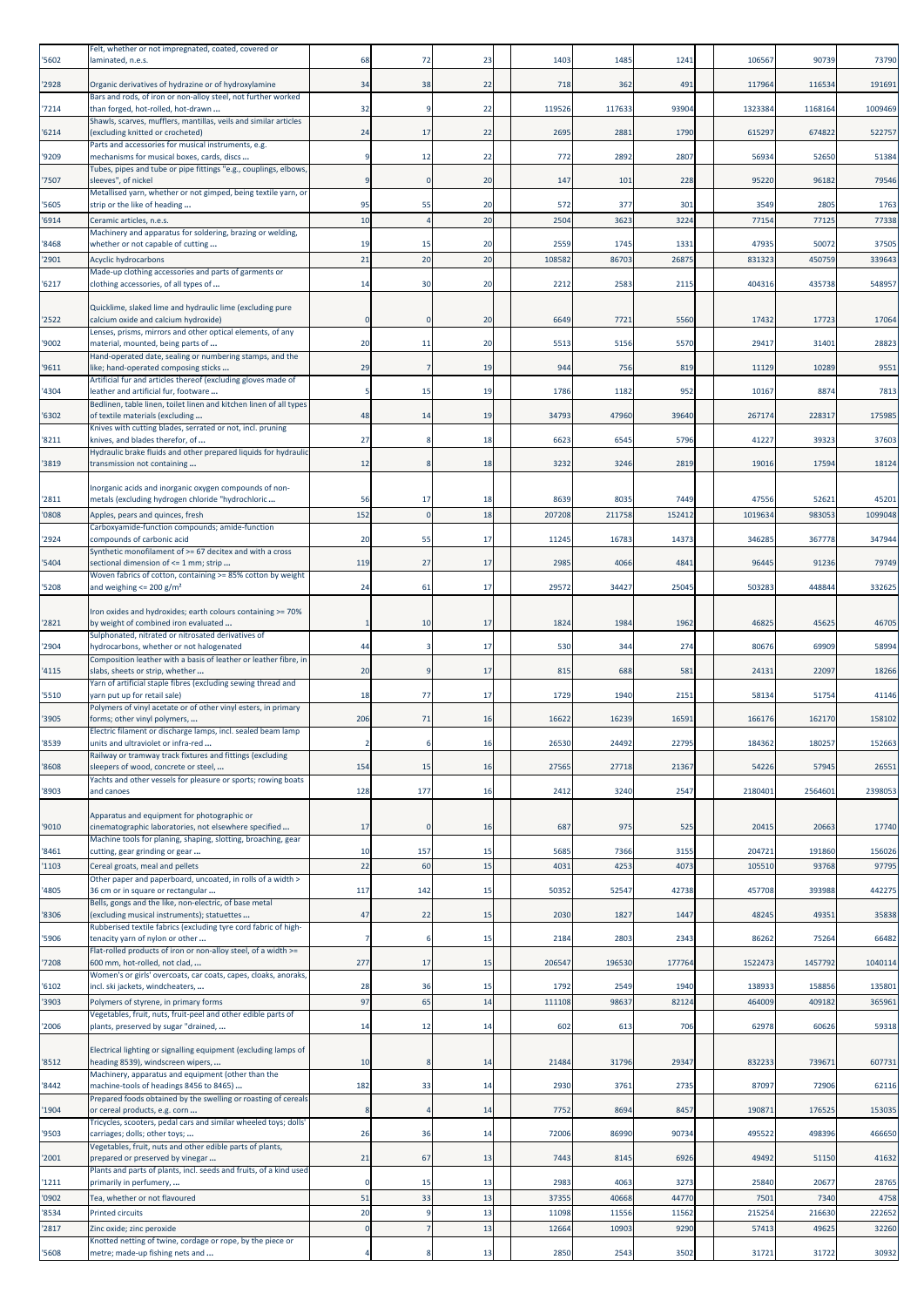| '6809  | Articles of plaster or of compositions based on plaster<br>(excluding plaster bandages for straightening              |              |     | 13             | 5212    | 5820    | 5902   | 81107    | 75791    | 72623    |
|--------|-----------------------------------------------------------------------------------------------------------------------|--------------|-----|----------------|---------|---------|--------|----------|----------|----------|
|        | Photographic cameras, photographic flashlight apparatus and                                                           |              |     |                |         |         |        |          |          |          |
| '9006  | flashbulbs (excluding discharge<br>Parts suitable for use solely or principally with electric motors                  |              |     | 12             | 347     | 514     | 503    | 64817    | 50850    | 34489    |
| '8503  | and generators, electric<br>Articles of leather or composition leather (excluding saddlery                            | 14           | 20  | 12             | 1464    | 5100    | 10611  | 1009270  | 895222   | 784618   |
| '4205  | and harness bags; cases and                                                                                           | 12           |     | 12             | 1218    | 442     | 429    | 403908   | 307890   | 226702   |
| '3005  | Wadding, gauze, bandages and the like, e.g. dressings,<br>adhesive plasters, poultices, impregnated                   |              |     | 12             | 4939    | 6345    | 5475   | 123427   | 130580   | 196282   |
| '5207  | Cotton yarn put up for retail sale (excluding sewing thread)                                                          | $\Omega$     |     | 12             | 879     | 724     | 674    | 12789    | 1304     | 13829    |
| '6601  | Umbrellas and sun umbrellas, incl. walking-stick umbrellas,<br>garden umbrellas and similar umbrellas                 |              | 15  | 11             | 5688    | 8414    | 5564   | 33415    | 32360    | 24550    |
| '5209  | Woven fabrics of cotton, containing >= 85% cotton by weight<br>and weighing $> 200$ g/m <sup>2</sup>                  | 26           | 37  | 11             | 9125    | 11217   | 8513   | 340492   | 302124   | 229647   |
| '4201  | Saddlery and harness for any animal, incl. traces, leads, knee<br>pads, muzzles, saddle cloths,                       |              |     | 11             | 1053    | 1145    | 1161   | 80568    | 79222    | 79232    |
| '8533  | Electrical resistors, incl. rheostats and potentiometers<br>(excluding heating resistors); parts                      |              |     | 11             | 9617    | 8563    | 6566   | 90054    | 81149    | 69874    |
| '7108  | Gold, incl. gold plated with platinum, unwrought or not<br>further worked than semi-manufactured                      | 13           | 18  | 11             |         |         |        | 2274625  | 4018800  | 6718222  |
| '4421  | Other articles of wood, n.e.s.                                                                                        | 14           | 16  | 11             | 5032    | 6487    | 6295   | 11885    | 148945   | 95576    |
| '7005  | Float glass and surface ground or polished glass, in sheets,<br>whether or not having an absorbent,                   | $\Omega$     |     | 11             | 1714:   | 16453   | 13710  | 132585   | 112801   | 112617   |
| '8703  | Motor cars and other motor vehicles principally designed for<br>the transport of persons, incl                        | 1765         | 387 | 11             | 1096969 | 1239554 | 903445 | 17028145 | 15201417 | 14648356 |
| '7608  | Aluminium tubes and pipes (excluding hollow profiles)                                                                 | 26           | 181 | 11             | 3768    | 3953    | 3575   | 101995   | 97472    | 86288    |
| '3210  | Paints and varnishes, incl. enamels, lacquers and distempers<br>(excluding those based on synthetic                   | 75           | 31  | 11             | 2236    | 2408    | 2095   | 56893    | 57328    | 51363    |
| '0807  | Melons, incl. watermelons, and papaws (papayas), fresh                                                                | $\mathbf 0$  |     | 10             | 4907    | 6753    | 7232   | 164473   | 133423   | 155636   |
| '5801  | Woven pile fabrics and chenille fabrics (excluding terry<br>towelling and similar woven terry                         | 18           |     | 10             | 8933    | 9557    | 9020   | 161635   | 152362   | 124443   |
| '1006  | Rice                                                                                                                  | 13           |     | 10             | 15179   | 13820   | 15461  | 622460   | 619024   | 715232   |
| '8546  | Electrical insulators of any material (excluding insulating<br>fittings)                                              | 10           | 11  | 10             | 9603    | 8711    | 7236   | 166611   | 153184   | 162219   |
| '4908  | Transfers "decalcomanias"                                                                                             | 5            |     | <sub>q</sub>   | 1125    | 985     | 928    | 56413    | 50453    | 40614    |
| '8410  | Hydraulic turbines, water wheels, and regulators therefor<br>(excluding hydraulic power engines                       | 16           | 13  | -9             | 11      | 201     |        | 96522    | 86832    | 57545    |
| '6401  | Waterproof footwear with outer soles and uppers of rubber<br>or of plastics, the uppers of which                      | 15           | 184 | -9             | 2775    | 2682    | 2481   | 136061   | 115181   | 107001   |
| '5513  | Woven fabrics containing predominantly, but < 85% synthetic<br>staple fibres by weight, mixed                         | 11           |     | -9             | 14614   | 8157    | 2623   | 23103    | 20922    | 16790    |
|        | Crustaceans, molluscs and other aquatic invertebrates,                                                                |              |     |                |         |         |        |          |          |          |
| '1605  | prepared or preserved (excluding smoked)<br>Waters, incl. mineral waters and aerated waters, containing               |              |     |                | 8362    | 23696   | 13026  | 50715    | 48579    | 49622    |
| '2202  | added sugar or other sweetening<br>Rods, bars, tubes, profiles and other forms of unvulcanised                        |              | 44  | 8              | 34888   | 42572   | 39516  | 573487   | 633860   | 725375   |
| '4006  | rubber, incl. mixed rubber, and<br>Flat-rolled products of alloy steel other than stainless, of a                     | O            |     | 8              | 410     | 478     | 497    | 48747    | 42763    | 45763    |
| '7225  | width of $>= 600$ mm, hot-rolled                                                                                      |              |     |                | 11859   | 104619  | 77249  | 159732   | 140606   | 109891   |
| '0804  | Dates, figs, pineapples, avocados, guavas, mangoes and<br>mangosteens, fresh or dried                                 | $\Omega$     |     | $\overline{7}$ | 13604   | 21834   | 17033  | 39417    | 39698    | 44622    |
| '2701  | Coal; briquettes, ovoids and similar solid fuels manufactured<br>from coal                                            | $\Omega$     |     | 7              | 107233  | 229112  | 92926  | 7891     | 14575    | 7304     |
| '2936  | Provitamins and vitamins, natural or reproduced by synthesis<br>incl. natural concentrates, derivatives               |              | 37  | 7              | 23127   | 18897   | 26476  | 87779    | 124959   | 125307   |
| '9033  | Parts and accessories for machines, appliances, instruments<br>or other apparatus in chapter 90,                      | 15           | 30  | 7              | 2345    | 1659    | 1215   | 102023   | 88315    | 100051   |
| '0809  | Apricots, cherries, peaches incl. nectarines, plums and sloes,<br>fresh                                               | 8            | 69  | 7              | 91337   | 72391   | 45777  | 338611   | 285782   | 230052   |
|        | Frames and mountings for spectacles, goggles or the like, and<br>parts thereof, n.e.s.                                | 21           |     |                | 8315    | 9937    | 9826   | 1339184  | 1351506  | 1070749  |
| '9003  | Tailors' dummies and other lay figures, automata and other                                                            |              |     | $\overline{7}$ |         |         |        |          |          |          |
| '9618  | animated displays used for shop                                                                                       | 29           |     | 6              | 920     | 689     | 548    | 36980    | 34208    | 17039    |
| '3505  | Dextrins and other modified starches, e.g. pregelatinised or<br>esterified starches; glues based                      |              | 11  | 6              | 5407    | 4974    | 5009   | 126373   | 115673   | 121142   |
| '8607  | Parts of railway or tramway locomotives or rolling stock, n.e.s                                                       | $\mathbf{0}$ | C   | 6              | 85324   | 239818  | 210896 | 589091   | 513778   | 505375   |
| '8303  | Armoured or reinforced safes, strongboxes and doors and<br>safe deposit lockers for strongrooms,                      |              | 14  | 6              | 1200    | 1074    | 1068   | 57126    | 66735    | 61699    |
| '6909' | Ceramic wares for laboratory, chemical or other technical<br>uses; ceramic troughs, tubs and similar                  | 419          | 229 | -6             | 2556    | 3538    | 2557   | 39708    | 50608    | 46337    |
| '6803  | Worked slate and articles of slate or of agglomerated slate<br>(excluding slate granules, chippings                   | 9            |     | 6              | 1240    | 1012    | 1345   | 7843     | 6950     | 6156     |
| '6108  | Women's or girls' slips, petticoats, briefs, panties,<br>nightdresses, pyjamas, négligés, bathrobes,                  | 25           | 14  | 6              | 13420   | 14256   | 9297   | 218838   | 218393   | 206704   |
| '3912  | Cellulose and its chemical derivatives, n.e.s., in primary forms                                                      | 21           | 23  | -6             | 9847    | 10387   | 10916  | 58578    | 57533    | 54228    |
| '9105  | Clocks (excluding wrist-watches, pocket-watches and other<br>watches of heading 9101 or 9102,                         |              |     | 6              | 1720    | 2702    | 1523   | 12003    | 8681     | 6023     |
|        | Buttons, press-fasteners, snap-fasteners and press studs,<br>button moulds and other parts of                         | 19           | 23  | -6             | 5499    | 5251    | 3996   | 154274   | 153437   | 120823   |
| '9606  |                                                                                                                       |              |     |                |         |         |        |          |          |          |
| '8528  | Monitors and projectors, not incorporating television<br>reception apparatus; reception apparatus                     | 65           |     |                | 17904   | 183038  | 146980 | 274012   | 284969   | 290286   |
| '9604  | Hand sieves and hand riddles (excluding colanders)<br>Flax, raw or processed, but not spun; flax tow and waste, incl. | $\mathbf 0$  |     | 6              | 525     | 611     | 564    | 1592     | 1138     | 2266     |
| '5301  | yarn waste and garnetted stock<br>Woven fabrics of cotton, containing predominantly, but <                            | $\Omega$     |     | 6              | 3003    | 5468    | 2943   | 12041    | 20609    | 21596    |
|        | 85% cotton by weight, other than those                                                                                | $\mathbf 0$  |     | 6              | 1064    | 1053    | 889    | 83060    | 72159    | 53276    |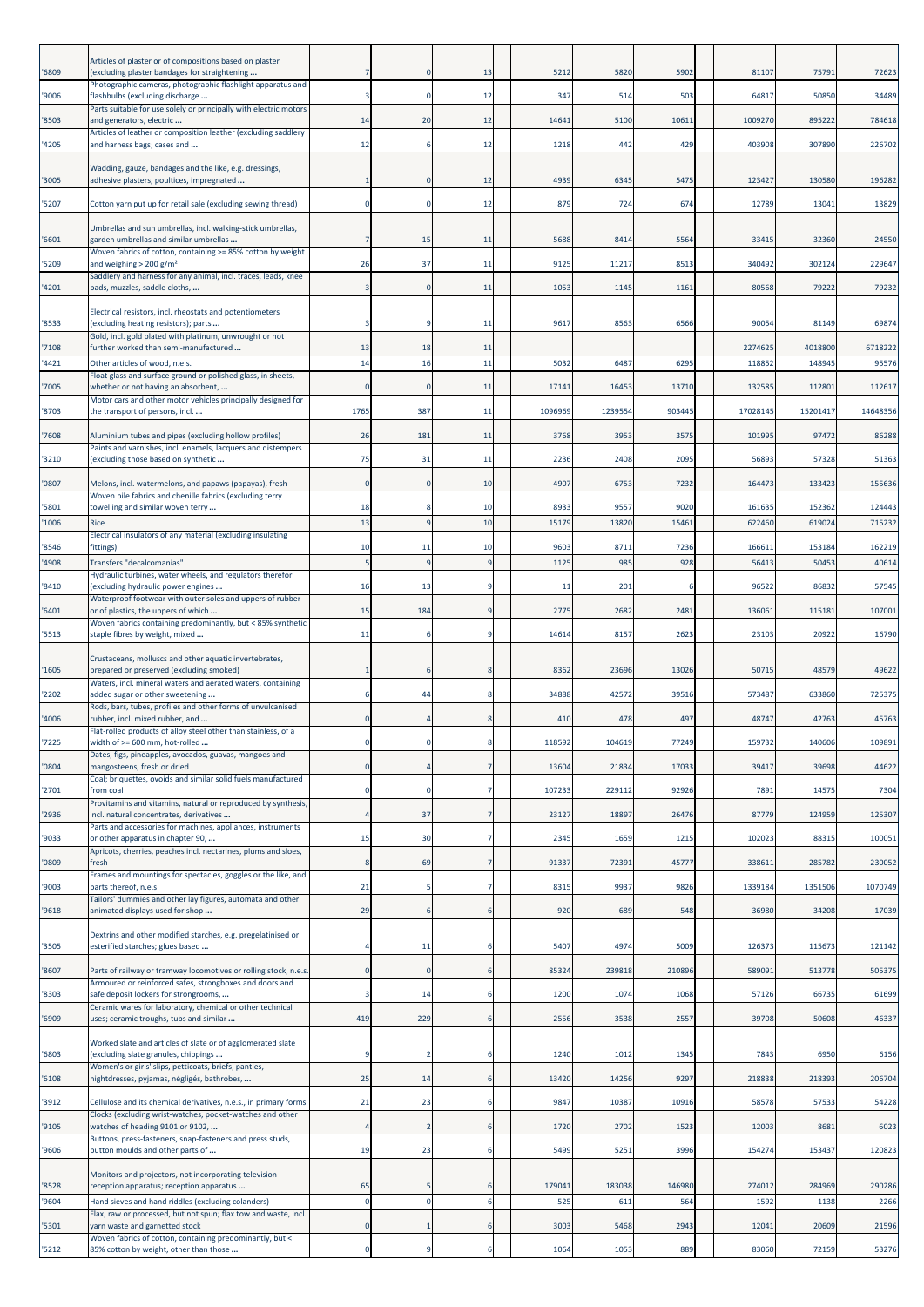| '6215          | Ties, bow ties and cravats of textile materials (excluding<br>knitted or crocheted)                                       |                     |    |                | 390         | 448         | 196          | 160733         | 143787         | 82608          |
|----------------|---------------------------------------------------------------------------------------------------------------------------|---------------------|----|----------------|-------------|-------------|--------------|----------------|----------------|----------------|
| '5808          | Braids of textile materials, in the piece; ornamental trimmings<br>of textile materials, in the                           | 12                  | 20 | -6             | 2376        | 2255        | 2616         | 18874          | 15884          | 12034          |
| '3823          | Industrial monocarboxylic fatty acids; acid oils from refining;<br>ndustrial fatty alcohols                               | 18                  | 15 | 6              | 3687        | 4003        | 5861         | 27824          | 33646          | 26095          |
| '7223          | Wire of stainless steel, in coils (excluding bars and rods)                                                               | 43                  |    |                | 2001        | 2030        | 2457         | 70491          | 67077          | 59524          |
| '4812          | Filter blocks, slabs and plates, of paper pulp                                                                            | $\Omega$            |    |                | 971         | 984         | 986          | 1690           | 1703           | 1779           |
| '6305          | Sacks and bags, of a kind used for the packing of goods, of all<br>types of textile materials                             |                     | 11 |                | 6989        | 14998       | 8234         | 34804          | 36228          | 31681          |
| '9107          | Time switches with clock or watch movement or with<br>synchronous motor                                                   | $\mathbf 0$         |    |                | 1574        | 1701        | 973          | 23775          | 21391          | 18676          |
| '2501          | Salts, incl. table salt and denatured salt, and pure sodium<br>chloride, whether or not in aqueous                        | 21                  | 25 | -5             | 3028        | 3193        | 3695         | 49299          | 51400          | 64592          |
|                | Yarn of man-made staple fibres, put up for retail sale                                                                    |                     |    |                |             |             |              |                |                |                |
| '5511          | (excluding sewing thread)<br>Flat-rolled products of iron or non-alloy steel, of a width >=                               | 5                   |    |                | 2511        | 2212        | 1062         | 8897           | 8984           | 7849           |
| '7210          | 600 mm, hot-rolled or cold-rolled<br>Synthetic staple fibres, not carded, combed or otherwise                             | 6                   |    | 5              | 172775      | 180662      | 166979       | 2290981        | 1875100        | 1518293        |
| '5503          | processed for spinning<br>Scissors, tailors' shears and similar shears, and blades                                        | 3                   |    | 5              | 13158       | 12149       | 13953        | 60141          | 58949          | 61301          |
| '8213<br>'9620 | therefor, of base metal (excluding<br>Monopods, bipods, tripods and similar articles                                      | 8<br>$\overline{7}$ | 11 |                | 1178<br>834 | 1293<br>792 | 1182<br>2020 | 31466<br>91760 | 29955<br>80611 | 32275<br>66710 |
| '9702          | Original engravings, prints and lithographs                                                                               | $\mathbf 0$         |    |                |             | $\Omega$    |              | 7545           | 7721           | 5159           |
| '9001          | Optical fibres and optical fibre bundles; optical fibre cables<br>(excluding made up of individually                      | $\Omega$            |    |                | 33324       | 36980       | 38185        | 164625         | 180257         | 166407         |
| '6602          | Walking sticks, seat-sticks, whips, riding-crops and the like<br>excluding measure walking sticks,                        |                     |    |                | 60          | 72          | 56           | 7867           | 6721           | 4853           |
|                | Twine, cordage, ropes and cables, whether or not plaited or                                                               |                     |    |                |             |             |              |                |                |                |
| '5607          | braided and whether or not impregnated,                                                                                   | з                   |    |                | 3445        | 3961        | 4477         | 32220          | 32470          | 28689          |
| '3213          | Artist's, student's or signboard painter's colours, modifying<br>tints, amusement colours and                             | 2                   | 14 |                | 2278        | 3070        | 4324         | 26958          | 23807          | 24490          |
| '2843          | Colloidal precious metals; inorganic or organic compounds of<br>precious metals, whether or not                           | 4                   |    |                | 1025        | 1494        | 1050         | 435539         | 323989         | 509219         |
| '8307          | Flexible tubing of base metal, with or without fittings                                                                   | $\mathbf 0$         |    |                | 4791        | 4826        | 5518         | 53198          | 55555          | 46579          |
| '8505          | Electromagnets (excluding magnets for medical use);<br>permanent magnets and articles intended                            | 13                  | 39 |                | 6866        | 8140        | 7338         | 180422         | 165369         | 147466         |
| '2820          | Manganese oxides                                                                                                          | $\mathbf 0$         |    |                | 120         | 173         | 276          | 551            | 654            | 358            |
| '0403          | Buttermilk, curdled milk and cream, yogurt, kephir and other<br>fermented or acidified milk and                           | $\Omega$            |    |                | 16124       | 17235       | 17550        | 27872          | 27440          | 29832          |
| '4419          | Tableware and kitchenware, of wood (excluding interior<br>fittings, ornaments, cooperage products,                        | 0                   |    |                | 1602        | 248         | 2519         | 22279          | 2065           | 20412          |
| '0307          | Molluscs, fit for human consumption, even smoked, whether<br>in shell or not, live, fresh, chilled,                       | $\Omega$            |    |                | 7032        | 7883        | 6621         | 163349         | 129377         | 117383         |
|                | Transmission apparatus for radio-broadcasting or television,                                                              |                     |    |                |             |             |              |                |                |                |
| '8525          | whether or not incorporating reception<br>Garments, knitted or crocheted, rubberised or impregnated,                      | 113                 | 53 |                | 31645       | 28096       | 30831        | 241134         | 254055         | 255659         |
| '6113          | coated or covered with plastics                                                                                           | 0                   | 11 |                | 300         | 306         | 445          | 195198         | 246155         | 223074         |
| '7020          | Articles of glass, n.e.s.<br>Files, rasps, pliers, incl. cutting pliers, pincers and tweezers for                         | $\overline{4}$      |    | 3              | 5807        | 5999        | 5009         | 109517         | 104902         | 101488         |
| '8203          | non-medical use, metal-cutting<br>Leather further prepared after tanning or crusting "incl.                               | $\mathbf 0$         |    |                | 4950        | 5282        | 4953         | 28037          | 29404          | 27572          |
| '4113          | parchment-dressed leather", of goats<br>Articles of cement, concrete or artificial stone, whether or not                  |                     |    |                | 3950        | 3469        | 2591         | 229754         | 195965         | 155851         |
| '6810          | reinforced                                                                                                                | $\Omega$            |    | 3              | 10112       | 13886       | 10804        | 352391         | 355604         | 333540         |
| '4701          | Mechanical wood pulp, not chemically treated<br>Sets consisting of woven fabric and yarn, whether or not with             | 8                   | 15 |                | 787         | 97          | 34           | 1211           | 1337           | 352            |
| '6308          | accessories, for making up into<br>Articles of stone or of other mineral substances, incl. carbon                         | 17                  |    | 3              | 416         | 473         | 596          | 22924          | 20524          | 14836          |
| '6815          | fibres, articles of carbon fibres<br>Pencils, crayons, pencil leads, pastels, drawing charcoals,                          | 15                  |    | 3              | 27820       | 22952       | 19866        | 128207         | 149412         | 126255         |
| '9609          | writing or drawing chalks and tailors'                                                                                    | $\mathbf 0$         |    | 3              | 2967        | 3156        | 4253         | 11610          | 11492          | 12645          |
| '9305          | Parts and accessories for weapons and the like of heading<br>9301 to 9304, n.e.s.                                         | $\mathbf 0$         |    | 3              |             |             |              | 104649         | 100836         | 94676          |
| '4017          | Hard rubber, e.g. ebonite, in all forms, incl. waste and scrap;<br>articles of hard rubber, n.e.s.                        | $\mathbf 0$         |    |                | 442         | 396         | 280          | 36885          | 5738           | 2676           |
| '8907          | Rafts, tanks, coffer-dams, landing stages, buoys, beacons and<br>other floating structures (excluding                     | $\mathbf 0$         |    | 3              | 217         | 113         | 169          | 32155          | 50609          | 22189          |
| '4414          | Wooden frames for paintings, photographs, mirrors or similar<br>objects                                                   | $\mathbf 0$         | 38 | 3              | 450         | 578         | 388          | 36022          | 35587          | 29216          |
| '4104          | Tanned or crust hides and skins of bovine "incl. buffalo" or<br>equine animals, without hair on,                          | $\mathbf 0$         |    | 3              | 1190        | 723         | 503          | 360390         | 292542         | 196364         |
| '0706          | Carrots, turnips, salad beetroot, salsify, celeriac, radishes and<br>similar edible roots, fresh                          | $\mathbf 0$         |    | $\overline{3}$ | 4936        | 3741        | 2852         | 157868         | 150520         | 155514         |
| '3201          | Tanning extracts of vegetable origin; tannins and their salts,<br>ethers, esters and other derivatives                    | $\mathbf 0$         |    | 3              | 519         | 468         | 426          | 33162          | 26930          | 25885          |
| '5702          | Carpets and other textile floor coverings, woven, not tufted or<br>flocked, whether or not made                           | 14                  |    | 3              | 15330       | 16199       | 14841        | 40144          | 41921          | 31270          |
| '3203          | Colouring matter of vegetable or animal origin, incl. dye                                                                 | 19                  | 10 | 3              | 2778        | 3111        | 2432         | 75379          | 81054          | 95204          |
|                | extracts (excluding animal black),                                                                                        |                     |    |                |             |             |              |                |                |                |
| '4910          | Calendars of any kinds, printed, incl. calendars blocks<br>Flour, meal and powder of peas, beans, lentils and other dried | $\mathbf 0$         |    | 3              | 431         | 572         | 479          | 14364          | 15161          | 13863          |
| '1106          | eguminous vegetables of heading<br>Extracts, essences and concentrates, of coffee, tea or maté                            | $\mathbf 0$         |    | 3              | 328         | 556         | 242          | 20504          | 21296          | 27466          |
| '2101          | and preparations with a basis of<br>Wood, incl. strips and friezes for parquet flooring, not                              | 5                   | 13 | $\overline{2}$ | 62025       | 75545       | 77377        | 101398         | 85564          | 74750          |
| '4409          | assembled, continuously shaped "tongued,                                                                                  | 68                  | 31 | $\overline{2}$ | 5426        | 6515        | 6716         | 163359         | 163895         | 144943         |
| '3707          | Chemical preparations for photographic uses (excluding<br>varnishes, glues, adhesives and similar                         | $\overline{2}$      |    | $\overline{2}$ | 8412        | 6163        | 5291         | 52204          | 48852          | 25512          |
| '6904          | Ceramic building bricks, flooring blocks, support or filler tiles<br>and the like (excluding those                        | 42                  | 49 | $\overline{2}$ | 6975        | 8621        | 7241         | 17457          | 19929          | 23671          |
| '5401          | Sewing thread of man-made filaments, whether or not put up<br>for retail sale                                             | $\overline{a}$      |    | $\overline{2}$ | 5511        | 5041        | 4893         | 29626          | 26967          | 21850          |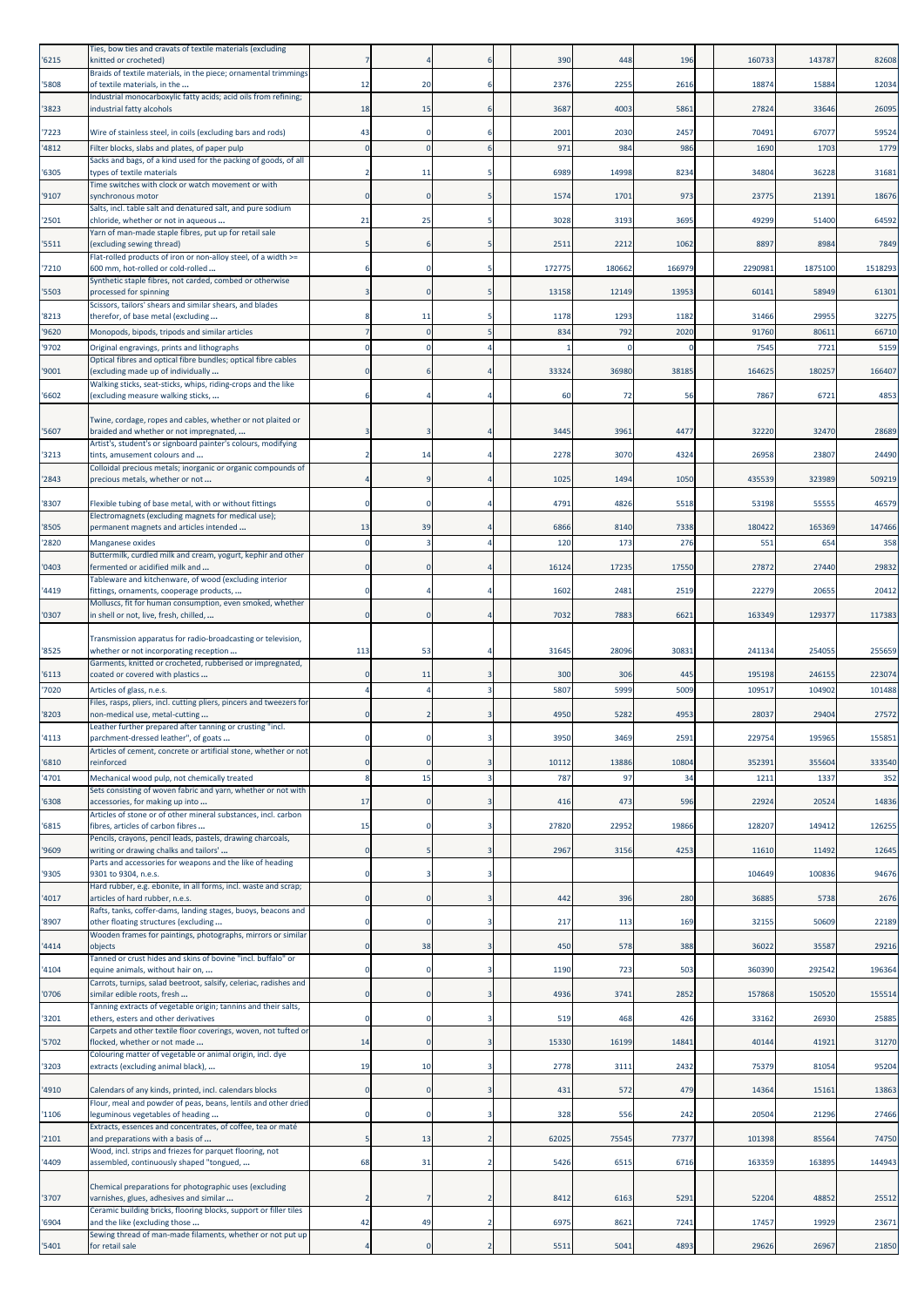| '1511          | Palm oil and its fractions, whether or not refined (excluding<br>chemically modified)                      | n                          |     |                     | 6408        | 7252        | 9808        | 139700           | 121276           | 142017           |
|----------------|------------------------------------------------------------------------------------------------------------|----------------------------|-----|---------------------|-------------|-------------|-------------|------------------|------------------|------------------|
| '9612          | Typewriter or similar ribbons, inked or otherwise prepared for<br>giving impressions, whether              | 11                         |     | 2                   | 2284        | 2582        | 2464        | 27067            | 29233            | 20473            |
| '7114          | Articles of goldsmiths' or silversmiths' wares and parts<br>thereof, of precious metal or of metal         | 15                         |     | 2                   |             |             |             | 117657           | 114601           | 84017            |
| '5804          | Tulles and other net fabrics (excluding woven, knitted or<br>crocheted fabrics); lace in the piece,        | 218                        | 145 | 2                   | 15826       | 10861       | 8300        | 5788             | 50207            | 37332            |
| '8486          | Machines and apparatus of a kind used solely or principally<br>for the manufacture of semiconductor        |                            | 12  |                     | 9215        | 10349       | 1468        | 156634           | 132613           | 161015           |
| '2203          | Beer made from malt                                                                                        | 1                          |     |                     | 49455       | 60343       | 62341       | 233857           | 25394            | 254474           |
| '8435          | Presses, crushers and similar machinery used in the<br>manufacture of wine, cider, fruit juices            |                            |     |                     | 150         | 301         | 260         | 87352            | 85548            | 73607            |
| '6209          | Babies' garments and clothing accessories of textile materials<br>excluding knitted or crocheted           |                            |     |                     | 1679        | 1801        | 1471        | 68410            | 62136            | 49081            |
| '7609          | Aluminium tube or pipe fittings "e.g., couplings, elbows,<br>sleeves"                                      | 23                         |     |                     | 768         | 720         | 620         | 5154             | 49025            | 47861            |
| '7406          | Powders and flakes, of copper (excluding grains of copper and<br>spangles of heading 8308)                 | 0                          |     |                     | 725         | 553         | 617         | 53163            | 42622            | 34530            |
| '9615          | Combs, hair-slides and the like; hairpins; curling pins, curling<br>grips, hair-curlers and the            | $\Omega$                   | 25  |                     | 3122        | 4145        | 4046        | 34004            | 32603            | 15888            |
| '3504          | Peptones and their derivatives; other protein substances and<br>their derivatives, n.e.s.; hide            | $\Omega$                   |     |                     | 4468        | 4775        | 3625        | 47804            | 54549            | 70630            |
| '3806          | Rosin, resin acids and derivatives thereof; rosin spirit and<br>rosin oils; run gums                       |                            |     |                     | 8163        | 7620        | 7899        | 980              | 8644             | 9441             |
| '2830          | Sulphides; polysulphides, whether or not chemically defined                                                | $\Omega$                   |     |                     | 1107        | 183         | 371         | 19508            | 18975            | 14158            |
| '2809          | Diphosphorus pentaoxide; phosphoric acid; polyphosphoric<br>acids, whether or not chemically defined       |                            |     |                     | 2417        | 2251        | 2249        | 5603             | 4645             | 4608             |
| '9102          | Wrist-watches, pocket-watches and other watches, incl. stop-<br>watches (excluding of precious             | 107                        | 32  |                     | 13964       | 12183       | 8943        | 59761            | 486975           | 343630           |
| '5901          | Textile fabrics coated with gum or amylaceous substances, of<br>a kind used for the outer covers           | 8                          | 11  |                     | 224         | 244         | 337         | 13638            | 11872            | 11947            |
| '8108          | Fitanium and articles thereof, n.e.s.; titanium waste and scrap<br>excluding ash and residues              | $\Omega$                   |     |                     | 1670        | 4166        | 1749        | 127430           | 146552           | 121806           |
| '3406          | Candles, tapers and the like                                                                               | $\Omega$                   |     |                     | 1699        | 2139        | 2219        | 49923            | 46558            | 40467            |
| '3701          | Photographic plates and film in the flat, sensitised,<br>unexposed, of any material other than             |                            |     |                     | 8989        | 8042        | 7209        | 9387             | 8571             | 6483             |
| '6208          | Women's or girls' singlets and other vests, slips, petticoats,<br>briefs, panties, nightdresses,           |                            | 10  |                     | 2659        | 2467        | 1527        | 63267            | 67811            | 64684            |
| '7018          | Glass beads, imitation pearls, imitation precious or semi-<br>precious stones and similar glass            |                            |     |                     | 4316        | 2321        | 1966        | 13832            | 12346            | 5034             |
| '1214          | Swedes, mangolds, fodder roots, hay, alfalfa, clover, sainfoin,<br>forage kale, lupines, vetches           | $\Omega$                   |     |                     | 110         | 1112        | 371         | 107617           | 144501           | 147928           |
| '5306          | Flax yarn<br>Yarn of vegetable textile fibres; paper yarn (excluding flax                                  | $\overline{3}$             |     |                     | 126         | 275         | 122         | 48954            | 53384            | 44096            |
| '5308          | yarn, yarn of jute or of other                                                                             | n                          |     |                     | 121         | 69          | 100         | 11734            | 11797            | 13110            |
| '5311          | Woven fabrics of other vegetable textile fibres; woven fabrics<br>of paper yarn (excluding those           |                            |     |                     | 195         | 55          | 80          | 13759            | 14497            | 14536            |
| '5601          | Wadding of textile materials and articles thereof; textile fibres<br>with a length of <= 5 mm              | 0                          |     | C                   | 38316       | 40363       | 33706       | 91515            | 57061            | 65534            |
| '5103          | Waste of wool or of fine or coarse animal hair, incl. yarn<br>waste (excluding garnetted stock,            | $\Omega$                   |     | <sup>C</sup>        | 39          | 134         | 55          | 1463             | 9991             | 3791             |
| '5202          | Cotton waste, incl. yarn waste and garnetted stock                                                         | $\mathbf 0$                |     | $\Omega$            | 76          | 70          | 122         | 2646             | 3734             | 2357             |
| '5204          | Cotton sewing thread, whether or not put up for retail sale                                                | $\Omega$                   |     | $\Omega$            | 219         | 193         | 149         | 10562            | 8661             | 7905             |
| '5805          | Hand-woven tapestries of the type Gobelin, Flanders,<br>Aubusson, Beauvais and the like, and needle-worked | 0                          |     | C                   | 11          | 20          |             | 569              | 675              | 109              |
| '5909          | Fextile hosepiping and similar textile tubing, whether or not<br>impregnated or coated, with or            | $\mathbf 0$                |     | $\overline{0}$      | 4170        | 2840        | 2206        | 1706             | 1112             | 1029             |
| '6812          | Fabricated asbestos fibres; mixtures with a basis of asbestos<br>or with a basis of asbestos and           | $\Omega$                   |     | $\mathsf{C}$        | 2129        | 1713        | 1460        | 7255             | 7916             | 7544             |
|                | Worked mica and articles of mica, incl. agglomerated or<br>reconstituted mica, whether or not              | $\mathbf{0}$               |     | C                   | 799         |             |             |                  |                  |                  |
| '6814          | Setts, curbstones and flagstones, of natural stone (excluding                                              |                            |     |                     |             | 689         | 396         | 2167             | 1986             | 974              |
| '6801          | slate)<br>Cast glass and rolled glass, in sheets or profiles, whether or                                   | $\mathbf 0$                |     | C                   | 2089        | 874         | 953         | 42276            | 42794            | 38368            |
| '7003          | not having an absorbent, reflecting<br>Precious stones and semi-precious stones, whether or not            | $\Omega$                   |     | $\Omega$            | 337         | 182         | 378         | 3496             | 2728             | 1661             |
| '7103          | worked or graded, but not strung,<br>Dust and powder of natural or synthetic precious or semi-             | 0                          |     | C                   |             |             |             | 249489           | 364042           | 171158           |
| 7105           | precious stones<br>Bars and rods of stainless steel, hot-rolled, in irregularly                            | $\mathbf{0}$               |     | C                   |             |             |             | 2660             | 2081             | 764              |
| '7221<br>'7207 | wound coils<br>Semi-finished products of iron or non-alloy steel                                           | $\Omega$<br>$\overline{0}$ |     | C<br>$\overline{0}$ | 317<br>5883 | 552<br>2022 | 486<br>1160 | 257034<br>276584 | 239261<br>248689 | 179441<br>149120 |
| '8411          | Turbojets, turbopropellers and other gas turbines                                                          | 8994                       |     | C                   | 46700       | 24065       | 62473       | 351144           | 4505286          | 3286879          |
| 7410           | Copper foil "whether or not printed or backed with paper,<br>paperboard, plastics or similar backing       | 20                         |     | C                   | 3842        | 4635        | 3183        | 49456            | 48220            | 49714            |
| '7505          | Bars, rods, profiles and wire, of nickel (excluding electrically<br>insulated products)                    | $\mathbf 0$                |     | C                   | 930         | 900         | 693         | 112617           | 171918           | 133045           |
| '7614          | Stranded wire, cables, plaited bands and the like, of<br>aluminium (excluding such products electrically   | $\mathbf 0$                |     | $\mathbf 0$         | 19382       | 2244        | 1719        | 18935            | 10151            | 8585             |
| '7902          | Zinc waste and scrap (excluding ash and residues from zinc<br>production "heading 2620", ingots            | $\Omega$                   |     | C                   | 348         | 224         | 178         | 26225            | 25691            | 21934            |
| '8101          | Tungsten "wolfram" and articles thereof, n.e.s.; tungsten<br>waste and scrap (excluding ash and            | $\Omega$                   |     | $\Omega$            | 301         | 299         | 725         | 19662            | 13904            | 8818             |
| '8103          | Tantalum and articles thereof, n.e.s.; tantalum waste and<br>scrap (excluding ash and residues             | 0                          |     | C                   | 37          | 71          | 79          | 182              | 99               | 33               |
|                | Master alloys of copper (excluding phosphorus-copper                                                       |                            |     |                     |             |             |             |                  |                  |                  |
| '7405          | compounds "copper phosphide" containing<br>Containers, incl. containers for the transport of fluids,       | $\mathbf{0}$               |     | C                   | 181         | 178         | 118         | 11881            | 12563            | 9145             |
| '8609          | specially designed and equipped for<br>Electric shavers, hair clippers and hair-removing appliances,       | $\Omega$                   |     | $\Omega$            | 5266        | 4730        | 4001        | 101935           | 85587            | 80099            |
| '8510          | with self-contained electric                                                                               | $\overline{2}$             |     | C                   | 8552        | 8561        | 9607        | 36071            | 40543            | 54249            |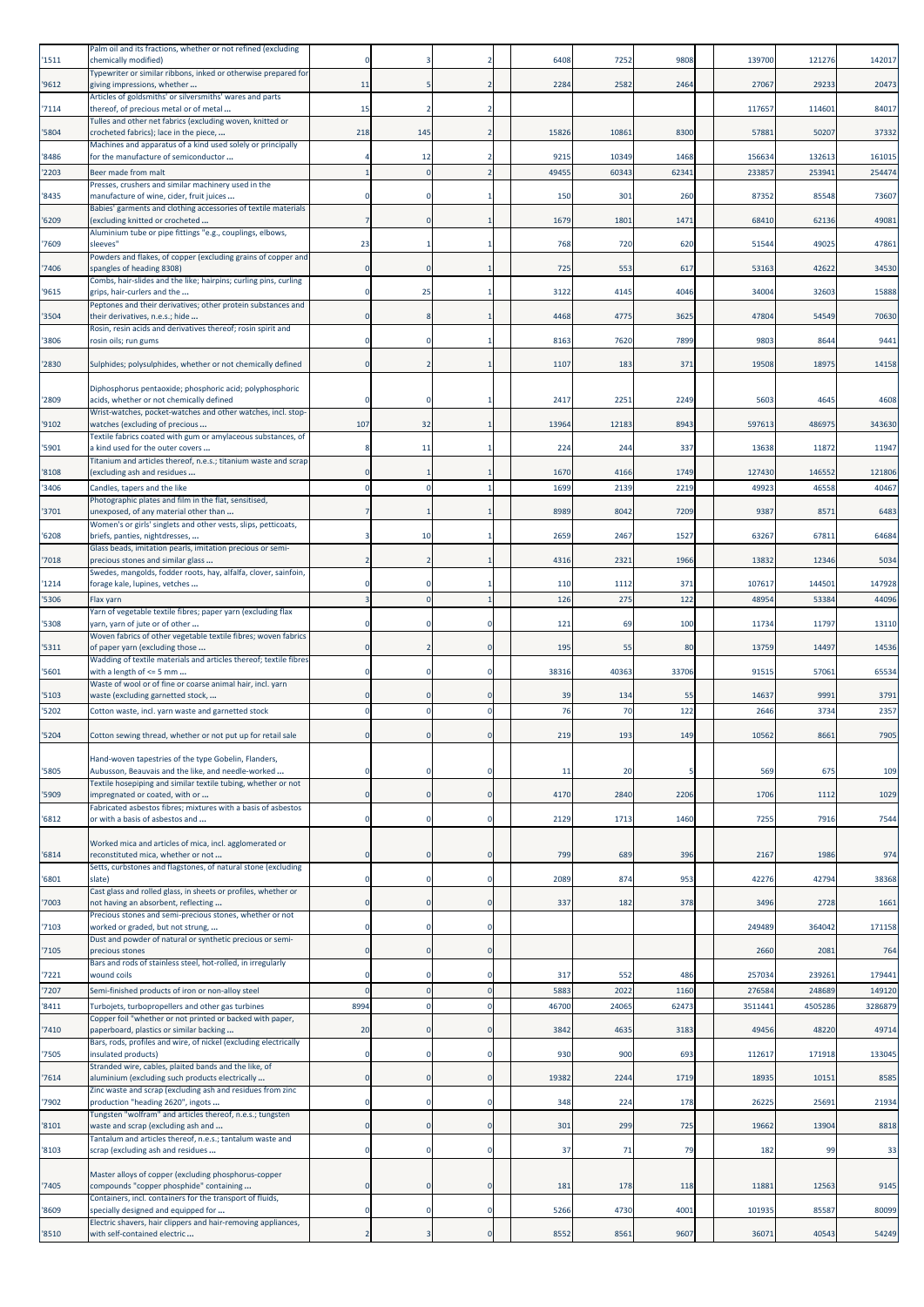| '8902          | Fishing vessels; factory ships and other vessels for processing<br>or preserving fishery products                      | O                |    |                |              |              |              | 420            | 1423           | 397           |
|----------------|------------------------------------------------------------------------------------------------------------------------|------------------|----|----------------|--------------|--------------|--------------|----------------|----------------|---------------|
| '1502          | Fats of bovine animals, sheep or goats (excluding oil and<br>oleostearin)                                              | $\Omega$         |    | $\Omega$       | 362          | 239          | 346          | 11617          | 12393          | 10988         |
| '2916          | Unsaturated acyclic monocarboxylic acids, cyclic<br>monocarboxylic acids, their anhydrides, halides,                   | 10               |    |                | 5057         | 5898         | 5592         | 93682          | 91719          | 104533        |
|                | Radioactive chemical elements and radioactive isotopes, incl.                                                          | $\Omega$         |    | $\Omega$       |              |              |              |                |                |               |
| '2844          | their fissile or fertile chemical<br>Locust beans, seaweeds and other algae, sugar beet and                            |                  |    |                |              |              |              | 2726           | 2156           | 1496          |
| '1212          | sugar cane, fresh, chilled, frozen or<br>Cereal grains otherwise worked, e.g. hulled, rolled, flaked,                  | $\Omega$         |    | $\Omega$       | 3047         | 3025         | 4066         | 12250          | 10801          | 10101         |
| '1104<br>'0101 | pearled, sliced or kibbled; germ<br>Live horses, asses, mules and hinnies                                              | $\Omega$<br>n    |    |                | 12143<br>154 | 13620<br>351 | 12387<br>161 | 33667<br>18429 | 31815<br>8385  | 32830<br>5413 |
| '0103          | Live swine                                                                                                             | $\mathbf 0$      |    |                | 2448         | 1564         | 1910         | 192            | 119            | 230           |
| '0302          | Fish, fresh or chilled (excluding fish fillets and other fish meat<br>of heading 0304)                                 | $\Omega$         |    | -0             | 99255        | 114004       | 93077        | 164068         | 165435         | 159967        |
| '0704          | Cabbages, cauliflowers, kohlrabi, kale and similar edible<br>brassicas, fresh or chilled                               | $\mathbf 0$      |    | 0              | 21198        | 14649        | 7558         | 190137         | 180718         | 212296        |
| '2308          | Acorns, horse-chestnuts, marc and other vegetable materials<br>and vegetable waste, vegetable                          | $\mathbf 0$      |    | $\Omega$       | 56           | 41           | 33           | 11604          | 8171           | 4791          |
|                | Manufactured tobacco and manufactured tobacco substitutes                                                              |                  |    |                |              |              |              |                |                |               |
| '2403          | and "homogenised" or "reconstituted"                                                                                   | $\Omega$         |    | $\Omega$       |              |              |              | 691142         | 1398447        | 1732584       |
| '2502          | Unroasted iron pyrites<br>Natural barium sulphate "barytes"; natural barium carbonate                                  | $\Omega$         |    | $\Omega$       | 31           |              | 10           | 8713           | 6694           | 8236          |
| '2511          | 'witherite", whether or not calcined<br>Slate, whether or not roughly trimmed or merely cut, by                        | n                |    |                | 749          | 1094         | 1324         | 4205           | 2249           | 2387          |
| 2514           | sawing or otherwise, into blocks or                                                                                    | O                |    |                | 138          | 292          | 289          | 740            | 491            | 519           |
| '2521          | Limestone flux; limestone and other calcareous stone, of a<br>kind used for the manufacture of                         | $\Omega$         |    | $\Omega$       | 12038        | 11044        | 8837         | 180            | 110            | 154           |
| '2523          | Cement, incl. cement clinkers, whether or not coloured                                                                 | $\Omega$         |    | $\Omega$       | 29139        | 28378        | 25106        | 165449         | 153159         | 148853        |
| '2601          | Iron ores and concentrates, incl. roasted iron pyrites                                                                 | $\Omega$         |    |                | 3026         | 4767         | 4622         | 281            | 17             | 2314          |
| '2613          | Molybdenum ores and concentrates                                                                                       | $\Omega$         |    | $\Omega$       | 4636         | 1133         | 1013         | 34271          | 627            | 1303          |
| '2615          | Niobium, tantalum, vanadium or zirconium ores and<br>concentrates                                                      | $\Omega$         |    |                | 2429         | 2429         | 2271         | 3942           | 4551           | 5248          |
| '2704          | Coke and semi-coke of coal, of lignite or of peat, whether or<br>not agglomerated; retort carbon                       | $\Omega$         |    | 0              | 19785        | 15732        | 10357        | 131657         | 110702         | 95537         |
| '2706          | Tar distilled from coal, from lignite or from peat, and other<br>mineral tars, whether or not                          | $\mathbf 0$      |    | $\Omega$       | 414          | 709          | 1623         | 24835          | 20856          | 15080         |
|                |                                                                                                                        |                  |    |                |              |              |              |                |                |               |
| '2715          | Bituminous mastics, cut-backs and other bituminous mixtures<br>based on natural asphalt, on natural                    |                  |    |                | 1439         | 1274         | 1215         | 10084          | 9969           | 6848          |
| '2804          | Hydrogen, rare gases and other non-metals                                                                              | $\Omega$         |    | $\Omega$       | 7518         | 7993         | 6914         | 64150          | 61755          | 63773         |
| '2806          | Hydrogen chloride "hydrochloric acid"; chlorosulphuric acid                                                            | $\Omega$         |    |                | 226          | 366          | 265          | 1329           | 681            | 490           |
| '2819          | Chromium oxides and hydroxides                                                                                         | $\Omega$         |    | $\Omega$       | 295          | 327          | 235          | 2665           | 2875           | 1266          |
| '5002          | Raw silk "non-thrown"<br>Maps and hydrographic or similar charts of all kinds, incl.                                   | $\mathbf 0$      |    |                |              |              |              | 23150          | 22899          | 20395         |
| '4905          | atlases, wall maps, topographical                                                                                      | $\Omega$         |    | $\Omega$       | 158          | 172          | 144          | 22643          | 19039          | 14598         |
|                | Natural cork, raw or merely surface-worked or otherwise                                                                |                  |    |                |              |              |              |                |                |               |
| '4501          | cleaned; cork waste; crushed, powdered                                                                                 | O                |    |                |              |              | 13           | 27249          | 22115          | 11581         |
| '4704          | Chemical wood pulp, sulphite (excluding dissolving grades)<br>Pulps of fibres derived from recovered "waste and scrap" | $\Omega$         |    | $\Omega$       | 118          | 169          | 866          | 283            | 769            | 1420          |
| '4706          | paper or paperboard or of other fibrous<br>Raw furskins, incl. heads, tails, paws and other pieces or                  | 0                |    | 0              | 1605         | 1371         | 2325         | 1301           | 3573           | 2495          |
| '4301          | cuttings suitable for use in furriery                                                                                  | $\mathbf{0}$     |    | $\overline{0}$ | 4300         | 1625         | 626          | 4631           | 5507           | 4138          |
| '4402          | Wood charcoal, incl. shell or nut charcoal, whether or not<br>agglomerated (excluding wood charcoal                    | $\mathbf 0$      |    | $\Omega$       | 2163         | 2212         | 2294         | 495            | 610            | 737           |
| '4003          | Reclaimed rubber in primary forms or in plates, sheets or strip                                                        | $\Omega$         |    | $\mathbf{0}$   | 566          | 881          | 790          | 2189           | 2218           | 3121          |
|                | Colour lakes (other than Chinese or Japanese lacquer and                                                               |                  |    |                |              |              |              |                |                |               |
| '3205          | paints); preparations based on colour<br>Mineral or chemical nitrogenous fertilisers (excluding those in               | $\mathbf 0$      |    | 0              | 855          | 1031         | 862          | 3634           | 3402           | 2748          |
| '3102          | pellet or similar forms, or<br>Hormones, prostaglandins, thromboxanes and leukotrienes,                                | $\mathbf{0}$     |    | $\mathbf{0}$   | 17954        | 14612        | 12860        | 106171         | 93445          | 93213         |
| '2937          | natural or reproduced by synthesis;                                                                                    | 20               | 24 | $\mathbf 0$    | 6156         | 6000         | 5460         | 512787         | 570449         | 612243        |
|                | Quaternary ammonium salts and hydroxides; lecithins and                                                                |                  |    |                |              |              |              |                |                |               |
| '2923<br>'3601 | other phosphoaminolipids, whether or<br>Propellent powders                                                             | 3<br>$\mathbf 0$ |    | 0<br>$\Omega$  | 2548<br>79   | 2486<br>34   | 4899<br>47   | 76161<br>11129 | 61653<br>23015 | 68843<br>9093 |
|                | Gum, wood or sulphate turpentine and other terpenic oils                                                               | $\mathbf 0$      |    | 0              | 1331         | 2972         | 1939         | 1554           |                |               |
| '3805          | produced by the distillation or other                                                                                  |                  |    |                |              |              |              |                | 1301           | 1169          |
| '3807          | Wood tar; wood tar oils; wood creosote; wood naphtha;<br>vegetable pitch; brewer's pitch and similar                   | $\mathbf 0$      |    | $\Omega$       | 191          | 175          | 189          | 646            | 654            | 912           |
|                | Gelatin, whether or not in square or rectangular sheets,                                                               |                  |    |                |              |              |              |                |                |               |
| '3503          | whether or not surface-worked or coloured,<br>Binoculars, monoculars, astronomical and other optical                   | $\mathbf 0$      |    | $\mathbf 0$    | 1337         | 1309         | 1383         | 73672          | 69876          | 79723         |
| '9005          | telescopes, and mountings therefor;<br>Instruments, apparatus and models designed for                                  | $\mathbf 0$      |    | $\mathbf 0$    | 1328         | 1058         | 1117         | 25434          | 26239          | 14475         |
| '9023          | demonstrational purposes, e.g. in education                                                                            | 9                |    | $\mathbf{0}$   | 6019         | 8632         | 3158         | 66500          | 69987          | 52447         |
| '9030          | Oscilloscopes, spectrum analysers and other instruments and<br>apparatus for measuring or checking                     | 66               | 44 | 0              | 34529        | 35903        | 32332        | 476808         | 469488         | 549638        |
| '9113          | Watch straps, watch bands and watch bracelets, and parts<br>thereof, n.e.s.                                            | $\overline{2}$   |    | $\overline{0}$ | 427          | 559          | 415          | 139312         | 123721         | 93078         |
| '9202          | String musical instruments, e.g. guitars, violins, and harps<br>(excluding with keyboard)                              | $\mathbf 0$      |    | $\Omega$       | 1395         | 1528         | 2905         | 23945          | 25043          | 24073         |
|                | Base metals clad with silver, not further worked than semi-                                                            |                  |    |                |              |              |              |                |                |               |
| '7107          | nanufactured<br>Base metals or silver, clad with gold, not further worked than                                         | $\mathbf 0$      |    | 0              |              |              |              | 5469           | 3299           | 3197          |
| '7109          | semi-manufactured                                                                                                      | 0                |    | 0              |              |              |              | 1867           | 896            | 839           |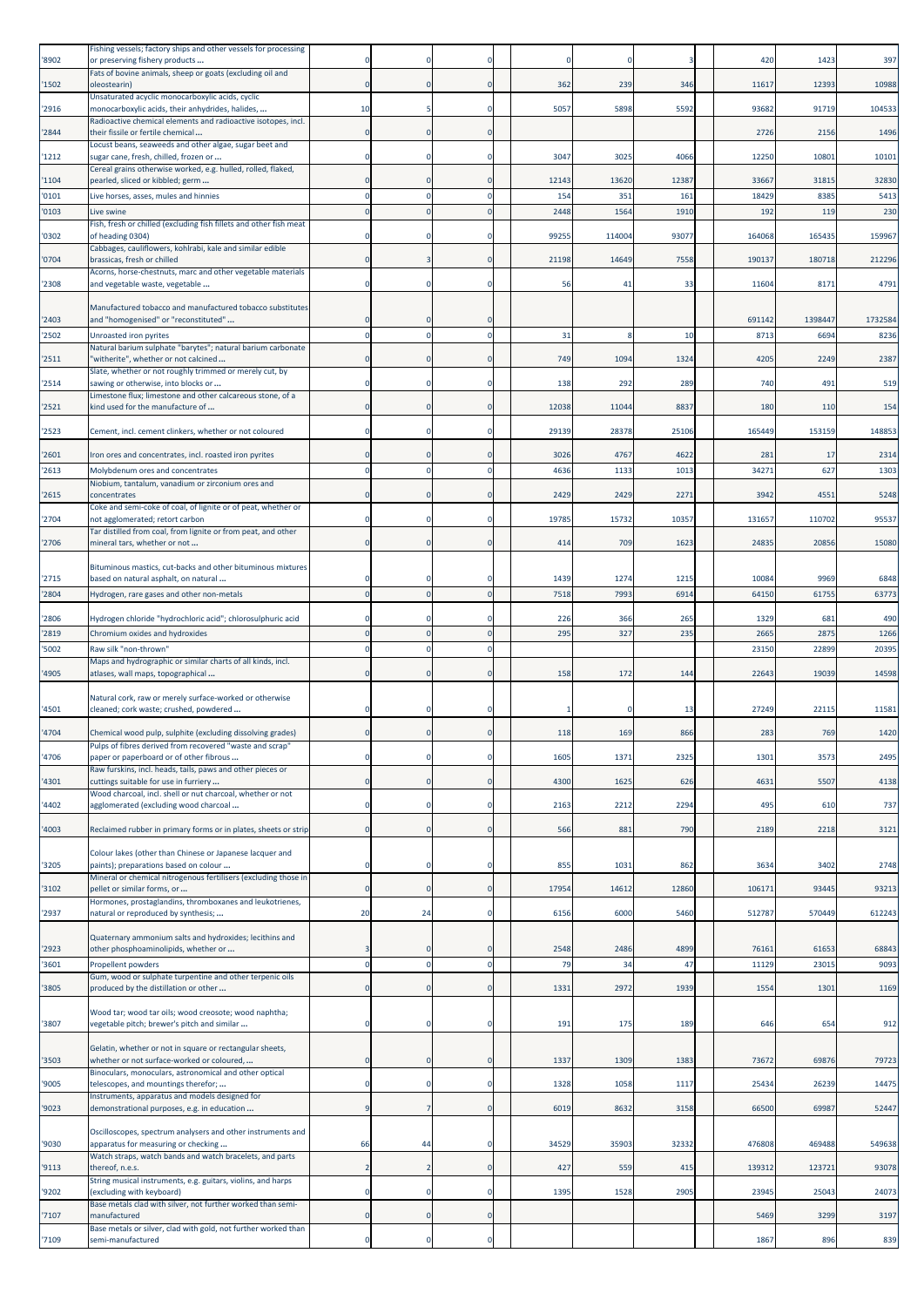|                | Platinum, incl. palladium, rhodium, iridium, osmium and                                                  |                            |     |                         |             |             |              |               |                |               |
|----------------|----------------------------------------------------------------------------------------------------------|----------------------------|-----|-------------------------|-------------|-------------|--------------|---------------|----------------|---------------|
| '7110          | ruthenium, unwrought or in semi-manufactured                                                             | $\Omega$                   |     |                         |             |             |              | 1788572       | 2519318        | 3787209       |
| '7115          | Articles of precious metal or of metal clad with precious<br>metal, n.e.s.                               | 10                         |     | $\Omega$                |             |             |              | 13250         | 10169          | 10817         |
| '7203          | Ferrous products obtained by direct reduction of iron ore and<br>other spongy ferrous products,          | 0                          |     | $\Omega$                | 79687       | 83487       | 62145        | 14611         | 4300           | 5649          |
| 7209           | Flat-rolled products of iron or non-alloy steel, of a width of >=<br>600 mm, cold-rolled "cold-reduced", | $\mathbf 0$                |     | $\Omega$                | 123082      | 113625      | 90192        | 446608        | 306360         | 189704        |
|                | Flat-rolled products of iron or non-alloy steel, of a width of <                                         |                            |     |                         |             |             |              |               |                |               |
| '7211          | 600 mm, hot-rolled or cold-rolled<br>Sewing needles, knitting needles, bodkins, crochet hoods,           | 38                         | 32  | $\Omega$                | 22743       | 22002       | 22744        | 491486        | 410983         | 359423        |
| '7319          | embroidery stilettos and similar<br>Steel, alloy, other than stainless, in ingots or other primary       | $\mathbf 0$                |     | $\Omega$                | 538         | 517         | 559          | 1822          | 1478           | 986           |
| '7224          | forms, semi-finished products                                                                            | 24                         |     |                         | 8042        | 5989        | 3488         | 343431        | 270703         | 201557        |
| '7302          | Railway or tramway track construction material of iron or<br>steel, the following : rails, check-rails   | $\mathbf 0$                |     | $\Omega$                | 31317       | 38282       | 49164        | 26406         | 57183          | 87343         |
| '6905          | Roofing tiles, chimney pots, cowls, chimney liners,<br>architectural ornaments and other ceramic         |                            |     |                         | 1073        | 1009        | 864          | 32453         | 23730          | 24829         |
| 8449           | Machinery for the manufacture or finishing of felt or                                                    | 0                          |     |                         |             | 1039        | 2181         | 42615         |                |               |
|                | nonwovens in the piece or in shapes,<br>Nickel mattes, nickel oxide sinters and other intermediate       |                            |     |                         | 7571        |             |              |               | 61569          | 65783         |
| '7501          | products of nickel metallurgy :                                                                          | $\Omega$                   |     | $\Omega$                |             |             |              | 23            | 40             | 117           |
| '7802          | Lead waste and scrap (excluding ashes and residues from lead<br>production "heading No 2620",            | Ω                          |     |                         | 41          | 65          | 49           | 11674         | 12871          | 7661          |
|                |                                                                                                          |                            |     |                         |             |             |              |               |                |               |
| '8204          | Hand-operated spanners and wrenches, incl. torque meter<br>wrenches (excluding tap wrenches),            | $\Omega$                   |     | $\Omega$                | 8089        | 8490        | 6468         | 44790         | 45544          | 40964         |
| '8206          | Sets of two or more tools of heading 8202 to 8205, put up in<br>sets for retail sale                     | 4                          |     | $\Omega$                | 7776        | 8535        | 10333        | 18911         | 19666          | 15983         |
|                | Image projectors, and photographic enlargers and reducers                                                | $\Omega$                   |     |                         | 55          | 108         | 139          | 3220          |                | 1784          |
| '9008          | (excluding cinematographic)                                                                              |                            |     |                         |             |             |              |               | 1862           |               |
| '9011          | Optical microscopes, incl. those for photomicrography,<br>cinephotomicrography or microprojection        | 8                          |     | $\Omega$                | 2565        | 5636        | 3350         | 22378         | 22241          | 16260         |
|                | Surveying, incl. photogrammetrical surveying, hydrographic,                                              |                            |     |                         |             |             |              |               |                |               |
| '9015          | oceanographic, hydrological, meteorological                                                              | 37                         |     | 0                       | 7458        | 10920       | 10952        | 130939        | 95004          | 76491         |
| '8548          | Waste and scrap of primary cells, primary batteries and<br>electric accumulators; spent primary          | $\mathbf{1}$               |     | 0                       | 2081        | 100         | 198          | 34300         | 54093          | 47702         |
| '8713          | Carriages for disabled persons, whether or not motorised or<br>otherwise mechanically propelled          | 3                          |     |                         | 295         | 324         | 267          | 22291         | 21825          | 19300         |
| '8715          | Baby carriages and parts thereof, n.e.s.                                                                 | 217                        | 278 |                         | 7500        | 738         | 7286         | 9852          | 84488          | 65313         |
| '8532          | Electrical capacitors, fixed, variable or adjustable "pre-set";<br>parts thereof                         | 2                          |     |                         | 17592       | 15785       | 12864        | 161797        | 143861         | 135665        |
| '9706          | Antiques of > 100 years old                                                                              | $\mathbf 0$                |     | $\Omega$                | 34          | 107         | 89           | 20912         | 16175          | 11874         |
| '9111          | Cases for wrist-watches, pocket-watches and other watches,<br>incl. stop-watches, of heading 9101        | $\mathbf 0$                |     | $\Omega$                | 318         | 305         | 62           | 17885         | 17125          | 11082         |
|                | Musical instruments, the sound of which is produced, or must                                             |                            |     |                         |             |             |              |               |                |               |
|                |                                                                                                          |                            |     | n                       |             |             |              |               |                |               |
| '9207<br>'3803 | be amplified, electrically, e.g<br>Tall oil, whether or not refined                                      | 5<br>$\overline{0}$        |     | $\Omega$                | 1149<br>509 | 1749<br>421 | 2565<br>457  | 36941<br>3258 | 31513<br>3605  | 28794<br>2100 |
| '2402          | Cigars, cheroots, cigarillos and cigarettes of tobacco or of<br>tobacco substitutes                      | $\Omega$                   |     | -0                      |             |             |              | 25156         | 25220          | 23039         |
|                | Ores and concentrates (excluding iron, manganese, copper,                                                |                            |     |                         |             |             |              |               |                |               |
| '2617          | nickel, cobalt, aluminium, lead,                                                                         | $\overline{2}$             |     | $\mathbf 0$             | 19          | 17          | $\epsilon$   | 924           | 1764           | 506           |
| '2619          | Slag, dross, scalings and other waste from the manufacture of<br>ron or steel (excluding granulated      | 0                          |     |                         | 55          | 114         | 106          | 1812          | 1190           | 1049          |
| '2702          | Lignite, whether or not agglomerated (excluding jet)                                                     | $\mathbf 0$                |     | $\mathbf{0}$            | 175         | 3002        | 15           |               | 88             | 20            |
| '2711          | Petroleum gas and other gaseous hydrocarbons                                                             | $\mathbf 0$                |     | $\Omega$                | 291467      | 2766063     | 2537773      | 237262        | 242943         | 148134        |
| '2713          | Petroleum coke, petroleum bitumen and other residues of<br>petroleum oil or of oil obtained from         | $\mathbf 0$                |     | $\Omega$                | 15218       | 696         | 7703         | 549182        | 431914         | 312416        |
| '2808          | Nitric acid; sulphonitric acids                                                                          | $\mathbf 0$                |     | $\Omega$                | 1382        | 906         | 447          | 6617          | 589            | 678           |
| '2823          | <b>Titanium oxides</b><br>Compounds, inorganic or organic, of rare-earth metals, of                      | $\mathbf 0$                |     | $\mathbf{0}$            | 1605        | 1713        | 1796         | 35399         | 32472          | 2700          |
| '2846          | yttrium or of scandium or of mixtures                                                                    | $\Omega$                   |     | $\mathbf 0$             | 266         | 202         | 117          | 9797          | 15704          | 12551         |
| '2906          | Cyclic alcohols and their halogenated, sulphonated, nitrated<br>or nitrosated derivatives                | $\overline{2}$             |     |                         | 409         | 601         | 576          | 7814          | 8618           | 10726         |
| '2925          | Carboxyimide-function compounds, incl. saccharin and its<br>salts, and imine-function compounds          | $\mathbf 0$                |     | $\Omega$                | 2941        | 3133        | 3005         | 15935         | 20543          | 21161         |
| '2927          | Diazo-, azo- or azoxy-compounds                                                                          | $\mathbf 0$                |     | $\mathbf{0}$            | 907         | 1288        | 1141         | 7527          | 6355           | 5168          |
| '0903          | Mate                                                                                                     | $\mathbf 0$                |     | $\overline{0}$          | 19          | 40          | 21           | 125           | 58             | 54            |
| '1001          | Wheat and meslin                                                                                         | $\mathbf 0$<br>$\mathbf 0$ |     | $\mathbf 0$<br>$\Omega$ | 51691       | 64437       | 4741<br>5495 | 66894         | 33168<br>47939 | 25587         |
| '1108          | Starches; inulin<br>Hop cones, fresh or dried, whether or not ground, powdered                           |                            |     |                         | 5813        | 7535        |              | 43509         |                | 43363         |
| '1210          | or in the form of pellets; lupulin                                                                       | $\mathbf 0$                |     | $\Omega$                | 3555        | 2959        | 2916         | 466           | 435            | 401           |
| '0105          | Live poultry, "fowls of the species Gallus domesticus, ducks,<br>geese, turkeys and guinea fowls"        | $\Omega$                   |     | -0                      | 14518       | 18012       | 12489        | 9960          | 10747          | 10120         |
| '0201          | Meat of bovine animals, fresh or chilled                                                                 | $\mathbf 0$                |     | $\overline{0}$          | 39224       | 36136       | 7775         | 444638        | 411939         | 350964        |
| '0203          | Meat of swine, fresh, chilled or frozen                                                                  | $\overline{2}$             |     |                         | 47967       | 59369       | 54025        | 193546        | 202257         | 226272        |
| '0304          | Fish fillets and other fish meat, whether or not minced, fresh,<br>chilled or frozen                     | $\Omega$                   |     | $\mathbf 0$             | 68321       | 78911       | 91752        | 34695         | 35146          | 29952         |
| '0306          | Crustaceans, whether in shell or not, live, fresh, chilled,<br>frozen, dried, salted or in brine,        | $\mathbf 0$                |     | $\Omega$                | 12666       | 11958       | 9124         | 57017         | 56085          | 38516         |
| '0505          | Skins and other parts of birds, with their feathers or down,<br>feathers and parts of feathers,          | $\mathbf 0$                |     | $\mathbf 0$             | 243         | 362         | 381          | 42918         | 48573          | 47775         |
|                |                                                                                                          |                            |     |                         |             |             |              |               |                |               |
| '0508          | Coral and similar materials, shells of molluscs, crustaceans or<br>echinoderms, cuttle-bone, powder      | $\Omega$                   |     | $\Omega$                | 24          | 13          | 15           | 5302          | 3798           | 1635          |
| '0601          | Bulbs, tubers, tuberous roots, corms, crowns and rhizomes,<br>dormant, in growth or in flower,           | $\mathbf 0$                |     | $\mathbf 0$             | 8253        | 20801       | 22055        | 14335         | 13557          | 14118         |
| '4404          | Hoopwood; split poles; piles, pickets and stakes of wood,<br>pointed but not sawn lengthwise;            | 0                          |     | 0                       | 93          |             |              | 2640          | 2667           | 2571          |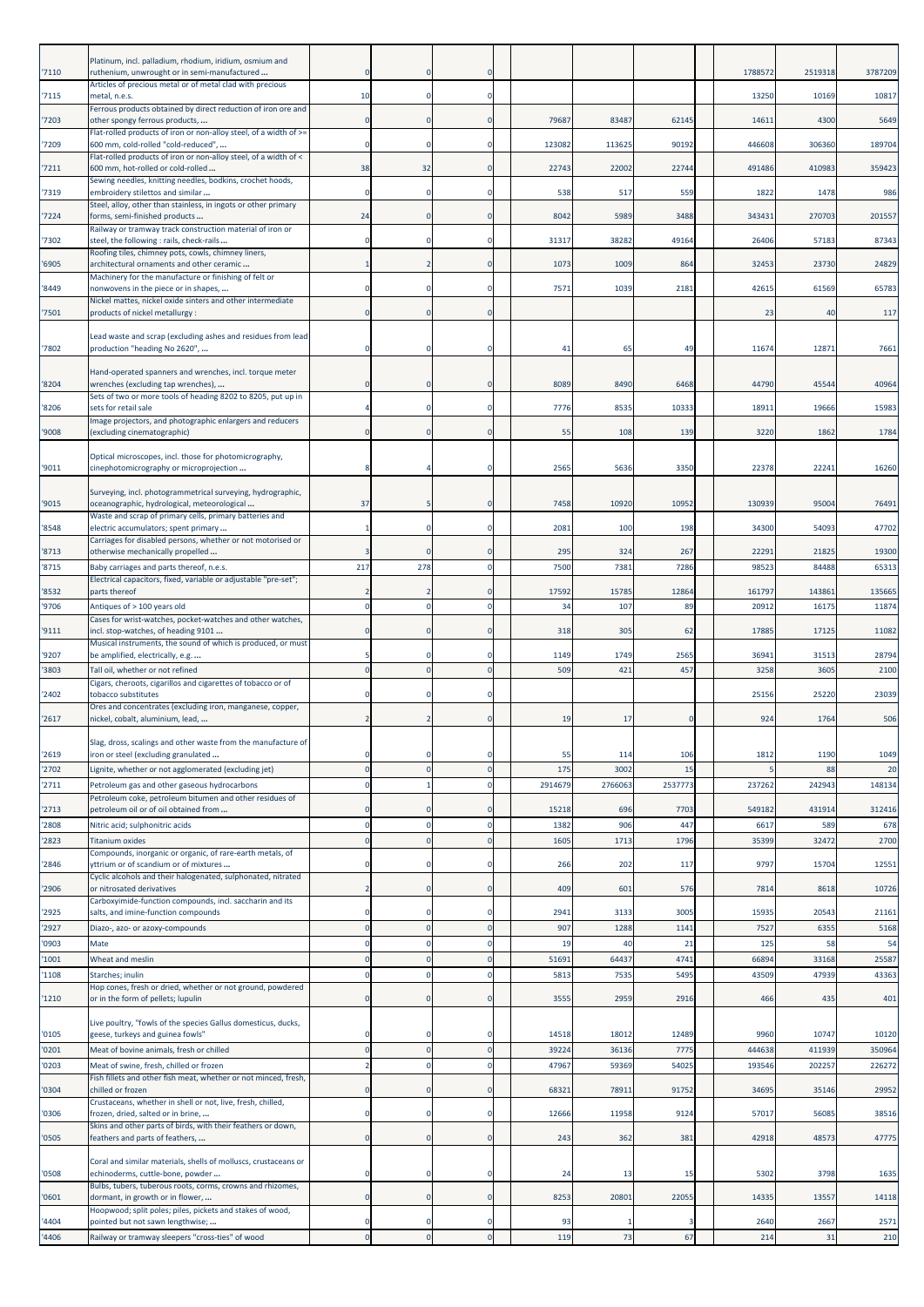| '4413          | Metallised wood and other densified wood in blocks, plates,<br>strips or profile shapes                                          |                      |    |                  | 38               | 66               | 87         | 19649          | 22506          | 19683          |
|----------------|----------------------------------------------------------------------------------------------------------------------------------|----------------------|----|------------------|------------------|------------------|------------|----------------|----------------|----------------|
| '4415          | Packing cases, boxes, crates, drums and similar packings, of<br>wood; cable-drums of wood; pallets,                              |                      |    | 0                | 4968             | 6741             | 5815       | 138559         | 133864         | 122214         |
| '4901          | Printed books, brochures and similar printed matter, whether<br>or not in single sheets (excluding                               |                      | 24 |                  | 1262:            | 16373            | 15519      | 467962         | 475489         | 440654         |
| '4907          | Unused postage, revenue or similar stamps of current or new<br>issue in the country in which they                                |                      |    | $\Omega$         | 1810             | 1670             | 1026       | 6745           | 8019           | 14966          |
| '5004          | Silk yarn (excluding that spun from silk waste and that put up<br>for retail sale)                                               |                      |    | 0                | 117              | 129              | 21         | 24564          | 21789          | 17657          |
| '5005          | Yarn spun from silk waste (excluding that put up for retail<br>sale)                                                             |                      |    | о                |                  | 69               | 58         | 10184          | 11624          | 9416           |
| '5101          | Wool, neither carded nor combed                                                                                                  |                      |    | $\mathbf 0$      | 10038            | 9848             | 8149       | 19985          | 12106          | 7356           |
| '3813          | Preparations and charges for fire-extinguishers; charged fire-<br>extinguishing grenades (excluding                              |                      |    | $\Omega$         | 1136             | 963              | 533        | 16879          | 16535          | 17067          |
| '3818          | Chemical elements and compounds doped for use in<br>electronics, in the form of discs, wafers,                                   |                      |    | -0               | 420              | 309              | 276        | 212779         | 225426         | 236436         |
| '6807          | Articles of asphalt or of similar materials, e.g. petroleum<br>bitumen or coal tar pitch                                         |                      |    | 0                | 8674             | 9291             | 7649       | 238368         | 225570         | 212290         |
|                |                                                                                                                                  |                      |    |                  |                  |                  |            |                |                |                |
| '6811          | Articles of asbestos-cement, cellulose fibre-cement or the like<br>Jute and other textile bast fibres, raw or processed, but not |                      |    | 0                | 1908             | 2250             | 1594       | 49860          | 46368          | 35034          |
| '5303          | spun; tow and waste of such fibres,<br>Labels, badges and similar articles, of textile materials, in the                         | n                    |    | $\mathbf 0$      | 55               | 45               | 106        | 196            | 159            | 127            |
| '5807          | piece, in strips or cut to<br>Woven fabrics of metal thread and woven fabrics of                                                 | 27                   |    | 0                | 1717             | 1709             | 1394       | 77521          | 74427          | 63989          |
| '5809          | metallised yarn of heading 5605, of a kind<br>Woven fabrics of coarse animal hair or of horsehair (excluding                     | $\Omega$             |    | $\Omega$         |                  | 10               |            | 1633           | 959            | 449            |
| '5113          | fabrics for technical uses of                                                                                                    |                      |    | 0                | 15               | 21               |            | 3474           | 3096           | 735            |
| '4102          | Raw skins of sheep or lambs, fresh, or salted, dried, limed,<br>pickled or otherwise preserved,                                  |                      |    |                  | 31               | 307              | 115        | 24851          | 20395          | 13297          |
| '6310          | Used or new rags, scrap twine, cordage, rope and cables and<br>worn-out articles thereof, of textile                             |                      |    | 0                | 481              | 658              | 818        | 22626          | 10139          | 8480           |
| '6701          | Skins and other parts of birds with their feathers or down,<br>feathers, parts of feathers, down                                 |                      |    | $\mathbf 0$      | 37               | 45               | 44         | 6590           | 6058           | 4923           |
| '5506          | Synthetic staple fibres, carded, combed or otherwise<br>processed for spinning                                                   |                      |    | 0                | 155              | 38               | 93         | 16200          | 14222          | 12124          |
|                | Woven fabrics of cotton, containing predominantly, but <                                                                         |                      |    |                  |                  |                  |            |                |                |                |
| '5211          | 85% cotton by weight, mixed principally<br>Carpets and other floor coverings, of felt, not tufted or                             | 108                  | 64 | $\mathbf 0$      | 6445             | 8508             | 8051       | 158096         | 148438         | 113100         |
| '5704          | flocked, whether or not made up                                                                                                  |                      |    | -0               | 834              | 1043             | 685        | 38673          | 35636          | 15652          |
| '5803          | Gauze (excluding narrow woven fabrics of heading 5806)                                                                           |                      |    | 0                | 33               |                  | 11         | 1982           | 1334           | 1306           |
| '5905          | <b>Textile wallcoverings</b><br>Bars and rods of alloy steel other than stainless, hot-rolled, in                                |                      |    | 0                | 107              | 91               | 52         | 13960          | 12327          | 11561          |
| '7227          | irregularly wound coils                                                                                                          |                      |    | $\mathbf 0$      | 10435            | 11962            | 9124       | 241634         | 206930         | 188590         |
| '7303<br>'7316 | Tubes, pipes and hollow profiles, of cast iron<br>Anchors, grapnels and parts thereof, of iron or steel                          |                      | 20 | 0<br>$\mathbf 0$ | 2371<br>51       | 1705<br>56       | 1508<br>25 | 15326<br>5072  | 9904<br>3877   | 9629<br>3779   |
|                | Pearls, natural or cultured, whether or not worked or graded,                                                                    |                      |    |                  |                  |                  |            |                |                |                |
| '7101<br>'7202 | but not strung, mounted or set,<br>Ferro-alloys                                                                                  |                      |    | 0<br>0           | 71498            | 64682            | 48535      | 6507<br>189174 | 4014<br>171056 | 1706<br>171740 |
| '7502          | Unwrought nickel                                                                                                                 |                      |    |                  | 4834             | 4885             | 3914       | 4859           | 5840           | 37714          |
| '7602          | Waste and scrap, of aluminium (excluding slags, scale and the<br>like from iron and steel production,                            |                      |    | $\mathbf{0}$     | 839              | 915              | 580        | 210915         | 175865         | 154450         |
| 7607           | Aluminium foil, "whether or not printed or backed with<br>paper, paperboard, plastics or similar                                 |                      |    |                  | 2803             | 2693             | 26140      | 596348         | 550944         | 600178         |
| '9014          | Direction finding compasses; other navigational instruments<br>and appliances (excluding radio                                   | 0                    |    | $\mathbf 0$      | 4524             | 3731             | 4001       | 144564         | 182208         | 169084         |
| '9020          | Breathing appliances and gas masks (excluding protective<br>masks having neither mechanical parts                                |                      |    | 0                | 3749             | 4656             | 3879       | 25285          | 22231          | 48203          |
| '9104          | Instrument panel clocks and clocks of a similar type for<br>vehicles, aircraft, vessels and other                                | $\Omega$             |    | $\mathbf 0$      | 50               | 77               | 116        | 181            | 334            | 310            |
| '9109          | Clock movements, complete and assembled (excluding watch<br>movements)                                                           | 0                    |    | 0                | 1580             | 1434             | 1577       | 861            | 1272           | 1403           |
|                | Swords, cutlasses, bayonets, lances and similar arms and                                                                         |                      |    |                  |                  |                  |            |                |                |                |
| '9307          | parts thereof, and scabbards and sheaths<br>Portable electric lamps designed to function by their own                            | $\Omega$             |    | $\mathbf 0$      |                  |                  |            | 721            | 465            | 791            |
| '8513          | source of energy, e.g. dry batteries,                                                                                            | n                    |    | $\mathbf 0$      | 2669             | 3245             | 3126       | 26466          | 27099          | 23360          |
| '8522          | Parts and accessories suitable for use solely or principally with<br>sound reproducing and recording                             | $\mathbf{0}$         |    | $\mathbf 0$      | 202              | 167              | 58         | 8023           | 17468          | 5915           |
|                | Railway or tramway maintenance or service vehicles, whether                                                                      |                      |    |                  |                  |                  |            |                |                |                |
| '8604<br>'8904 | or not self-propelled, e.g., workshops,<br>Tugs and pusher craft                                                                 | $\Omega$<br>$\Omega$ |    | 0<br>$\mathbf 0$ | 1401<br>$\Omega$ | 5936<br>$\Omega$ | 2954       | 66917<br>577   | 74270<br>18367 | 74111<br>7987  |
| '8446          | Weaving machines "looms"                                                                                                         | $\Omega$             |    | $\mathbf 0$      | 7151             | 6539             | 3013       | 190975         | 118117         | 137644         |
| '8406          | Steam turbines and other vapour turbines; parts thereof                                                                          |                      |    | $\mathbf 0$      | 47397            | 9690             | 7542       | 251777         | 183437         | 140561         |
| '8210          | Hand-operated mechanical devices, of base metal, weighing<br><= 10 kg, used in the preparation,                                  | $\Omega$             |    | 0                | 771              | 1472             | 1986       | 22619          | 22409          | 23131          |
|                | Lead plates, sheets, strip and foil; lead powders and flakes                                                                     | $\Omega$             |    |                  |                  |                  |            |                |                |                |
| '7804          | (excluding grains of lead, and<br>Cadmium and articles thereof, n.e.s.; cadmium waste and                                        |                      |    | $\mathbf 0$      | 1272             | 1496             | 1267       | 2567           | 6146           | 4958           |
| '8107          | scrap (excluding ash and residues containing<br>Cermets and articles thereof, n.e.s.; waste and scrap of                         |                      |    | 0                |                  |                  |            | 23             | 19             | 11             |
| '8113          | cermets (excluding ash and residues<br>Floor coverings of plastics, whether or not self-adhesive, in                             | $\Omega$             |    | $\mathbf 0$      | 387              | 833              | 1355       | 1175           | 3915           | 3559           |
| '3918          | rolls or in the form of tiles;                                                                                                   | 12                   |    | 0                | 16011            | 17237            | 15728      | 31014          | 31923          | 27012          |
| '3602          | Prepared explosives (excluding propellent powders)<br>Pickling preparations for metal surfaces; fluxes and other                 | $\mathbf{0}$         |    | $\mathbf 0$      | 1160             | 1415             | 954        | 2920           | 2359           | 844            |
| '3810          | auxiliary preparations for soldering,                                                                                            | $\Omega$             |    | $\mathbf 0$      | 6841             | 7717             | 9486       | 27620          | 22833          | 24312          |
| '3825          | Residual products of the chemical or allied industries, n.e.s.;<br>municipal waste; sewage sludge;                               | 0                    | C  | $\mathbf 0$      |                  | 35               | O          | 10916          | 6904           | 7249           |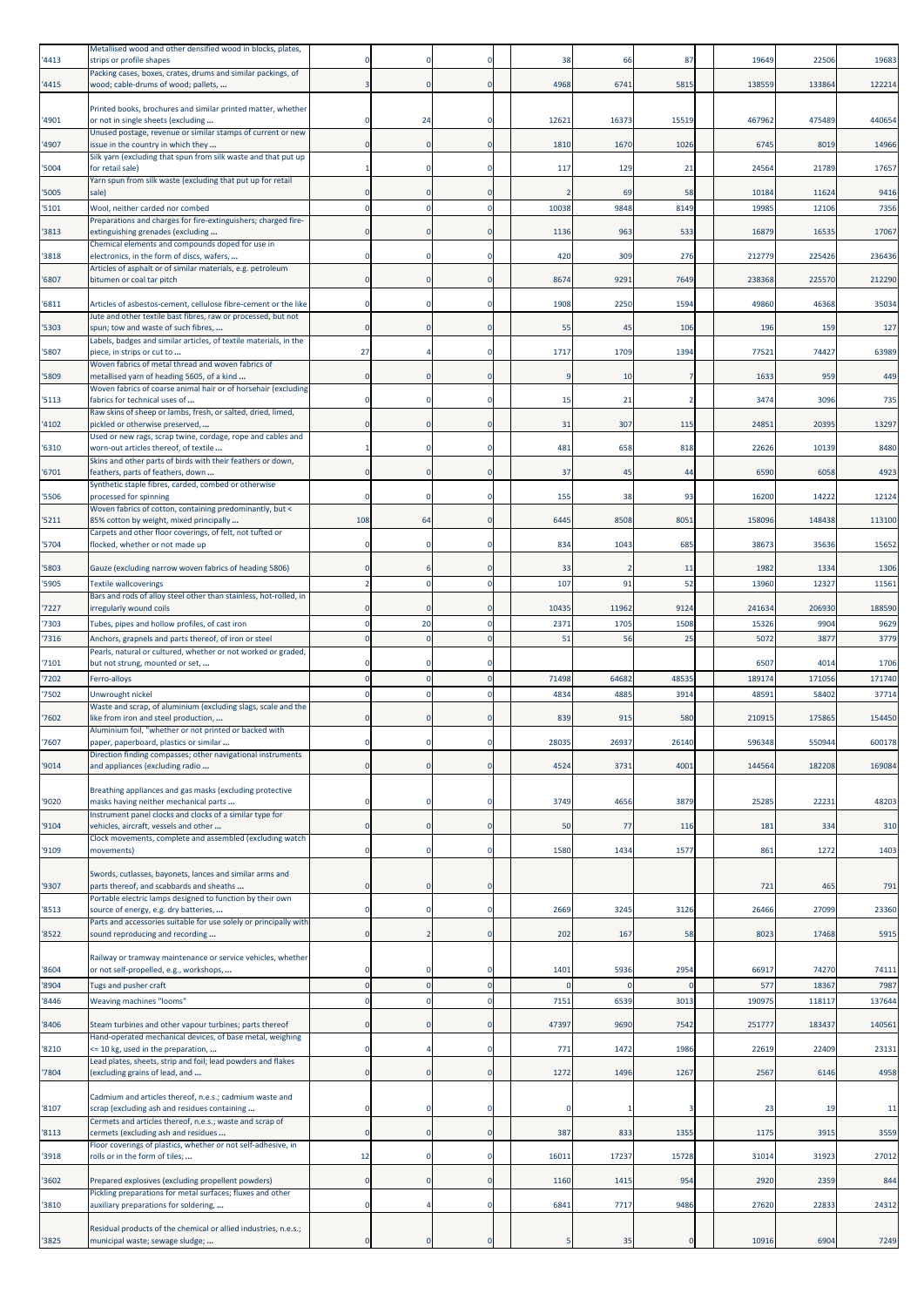| '2908          | Halogenated, sulphonated, nitrated or nitrosated derivatives<br>of phenols or phenol-alcohols                                |                         |          |                              | 151            | 173                | 202           | 2296             | 2123             | 2144                  |
|----------------|------------------------------------------------------------------------------------------------------------------------------|-------------------------|----------|------------------------------|----------------|--------------------|---------------|------------------|------------------|-----------------------|
|                | Ketones and quinones, whether or not with other oxygen                                                                       |                         |          |                              |                |                    |               |                  |                  |                       |
| '2914<br>'2930 | function, and their halogenated, sulphonated,<br>Organo-sulphur compounds                                                    | 32<br>98                | 36<br>67 | <sup>C</sup><br>$\mathsf{C}$ | 20275<br>17345 | 12308<br>15202     | 8460<br>20769 | 104507<br>128162 | 107835<br>118418 | 99774<br>116335       |
| '3104          | Mineral or chemical potassic fertilisers (excluding those in<br>tablets or similar forms, or in                              | $\Omega$                | 15       | $\mathsf{C}$                 | 444            | 633                | 924           | 10420            | 7985             | 7382                  |
|                | Other raw hides and skins, fresh, or salted, dried, limed,                                                                   | n                       |          | £                            |                | n                  |               |                  |                  |                       |
| '4103          | pickled or otherwise preserved,<br>Articles of natural cork (excluding cork in square or                                     |                         |          |                              |                |                    |               | 2318             | 2603             | 1366                  |
| '4503          | rectangular blocks, plates, sheets or<br>Basketwork, wickerwork and other articles, made directly to                         |                         |          | C                            | 380            | 350                | 285           | 16529            | 13373            | 13767                 |
| '4602          | shape from plaiting materials or                                                                                             | $\Omega$                |          | C                            | 866            | 991                | 1258          | 9738             | 20123            | 15372                 |
| '4702          | Chemical wood pulp, dissolving grades<br>Corrugated paper and paperboard "with or without glued flat                         | $\mathbf 0$             |          | C                            | 308            | 260                | 136           | 43               | 156              | 81                    |
| '4808          | surface sheets", creped, crinkled,<br>Carbon paper, self-copy paper and other copying or transfer                            |                         |          |                              | 23771          | 23369              | 18419         | 83063            | 77188            | 67486                 |
| '4816          | papers, in rolls of a width of                                                                                               | $\Omega$                |          | C                            | 321            | 263                | 232           | 118              | 989              | 961                   |
| '5302          | True hemp "Cannabis sativa L.", raw or processed, but not<br>spun; tow and waste of true hemp,                               |                         |          | C                            | 20             | 144                | 118           | 110              | 2721             | 3744                  |
| '5405          | Artificial monofilament of >= 67 decitex and with a cross<br>sectional dimension of <= 1 mm; strip                           |                         |          | $\mathsf{C}$                 |                | 37                 | 22            | 481              | 557              | 478                   |
| '5406          | Man-made filament yarn, put up for retail sale (excluding<br>sewing thread)                                                  | n                       |          | C.                           | 52             | 37                 | 33            | 2162             | 2379             | 3065                  |
| '4902          | Newspapers, journals and periodicals, whether or not<br>llustrated or containing advertising                                 | 0                       |          | C                            | 9286           | 8136               | 5771          | 213042           | 167836           | 128273                |
|                |                                                                                                                              |                         |          |                              |                |                    |               |                  |                  |                       |
| '4909          | Printed or illustrated postcards; printed cards bearing<br>personal greetings, messages or announcements,                    |                         |          |                              | 641            | <b>709</b>         | 540           | 768              | 5891             | 4840                  |
| '5108          | Carded or combed yarn of fine animal hair (excluding that of<br>wool or that put up for retail                               | 49                      |          | $\mathsf{C}$                 | 103            | 122                | 70            | 102898           | 102084           | 79015                 |
| '1401          | Vegetable materials of a kind used primarily for plaiting, e.g.<br>bamboos, rattans, reeds, rushes,                          | $\mathbf 0$             |          | C                            | 153            | 194                | 244           | 2031             | 1829             | 1477                  |
|                | Fats and oils and their fractions of fish or marine mammals,                                                                 |                         |          |                              |                |                    |               |                  |                  |                       |
| '1504          | whether or not refined (excluding<br>Rape, colza or mustard oil and fractions thereof, whether or                            | $\Omega$                |          | $\mathsf{C}$                 | 667            | 808                | 653           | 737              | 1312             | 1538                  |
| '1514          | not refined, but not chemically<br>Vegetable waxes, beeswax, other insect waxes and                                          | n                       |          | c                            | 2590           | 3411               | 2644          | 13809            | 6845             | 15325                 |
| '1521          | spermaceti, whether or not refined or coloured                                                                               |                         |          | C                            | 29             | 75                 | 59            | 1980             | 2072             | 1465                  |
| '1603          | Extracts and juices of meat, fish or crustaceans, molluscs and<br>other aquatic invertebrates                                |                         |          |                              | 12             |                    |               | 25954            | 25312            | 24499                 |
| '1702          | Other sugars, incl. chemically pure lactose, maltose, glucose<br>and fructose, in solid form;                                | $\Omega$                | 11       | $\mathsf{C}$                 | 12298          | 12081              | 11738         | 16291:           | 148784           | 145220                |
| '1803          | Cocoa paste, whether or not defatted                                                                                         | $\Omega$                |          | C                            | 6886           | 10320              | 12559         | 11273            | 8754             | 5510                  |
| '2004          | Vegetables prepared or preserved otherwise than by vinegar<br>or acetic acid, frozen (excluding                              | $\Omega$                |          | c                            | 6705           | 7762               | 8039          | 72370            | 81261            | 98161                 |
| '0204          | Meat of sheep or goats, fresh, chilled or frozen                                                                             | $\mathbf 0$             |          |                              | 173            | 151                | 88            | 2517             | 24567            | 21994                 |
| '0303          | Frozen fish (excluding fish fillets and other fish meat of<br>heading 0304)                                                  | 30                      | 14       | c                            | 158575         | 146284             | 155701        | 17642            | 16050            | 11076                 |
| '0407          | Birds' eggs, in shell, fresh, preserved or cooked                                                                            | 70                      | 299      | $\epsilon$                   | 9204           | 9439               | 2480          | 33000            | 34410            | 29017                 |
|                | Ambergris, castoreum, civet and musk; cantharides; bile,                                                                     |                         |          |                              |                |                    |               |                  |                  |                       |
| '0510<br>'0701 | whether or not dried; glands and other<br>Potatoes, fresh or chilled                                                         | $\Omega$<br>$\Omega$    |          | <sup>C</sup><br>$\mathsf{C}$ | 33<br>4217     | <b>260</b><br>4394 | 83<br>6405    | 999<br>46403     | 7077<br>74646    | 11012<br>48834        |
|                |                                                                                                                              |                         |          |                              |                |                    |               |                  |                  |                       |
| '0708          | Leguminous vegetables, shelled or unshelled, fresh or chilled<br>Vegetables provisionally preserved, e.g. by sulphur dioxide |                         |          |                              |                |                    |               | 13461            | 14850            | 13302                 |
| '0711          | gas, in brine, in sulphur water<br>Coconuts, Brazil nuts and cashew nuts, fresh or dried,                                    | 7                       |          | C                            | 2632           | 4422               | 5512          | 18350            | 19098            | 16760                 |
| '0801          | whether or not shelled or peeled                                                                                             | $\mathbf{0}$            |          | $\mathsf{C}$                 | 9802           | 28699              | 18291         | 17760            | 15165            | 15446                 |
| '0806          | Grapes, fresh or dried<br>Fruit and nuts, provisionally preserved, e.g. by sulphur dioxide                                   | 120                     | 12       | $\mathbf 0$                  | 33707          | 32497              | 22193         | 801918           | 726117           | 834859                |
| '0812          | gas, in brine, in sulphur                                                                                                    | $\mathbf{0}$            |          | $\mathbf 0$                  | 31             | 57                 | 91            | 19760            | 14568            | 16044                 |
| '0904          | Pepper of the genus Piper; dried or crushed or ground fruits<br>of the genus Capsicum or of the                              | $\Omega$                |          | £                            | 2122           | 2265               | 2117          | 14963            | 12540            | 15225                 |
| '2714          | Bitumen and asphalt, natural; bituminous or oil-shale and tar<br>sands; asphaltites and asphaltic                            | $\mathbf{0}$            |          | C                            | 109            |                    |               | 1167             | 907              | 937                   |
| '2802          | Sulphur, sublimed or precipitated; colloidal sulphur                                                                         | $\mathbf 0$             |          | £                            | 12             | 27                 | 34            | 120              | 59               | 28                    |
| '2825          | Hydrazine and hydroxylamine and their inorganic salts;<br>norganic bases, metal oxides, hydroxides                           | $\mathbf{0}$            |          | C                            | 2759           | 2363               | 1412          | 39534            | 34843            | 30539                 |
| '2837          | Cyanides, cyanide oxides and complex cyanides                                                                                | $\mathbf 0$             |          | C                            | 684            | 851                | 239           | 452              | 1465             | 1778                  |
|                | Salts of inorganic acids or peroxoacids, incl. aluminosilicates                                                              |                         |          |                              |                |                    |               |                  |                  |                       |
| '2842          | whether or not chemically defined                                                                                            | 0                       |          | C                            | 874            | 734                | 632           | 13864            | 17668            | 16897                 |
| '2845          | Non-radioactive isotopes; inorganic or organic compounds of<br>such isotopes, whether or not chemically                      | $\Omega$                |          | C                            | 360            | 305                | 500           | 55               | 69               | 89                    |
|                | Inorganic compounds, incl. distilled or conductivity water and                                                               |                         |          | $\mathbf 0$                  |                |                    |               | 1279             |                  |                       |
| '2853          | water of similar purity, n.e.s.;<br>Natural sands of all kinds, whether or not coloured (excluding                           | $\mathbf 0$             |          |                              | 438            | 470                | 393           |                  | 2012             | 2868                  |
| '2505          | gold- and platinum-bearing sands,<br>Granite, porphyry, basalt, sandstone and other monumental                               | $\mathbf 0$             |          | $\mathbf 0$                  | 3307           | 2909               | 2246          | 15467            | 13637            | 10321                 |
| '2516          | or building stone, whether or not<br>Mica, whether or not rifted into sheets or splittings; mica                             | $\mathbf{0}$            |          | $\mathsf{C}$                 | 1555           | 2023               | 2100          | 44035            | 42765            | 44484                 |
| '2525          | waste                                                                                                                        | $\Omega$                |          | £                            | 143            | 197                | 186           | 586              | 659              | 666                   |
| '2603          | Copper ores and concentrates                                                                                                 | $\mathbf 0$             |          | $\mathsf{C}$<br>C            |                |                    |               | 1134             | 465              | 425                   |
| '2608<br>'2611 | Zinc ores and concentrates<br>Tungsten ores and concentrates                                                                 | $\mathbf 0$<br>$\Omega$ |          | $\mathsf{C}$                 |                |                    |               | 50748            | 51335            | 31881<br>$\mathbf{0}$ |
| '2703          | Peat, incl. peat litter, whether or not agglomerated                                                                         | $\mathbf 0$             |          | $\Omega$                     | 2100           | 2470               | 2839          | 1651             | 1926             | 1516                  |
| '9601          | Worked ivory, bone, tortoiseshell, horn, antlers, coral, mother<br>of-pearl and other animal carving                         | 0                       |          | $\mathbf 0$                  | 63             | 25                 | 21            | 10899            | 8019             | 5281                  |
| '9605          | Travel sets for personal toilet, sewing or shoe or clothes<br>cleaning (excluding manicure sets)                             | $\mathbf 0$             |          | $\mathbf 0$                  | 90             | 94                 | 108           | 3668             | 3233             | 2569                  |
|                | Postage or revenue stamps, stamp-postmarks, first-day                                                                        |                         |          |                              |                |                    |               |                  |                  |                       |
| '9704          | covers, postal stationery, stamped paper                                                                                     | $\mathbf 0$             |          | $\Omega$                     | $\Omega$       | $\mathbf 0$        | $\sqrt{ }$    | 1172             | 2375             | 672                   |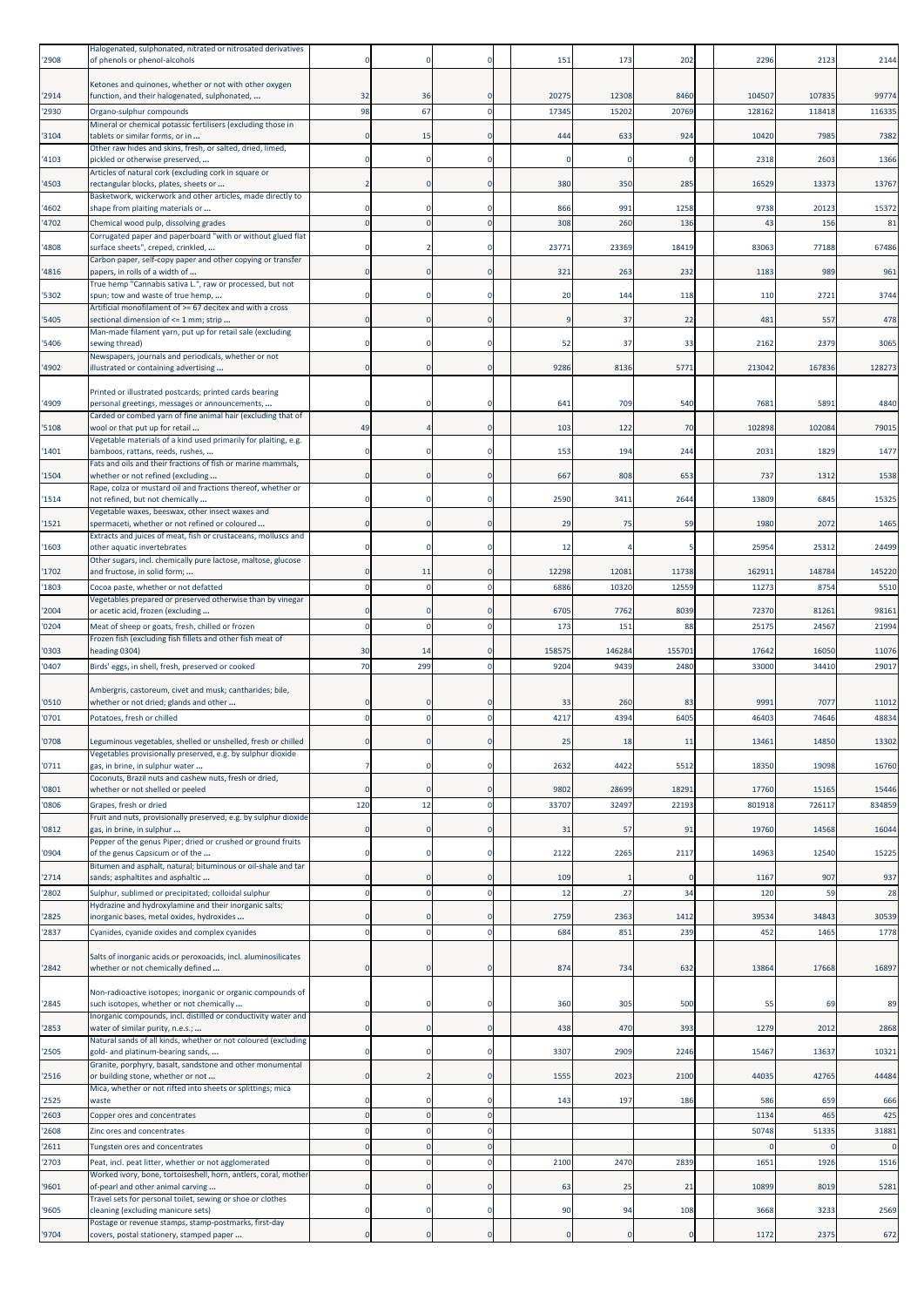| '3703          | Photographic paper, paperboard and textiles, sensitised,<br>unexposed                                                   |                            |                              | 439           | 453           | 345          | 3514           | 3836           | 2866           |
|----------------|-------------------------------------------------------------------------------------------------------------------------|----------------------------|------------------------------|---------------|---------------|--------------|----------------|----------------|----------------|
| '3706          | Cinematographic film, exposed and developed, whether or<br>not incorporating soundtrack or consisting                   | $\Omega$                   | <sup>C</sup>                 |               |               | C            | 891            | 267            | 123            |
| '3817          | Mixed alkylbenzenes and mixed alkylnaphthalenes produced<br>by the alkylation of benzene and naphthalene                |                            |                              | 102           | 132           | 193          |                |                |                |
| '3606          | Ferro-cerium and other pyrophoric alloys in all forms;<br>metaldehyde, hexamethylenetetramine                           | $\mathbf{0}$               | $\mathsf{C}$                 | 291           | 294           | 277          | 1491           | 2278           | 781            |
| '2105          | Ice cream and other edible ice, whether or not containing<br>cocoa                                                      | $\Omega$                   | C.                           | 3016          | 3975          | 3563         | 29952          | 243757         | 269420         |
| '2509          | Chalk                                                                                                                   | $\Omega$                   |                              | 2413          | 1999          | 1532         | 175            | 154            | 141            |
| '2528          | Borates, natural, and concentrates thereof, whether or not<br>calcined, and natural boric acids                         | 0                          |                              | 2304          | 1240          | 1358         | 141            | 95             | 92             |
| '2604          | Nickel ores and concentrates                                                                                            | $\Omega$                   |                              |               |               |              |                |                | 370            |
| '2607          | Lead ores and concentrates                                                                                              | $\mathbf 0$                | C<br>$\epsilon$              |               |               |              |                |                | 21             |
| '2812          | Halides and halide oxides of non-metals                                                                                 | $\Omega$                   |                              | 250           | 257           | 129          | 700            | 617            | 691            |
| 2813           | Sulphides of non-metals; commercial phosphorus trisulphide<br>Artificial staple fibres, not carded, combed or otherwise |                            |                              | 2357          | 2427          | 3034         |                |                | 0              |
| '5504          | processed for spinning<br>Woven fabrics containing predominantly, but < 85% synthetic                                   | $\Omega$                   |                              | 1144          | 351           | 612          | 5006           | 8385           | 5046           |
| '5514          | staple fibres by weight, mixed<br>Coconut, abaca "Manila hemp or Musa textilis Nee", ramie,                             | $\Omega$                   | C.                           | 11128         | 27283         | 6855         | 13058          | 118072         | 111338         |
| '5305          | agave and other vegetable textile<br>Carbon paper, self-copy paper and other copying or transfer                        | 0                          | $\mathsf{C}$                 | 2414          | 1938          | 1970         | 1116           | 1602           | 952            |
| '4809          | papers, incl. coated or impregnated                                                                                     |                            |                              | 508           | 647           | 584          | 859            | 856            | 640            |
| '4106          | Tanned or crust hides and skins of goats or kids, pigs, reptiles<br>and other animals, without                          | n                          | C                            | 272           | 182           | 143          | 47463          | 29630          | 14636          |
| '4417          | Tools, tool bodies, tool handles, broom or brush bodies and<br>nandles, of wood; boot or shoe                           |                            |                              | 744           | 772           | 707          | 31834          | 33091          | 35623          |
| '4015          | Articles of apparel and clothing accessories, incl. gloves,<br>mittens and mitts, for all purposes,                     |                            |                              | 13916         | 13762         | 25308        | 17880          | 21151          | 22514          |
| '4903          | Children's picture, drawing or colouring books                                                                          | $\mathbf 0$                | £                            | 1810          | 2742          | 3450         | 12667          | 8610           | 5663           |
| '5105          | Wool and fine or coarse animal hair, carded or combed, incl.<br>combed wool in fragments                                |                            |                              | 10276         | 7264          | 6219         | 200705         | 182627         | 107439         |
| '5110          | Yarn of coarse animal hair or of horsehair, incl. gimped<br>horsehair yarn, whether or not put                          | n                          |                              |               |               |              | 120            | 118            | 20             |
| '1804          | Cocoa butter, fat and oil                                                                                               | $\overline{1}$             | $\mathsf{C}$                 | 6994          | 11412         | 10035        | 14310          | 19991          | 26783          |
| '1903          | Tapioca and substitutes therefor prepared from starch, in the<br>form of flakes, grains, pearls,                        | $\Omega$                   | C.                           |               |               |              | 56             | -10            | 21             |
| '2301          | Flours, meals and pellets, of meat or meat offal, of fish or of<br>crustaceans, molluscs or other                       | 0                          | <sup>C</sup>                 | 7567          | 5020          | 3884         | 106310         | 98971          | 91086          |
| '2303          | Residues of starch manufacture and similar residues, beet-<br>pulp, bagasse and other waste of                          | $\Omega$                   |                              | 122           | 163           | 177          | 15498          | 14087          | 13636          |
| '2306          | Oilcake and other solid residues, whether or not ground or in<br>the form of pellets, resulting                         | $\Omega$                   | $\mathsf{C}$                 | 139082        | 133262        | 114298       | 26605          | 17057          | 18586          |
| '2829          | Chlorates and perchlorates; bromates and perbromates;<br>odates and periodates                                          |                            |                              | 1541          | 4122          | 5756         | 9277           | 5636           | 843            |
| '2832          | Sulphites; thiosulphates                                                                                                | $\mathbf 0$                | C                            | 345           | <b>870</b>    | 1006         | 5705           | 50517          | 49170          |
| '2833          | Sulphates; alums; peroxosulphates "persulphates"                                                                        | 67                         |                              | 7977          | 7551          | 7680         | 34492          | 34079          | 27663          |
|                | Carbonates; peroxocarbonates "percarbonates"; commercial                                                                |                            |                              |               |               |              |                |                |                |
| '2836<br>'2849 | ammonium carbonate containing ammonium<br>Carbides, whether or not chemically defined                                   |                            |                              | 39159<br>4252 | 49566<br>4402 | 4154<br>3769 | 43220<br>10497 | 39163<br>7493  | 34924<br>7493  |
|                | Hydrides, nitrides, azides, silicides and borides, whether or                                                           |                            |                              |               |               |              |                |                |                |
| '2850<br>'2902 | not chemically defined (excluding<br><b>Cyclic hydrocarbons</b>                                                         | $\Omega$<br>$\mathbf 0$    | $\mathsf{C}$<br>$\mathsf{C}$ | 101<br>44048  | 136<br>35878  | 115<br>29438 | 8473<br>283265 | 8731<br>192604 | 9332<br>130048 |
|                | Epoxides, epoxyalcohols, epoxyphenols and epoxyethers,                                                                  |                            |                              |               |               |              |                |                |                |
| '2910          | with a three-membered ring, and their<br>Compounds with other nitrogen function (excluding amine-                       | $\Omega$                   | $\mathsf{C}$                 | 377           | 762           | 289          | 24402          | 28924          | 23883          |
| '2929          | function compounds; oxygen-function                                                                                     | 6                          | C                            | 3407          | 2671          | 2855         | 27270          | 22509          | 30601          |
| '1201          | Soya beans, whether or not broken<br>Flours and meals of oil seeds or oleaginous fruits (excluding                      | $\mathbf 0$                | $\Omega$                     | 16541         | 184437        | 244768       | 21973          | 16584          | 14518          |
| '1208          | mustard)                                                                                                                | $\mathbf 0$                | C                            | 1849          | 1700          | 1710         | 123184         | 110219         | 108453         |
| '1404          | Vegetable products, n.e.s.<br>Wool grease and fatty substances derived therefrom, incl.                                 | $\mathbf 0$                | $\Omega$                     | 201           | 321           | 320          | 434            | 4947           | 6493           |
| '1505          | anolin<br>Groundnut oil and its fractions, whether or not refined, but                                                  |                            | C                            | 218           | 209           | 204          | 3132           | 3003           | 2035           |
| '1508          | not chemically modified                                                                                                 |                            | C                            | 19            | 27            | 12           | 3224           | 2439           | 4704           |
| '0813          | Dried apricots, prunes, apples, peaches, pears, papaws<br>'papayas", tamarinds and other edible                         | $\Omega$                   | C.                           | 17810         | 20424         | 16405        | 66658          | 87437          | 113527         |
| '0907          | Cloves, whole fruit, cloves and stems                                                                                   | $\mathbf 0$                | $\overline{0}$               | 128           | 127           | 194          | 304            | 354            | 461            |
| '0908<br>'1004 | Nutmeg, mace and cardamoms<br>Oats                                                                                      | $\mathbf 0$<br>$\mathbf 0$ | C<br>$\mathsf{C}$            | 122<br>1588   | 110<br>2407   | 174<br>247   | 4083<br>1658   | 3532<br>2521   | 3730<br>1440   |
| '0205          | Meat of horses, asses, mules or hinnies, fresh, chilled or<br>frozen                                                    | 0                          | C                            | 144           | 78            | 323          | 12984          | 9469           | 11111          |
| '0207          | Meat and edible offal of fowls of the species Gallus<br>domesticus, ducks, geese, turkeys and                           | $\Omega$                   | $\Omega$                     | 6455          | 9233          | 34307        | 382133         | 396879         | 361054         |
| '0308          | Aquatic invertebrates other than crustaceans and molluscs,<br>live, fresh, chilled, frozen, dried,                      | $\Omega$                   | C                            |               |               |              | 7805           | 6007           | 5244           |
|                | Whey, whether or not concentrated or containing added                                                                   |                            |                              |               |               |              |                |                |                |
| '0404          | sugar or other sweetening matter; products                                                                              | $\mathbf{0}$               | C                            | 2614          | 1878          | 1396         | 166489         | 187748         | 203883         |
| '0405          | Butter, incl. dehydrated butter and ghee, and other fats and<br>oils derived from milk; dairy                           | $\Omega$                   | $\Omega$                     | 117           | 502           | 976          | 75763          | 74251          | 78551          |
| '0501          | Human hair, unworked, whether or not washed or scoured;<br>waste of human hair                                          | $\Omega$                   | $\mathsf{C}$                 |               | q             | 29           | 1828           | 386            | 185            |
| '0603          | Cut flowers and flower buds of a kind suitable for bouquets or<br>for ornamental purposes, fresh,                       | 3                          | C                            | 301711        | 367236        | 345801       | 108425         | 103101         | 96748          |
| '0702          | Tomatoes, fresh or chilled                                                                                              | $\mathbf 0$                | $\overline{0}$               | 117433        | 57328         | 55867        | 170190         | 142416         | 141405         |
| '0802          | Other nuts, fresh or dried, whether or not shelled or peeled<br>(excluding coconuts, Brazil nuts                        | $\mathbf 0$                | C                            | 28746         | 42587         | 30653        | 510100         | 468171         | 506646         |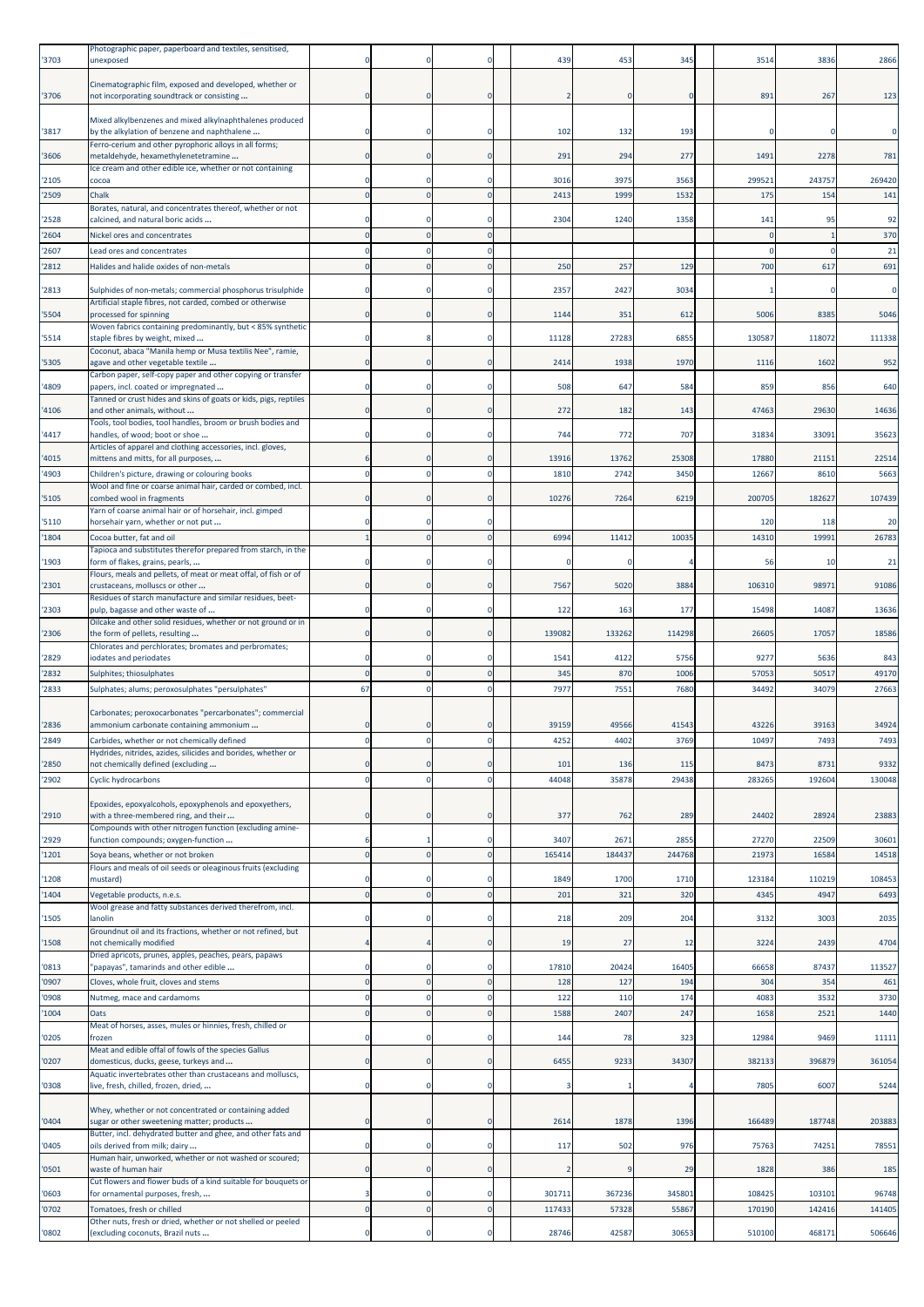| '8110          | Antimony and articles thereof, n.e.s.; antimony waste and<br>scrap (excluding ash and residues                   |              |          |               | 116           | 11           | 78             | 835            | 627            | 238            |
|----------------|------------------------------------------------------------------------------------------------------------------|--------------|----------|---------------|---------------|--------------|----------------|----------------|----------------|----------------|
| '8201          | Hand tools, the following: spades, shovels, mattocks, picks,                                                     |              |          | $\Omega$      | 4558          | 5012         | 4414           | 25604          | 27362          | 22614          |
| '7904          | hoes, forks and rakes, of base<br>Zinc bars, rods, profiles and wire, n.e.s.                                     | $\mathbf 0$  |          |               | 394           | 460          | 194            |                |                | $\Omega$       |
| '7907          | Articles of zinc, n.e.s.                                                                                         | $\mathbf 0$  |          | $\Omega$      | 2176          | 1988         | 1404           | 109638         | 104497         | 93467          |
| '8002          | Tin waste and scrap (excluding ash and residues from the<br>manufacture of tin of heading 2620,                  | $\Omega$     |          | $\Omega$      |               |              |                | 2465           | 2501           | 1511           |
| '7503          | Waste and scrap, of nickel (excluding ingots or other similar<br>unwrought shapes, of remelted                   | n            |          |               |               |              |                | 18287          | 14116          | 5163           |
| 7603           | Powder and flakes, of aluminium (excluding pellets of<br>aluminium, and spangles)                                | 2            |          |               | 3645          | 3765         | 3999           | 5885           | 5338           | 4710           |
| '7301          | Sheet piling of iron or steel, whether or not drilled, punched<br>or made from assembled elements;               | $\Omega$     |          |               | 2000          | 2375         | 2443           | 17086          | 14156          | 8305           |
|                | Linoleum, whether or not cut to shape; floor coverings                                                           | $\mathbf 0$  |          | $\Omega$      | 4200          |              |                |                | 22664          | 20481          |
| '5904          | consisting of a coating or covering<br>Articles for interior furnishing, of all types of textile materials       |              |          |               |               | 5819         | 6015           | 23218          |                |                |
| '6304          | (excluding blankets and<br>Hat-forms, hat bodies and hoods of felt, neither blocked to                           | 45           |          | $\Omega$      | 9333          | 8849         | 4767           | 37907          | 35748          | 33972          |
| '6501          | shape nor with made brims; plateaux<br>Hat-shapes, plaited or made by assembling strips of any                   | $\Omega$     |          | $\Omega$      | 175           | 199          | 107            | 550            | 662            | 383            |
| '6502          | material (excluding blocked to shape,<br>Bricks, blocks, tiles and other ceramic goods of siliceous fossil       | n            |          | $\Omega$      |               |              |                | 337            | 444            | 1050           |
| '6901          | meals, e.g. kieselguhr, tripolite<br>Clock or watch glasses and similar glasses, glasses for non-                | $\Omega$     |          |               | 102           | 324          | 233            | 20357          | 21660          | 29910          |
| '7015          | corrective or corrective spectacles,                                                                             | $\Omega$     |          | 0             | 413           | 446          | 364            | 1391           | 3570           | 1970           |
| '7205          | Granules and powders of pig iron, spiegeleisen, iron or steel<br>excluding granules and powders                  | $\Omega$     |          | $\Omega$      | 2959          | 3027         | 2928           |                |                | $\Omega$       |
| '7212          | Flat-rolled products of iron or non-alloy steel, of a width of <<br>600 mm, hot-rolled or cold-rolled            | 0            |          | 0             | 8783          | 9560         | 11622          | 219259         | 224205         | 220094         |
|                | Clocks with watch movements (excluding wrist-watches,                                                            |              |          |               |               |              |                |                |                |                |
| '9103          | pocket-watches and other watches of heading<br>Revolvers and pistols (excluding those of heading 9303 or         | $\Omega$     |          | $\Omega$      | 89            | 11           | ۶              | 6630           | 1656           | 591            |
| '9302          | 9304 and sub-machine guns for military<br>Metal-rolling mills and rolls therefor; parts of metal-rolling         | -5           |          | -0            |               |              |                | 76841          | 57549          | 62643          |
| '8455          | mills                                                                                                            | 412          | 21       | $\Omega$      | 8038          | 25732        | 3961           | 792080         | 988880         | 713036         |
| '8519          | Sound recording or sound reproducing apparatus<br>Primary cells and primary batteries, electrical; parts thereof | $\Omega$     |          | $\Omega$      | 3871          | 4352         | 5696           | 22956          | 21116          | 14842          |
| '8506          | (excluding spent)                                                                                                |              |          |               | 15075         | 14146        | 11313          | 43543          | 45479          | 65528          |
| '8601          | Rail locomotives powered from an external source of<br>electricity or by electric accumulators                   | $\Omega$     |          | 0             |               | 442          | C              | 29             | 214            | 1481           |
| '8711          | Motorcycles, incl. mopeds, and cycles fitted with an auxiliary<br>motor, with or without side-cars;              | $\Omega$     |          | $\Omega$      | 13432         | 19730        | 30221          | 1548264        | 1556582        | 1607053        |
| '8805          | Aircraft launching gear (excluding motor winches for<br>launching gliders); deck-arrestor or similar             | 0            |          |               |               |              |                | 73362          |                | 0              |
| '9108          | Watch movements, complete and assembled                                                                          | $\Omega$     |          | $\Omega$      | 361           | 211          | 40             | 11627          | 11431          | 11472          |
| '9303          | Firearms and similar devices which operate by the firing of an<br>explosive charge, e.g. sporting                |              |          |               |               |              |                | 295118         | 297870         | 301620         |
| '9304          | Spring, air or gas guns and pistols, truncheons and other non-<br>firearms (excluding swords, cutlasses,         | $\Omega$     |          | $\Omega$      |               |              |                | 1938           | 1710           | 1397           |
|                | Worked vegetable or mineral carving material and articles of                                                     |              |          |               |               |              |                |                |                |                |
| '9602<br>'9607 | these materials n.e.s; moulded<br>Slide fasteners and parts thereof                                              | 17           | 12       | 0<br>$\Omega$ | 2034<br>10928 | 195<br>10347 | 2177<br>8291   | 2338<br>153246 | 2768<br>147220 | 1695<br>112996 |
|                | Slates and boards, with writing or drawing surfaces, whether                                                     |              |          |               |               |              |                |                |                |                |
| '9610          | or not framed                                                                                                    |              |          |               | 761           | 809          | 962            | 2666           | 2597           | 2770           |
| '8602          | Rail locomotives (excluding those powered from an external<br>source of electricity or by accumulators);         | 0            |          | $\Omega$      | 2594          | 2341         |                | 17780          | 12784          | 14182          |
| '8709          | Works trucks, self-propelled, not fitted with lifting or handling<br>equipment, of the type used                 | $\mathbf 0$  |          | $\Omega$      | 1551          | 3282         | 834            | 43047          | 56992          | 62534          |
| '8712          | Bicycles and other cycles, incl. delivery tricycles, not<br>motorised                                            | $\Omega$     |          | $\Omega$      | 19952         | 20467        | 16645          | 237343         | 263039         | 259806         |
|                | Parachutes, incl. dirigible parachutes and paragliders, and                                                      |              |          |               |               |              |                |                |                |                |
| '8804          | rotochutes; parts thereof and accessories<br>Cruise ships, excursion boats, ferry-boats, cargo ships, barges     | 0            |          | $\Omega$      |               |              |                | 2881           | 2631           | 8279           |
| '8901          | and similar vessels for the                                                                                      | $\mathbf 0$  |          | $\mathbf{0}$  |               | $\Omega$     | $\mathfrak{c}$ | 3231772        | 2087684        | 2645235        |
| '9007          | Cinematographic cameras and projectors, whether or not<br>ncorporating sound recording or reproducing            | 19           |          | $\mathbf 0$   | 35            | 62           | 11             | 9471           | 6494           | 1167           |
|                | Electron microscopes, proton microscopes and diffraction                                                         |              |          |               |               |              |                |                |                |                |
| '9012          | apparatus                                                                                                        | $\mathbf 0$  | $\Omega$ | $\mathbf 0$   | 1305          | 951          | 740            | 2819           | 1590           | 1540           |
| '8527          | Reception apparatus for radio-broadcasting, whether or not<br>combined, in the same housing, with                | 3            |          | $\Omega$      | 7137          | 11258        | 11567          | 33179          | 26036          | 34301          |
| '8401          | Nuclear reactors; fuel elements "cartridges", non-irradiated,<br>for nuclear reactors; machinery                 | $\Omega$     |          | $\Omega$      | 35455         | 277848       | 349            | 2362           | 696            | 70             |
| '8458          | Lathes, incl. turning centres, for removing metal                                                                | 485          | 98       | $\Omega$      | 13845         | 20800        | 14015          | 431108         | 393133         | 256279         |
| '8304          | Filing cabinets, card-index cabinets, paper trays, paper rests,<br>pen trays, office-stamp stands                | $\Omega$     |          |               | 198           | 214          | 210            | 4989           | 2444           | 1571           |
| '7806          | Articles of lead, n.e.s.                                                                                         | $\mathbf 0$  |          | 0             | 645           | 1187         | 1502           | 29441          | 21770          | 12599          |
| '7905          | Zinc plates, sheets, strip and foil                                                                              | $\mathbf{0}$ |          |               | 1531          | 827          | 428            |                |                | $\mathbf 0$    |
| '8003          | Tin bars, rods, profiles and wire, n.e.s.                                                                        | $\Omega$     |          | $\Omega$      | 312           | 333          | 323            | 2896           | 2438           | 1599           |
| '8109          | Zirconium and articles thereof, n.e.s.; zirconium waste and<br>scrap (excluding ash and residues                 | $\mathbf 0$  |          | 0             | 16            | 56           | 47             | 1807           | 1103           | 986            |
| '8111          | Manganese and articles thereof, n.e.s.; manganese waste and<br>scrap (excluding ash and residues                 | $\Omega$     |          | $\Omega$      | 84            | 115          | 109            | 4139           | 2882           | 586            |
|                | Beryllium, chromium, germanium, vanadium, gallium,                                                               |              |          |               |               |              |                |                |                |                |
| '8112          | nafnium "celtium", indium, niobium "columbium",<br>Ferrous waste and scrap; remelting scrap ingots of iron or    | 0            |          |               | 418           | 502          | 638            | 870            | 2490           | 1401           |
| '7204          | steel (excluding slag, scale and<br>Flat-rolled products of alloy steel other than stainless, of a               | $\mathbf 0$  |          | 0             | 460542        | 370345       | 320789         | 342843         | 306932         | 320034         |
| '7226          | width of < 600 mm, hot-rolled                                                                                    | $\mathbf 0$  |          | $\Omega$      | 22820         | 17614        | 14704          | 65359          | 65539          | 48746          |
| '7313          | Barbed wire of iron or steel; twisted hoop or single flat wire,<br>barbed or not, and loosely                    | $\mathbf 0$  |          | -0            | 155           | 135          | 119            | 2007           | 1776           | 1752           |
| '7601          | Unwrought aluminium                                                                                              | $\Omega$     |          |               | 69079         | 70590        | 63423          | 911414         | 750510         | 725986         |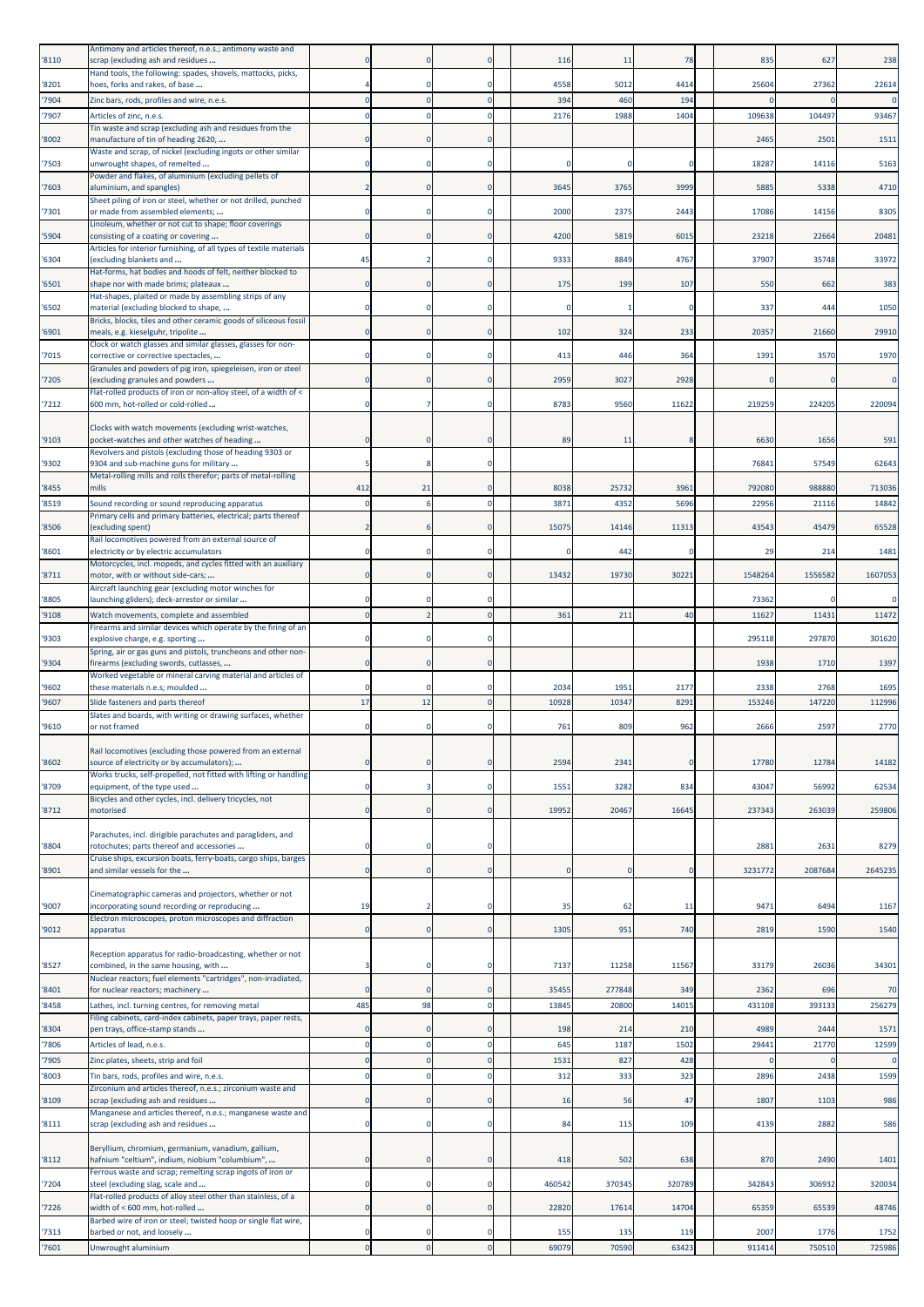|                | Handkerchiefs, of which no side exceeds 60 cm (excluding                                                 |                         |      |                      |       |       |       |        |          |        |
|----------------|----------------------------------------------------------------------------------------------------------|-------------------------|------|----------------------|-------|-------|-------|--------|----------|--------|
| '6213          | knitted or crocheted)<br>Hats and other headgear, plaited or made by assembling                          |                         |      |                      | 363   | 385   | 157   | 13229  | 11804    | 8259   |
| '6504          | strips of any material, whether or not                                                                   |                         |      | 0                    | 182   | 289   | 295   | 25648  | 26836    | 19895  |
|                |                                                                                                          |                         |      |                      |       |       |       |        |          |        |
| '6902          | Refractory bricks, blocks, tiles and similar refractory ceramic<br>constructional goods (excluding       | 82                      | 1995 | $\Omega$             | 20075 | 22680 | 12465 | 229609 | 209326   | 200974 |
|                | Signalling glassware and optical elements of glass, not                                                  |                         |      |                      |       |       |       |        |          |        |
| '7014          | optically worked (excluding clock or                                                                     | O                       |      | $\Omega$             | 4575  | 2841  | 2878  | 7009   | 8851     | 8270   |
|                | Warp knit fabrics "incl. those made on galloon knitting                                                  |                         |      |                      |       |       |       |        |          |        |
| '6005          | machines", of a width of > 30 cm (excluding                                                              | 74                      | 117  |                      | 7731  | 24792 | 11164 | 15064  | 145039   | 160319 |
|                | Articles of yarn, strip or the like of heading 5404 or 5405, or                                          |                         |      |                      |       |       |       |        |          |        |
| '5609          | of twine, cordage, ropes or<br>Meat and edible offal of rabbits, hares, pigeons and other                | $\Omega$                |      | $\mathbf{0}$         | 1128  | 1003  | 941   | 9382   | 10229    | 9185   |
| '0208          | animals, fresh, chilled or frozen                                                                        |                         |      |                      | 482   | 471   | 203   | 12900  | 11176    | 8526   |
|                |                                                                                                          |                         |      |                      |       |       |       |        |          |        |
| '3003          | Medicaments consisting of two or more constituents mixed<br>together for therapeutic or prophylactic     | O                       |      |                      | 27138 | 32237 | 34112 | 263522 | 287986   | 329230 |
| '3915          | Waste, parings and scrap, of plastics                                                                    |                         |      |                      | 2916  | 4159  | 1401  | 7594   | 68480    | 56054  |
|                |                                                                                                          |                         |      |                      |       |       |       |        |          |        |
|                | Photographic plates and film, exposed and developed                                                      |                         |      |                      |       |       |       |        |          |        |
| '3705          | excluding products made of paper, paperboard<br>Refractory cements, mortars, concretes and similar       |                         |      |                      | 57    | 25    | 39    | 3403   | 32245    | 26349  |
| '3816          | compositions (excluding preparations based                                                               |                         | 122  | $\Omega$             | 13036 | 15686 | 12358 | 59663  | 49093    | 44625  |
|                | Leather further prepared after tanning or crusting "incl.                                                |                         |      |                      |       |       |       |        |          |        |
| '4112          | parchment-dressed leather", of sheep<br>Tanned or crust skins of sheep or lambs, without wool on,        | 31                      | 29   |                      | 990   | 1038  | 1135  | 127738 | 124407   | 74685  |
| '4105          | whether or not split (excluding further                                                                  | $\Omega$                |      | $\Omega$             | 650   | 361   | 35    | 1728   | 15744    | 8940   |
|                | Music, printed or in manuscript, whether or not bound or                                                 |                         |      |                      |       |       |       |        |          |        |
| '4904          | illustrated                                                                                              | $\Omega$                |      | $\mathbf 0$          |       |       | 10    | 650    | 355      | 147    |
| '5502          | Artificial filament tow as specified in Note 1 to chapter 55                                             |                         |      | 0                    | 9306  | 13852 | 18620 | 1279   | 691      | 1189   |
|                | Waste of man-made staple fibres, incl. noils, yarn waste and                                             |                         |      |                      |       |       |       |        |          |        |
| '5505          | garnetted stock<br>Woven fabrics containing >= 85% synthetic staple fibres by                            | $\overline{2}$          |      | $\Omega$             | 47    | 41    | 55    | 4158   | 5553     | 2942   |
| '5512          | weight                                                                                                   | 43                      | 24   | $\Omega$             | 10616 | 19983 | 7999  | 115247 | 94102    | 80637  |
| '2814          | Ammonia, anhydrous or in aqueous solution                                                                | $\mathbf{0}$            |      | $\Omega$             | 24660 | 29714 | 25031 | 2287   | 2361     | 1170   |
|                | Artificial corundum, whether or not chemically defined;                                                  |                         |      |                      |       |       |       |        |          |        |
| '2818          | aluminium oxide; aluminium hydroxide<br>Fluorides; fluorosilicates, fluoroaluminates and other complex   |                         |      | -0                   | 10520 | 9722  | 8476  | 81563  | 81432    | 66200  |
| '2826          | fluorine salts (excluding inorganic                                                                      | 0                       |      | $\Omega$             | 216   | 264   | 261   | 4593   | 5115     | 4553   |
| '2831          | Dithionites and sulfoxylates                                                                             | $\Omega$                |      | $\mathbf{0}$         | 189   | 113   | 139   |        | 84<br>62 | 42     |
| '2834          | Nitrites; nitrates                                                                                       | $\Omega$                |      | $\Omega$             | 2695  | 2729  | 2498  | 4740   | 3843     | 3738   |
|                |                                                                                                          |                         |      |                      |       |       |       |        |          |        |
| '2835          | Phosphinates "hypophosphites", phosphonates "phosphites"<br>and phosphates; polyphosphates, whether      |                         |      |                      | 16185 | 15887 | 15220 | 1932:  | 21630    | 23513  |
| '2903          | Halogenated derivatives of hydrocarbons                                                                  | 6                       |      |                      | 3303  | 3933  | 1787  | 91188  | 87299    | 64064  |
|                | Halogenated, sulphonated, nitrated or nitrosated derivatives                                             |                         |      |                      |       |       |       |        |          |        |
| '2913          | of cyclic polymers of aldehydes                                                                          |                         |      | -0                   |       | -0    | -C    | 174    | 382      | 245    |
| '2920          | Esters of other inorganic acids of non-metals and their salts;<br>their halogenated, sulphonated,        |                         |      | $\mathbf 0$          | 238   | 195   | 164   | 2364   | 21124    | 21856  |
|                | Undenatured ethyl alcohol of an alcoholic strength of >= 80%;                                            |                         |      |                      |       |       |       |        |          |        |
| '2207          | ethyl alcohol and other spirits,                                                                         |                         |      | $\Omega$             | 19    | 87    | 104   | 4401   | 55005    | 54315  |
| '2302          | Bran, sharps and other residues, whether or not in the form<br>of pellets, derived from the sifting,     |                         |      | $\Omega$             | 247   | 358   | 360   | 46560  | 49195    | 59094  |
|                | Oilcake and other solid residues, whether or not ground or in                                            |                         |      |                      |       |       |       |        |          |        |
| '2305          | the form of pellets, resulting                                                                           |                         |      |                      |       |       |       |        |          | 0      |
| '2507          | Kaolin and other kaolinic clays, whether or not calcined                                                 | $\mathbf 0$             |      | $\Omega$             | 3367  | 4010  | 3124  | 5695   | 5974     | 4469   |
|                |                                                                                                          |                         |      |                      |       |       |       |        |          |        |
|                | Natural magnesium carbonate "magnesite"; fused magnesia;                                                 |                         |      |                      |       |       |       |        |          |        |
| '2519          | dead-burned "sintered" magnesia, whether<br>Natural steatite, whether or not roughly trimmed or merely   | 24                      | 52   | $\Omega$             | 4850  | 7105  | 5163  | 4988   | 5236     | 4230   |
| '2526          | cut, by sawing or otherwise, into                                                                        | 0                       |      | $\Omega$             | 496   | 533   | 521   | 68698  | 61686    | 66311  |
|                |                                                                                                          |                         |      |                      |       |       |       |        |          |        |
| '2529          | Feldspar; leucite, nepheline and nepheline syenite; fluorspar                                            | $\Omega$                |      | 0                    | 7508  | 8596  | 7370  | 1809:  | 18455    | 20023  |
| '2606          | Aluminium ores and concentrates                                                                          | $\mathbf 0$<br>$\Omega$ |      | $\Omega$<br>$\Omega$ | 677   | 685   | 766   | 102    | 802      | 725    |
| '2609          | Tin ores and concentrates<br>Birds' eggs, not in shell, and egg yolks, fresh, dried, cooked by           |                         |      |                      |       |       |       |        |          | 6      |
| '0408          | steaming or by boiling in                                                                                | 53                      |      |                      | 1529  | 1689  | 1334  | 51931  | 56529    | 49476  |
| '0409          | Natural honey                                                                                            | $\mathbf 0$             |      | $\Omega$             | 596   | 704   | 1009  | 31678  | 30426    | 22262  |
| '0703          | Onions, shallots, garlic, leeks and other alliaceous vegetables,<br>fresh or chilled                     | 0                       |      | $\Omega$             | 9600  | 12332 | 9869  | 7642   | 75438    | 86480  |
|                |                                                                                                          | O                       |      | $\Omega$             |       |       |       |        |          |        |
| '0803          | Bananas, incl. plantains, fresh or dried<br>Fruit and nuts, uncooked or cooked by steaming or boiling in |                         |      |                      | 52552 | 57035 | 50951 | 6191   | 59066    | 59058  |
| '0811          | water, frozen, whether or not                                                                            |                         |      | $\Omega$             | 33750 | 42880 | 35424 | 79426  | 79009    | 72173  |
| '0814          | Peel of citrus fruit or melons, incl. watermelons, fresh, frozen<br>dried or provisionally preserved     | $\Omega$                |      | $\Omega$             |       | 11    | -8    | 4678   | 5344     | 3739   |
|                | Vanilla                                                                                                  | $\overline{0}$          |      | $\mathbf{0}$         | 17    | 18    | 13    | 1890   | 1064     | 681    |
| '0905<br>'0906 | Cinnamon and cinnamon-tree flowers                                                                       | $\Omega$                |      | $\Omega$             | 315   | 329   | 386   | 1087   | 970      | 963    |
|                | Seeds of anis, badian, fennel, coriander, cumin or caraway;                                              |                         |      |                      |       |       |       |        |          |        |
| '0909          | juniper berries                                                                                          |                         |      | $\Omega$             | 501   | 500   | 424   | 19095  | 21546    | 26694  |
| '0910          | Ginger, saffron, turmeric "curcuma", thyme, bay leaves, curry<br>and other spices (excluding pepper      | 0                       |      | 0                    | 3710  | 8300  | 7376  | 16890  | 15910    | 19070  |
| '1003          | <b>Barley</b>                                                                                            | $\Omega$                |      | $\Omega$             | 22542 | 48119 | 27839 | 1773   | 1978     | 9111   |
| '1102          | Cereal flours (excluding wheat or meslin)                                                                | Δ                       |      | $\Omega$             | 742   | 953   | 1102  | 56169  | 59358    | 63725  |
|                | Groundnuts, whether or not shelled or broken (excluding                                                  |                         |      |                      |       |       |       |        |          |        |
| '1202          | roasted or otherwise cooked)                                                                             | O                       |      |                      | 5436  | 5437  | 6429  | 1057   | 1169     | 1206   |
| '1207          | Other oil seeds and oleaginous fruits, whether or not broken<br>(excluding edible nuts, olives,          | $\Omega$                |      | $\Omega$             | 3714  | 8937  | 6839  | 1468   | 15720    | 15809  |
|                | Soya-bean oil and its fractions, whether or not refined                                                  |                         |      |                      |       |       |       |        |          |        |
| '1507          | excluding chemically modified)                                                                           | $\Omega$                |      | $\mathbf{0}$         | 1917  | 2060  | 8036  | 69759  | 79707    | 65393  |
| '1512          | Sunflower-seed, safflower or cotton-seed oil and fractions<br>thereof, whether or not refined,           | 0                       |      | 0                    | 76034 | 73573 | 80185 | 54718  | 64874    | 69688  |
|                | Coconut "copra", palm kernel or babassu oil and fractions                                                |                         |      |                      |       |       |       |        |          |        |
| '1513          | thereof, whether or not refined,                                                                         | $\Omega$                |      | $\Omega$             | 2156  | 2512  | 2867  | 19238  | 14294    | 16893  |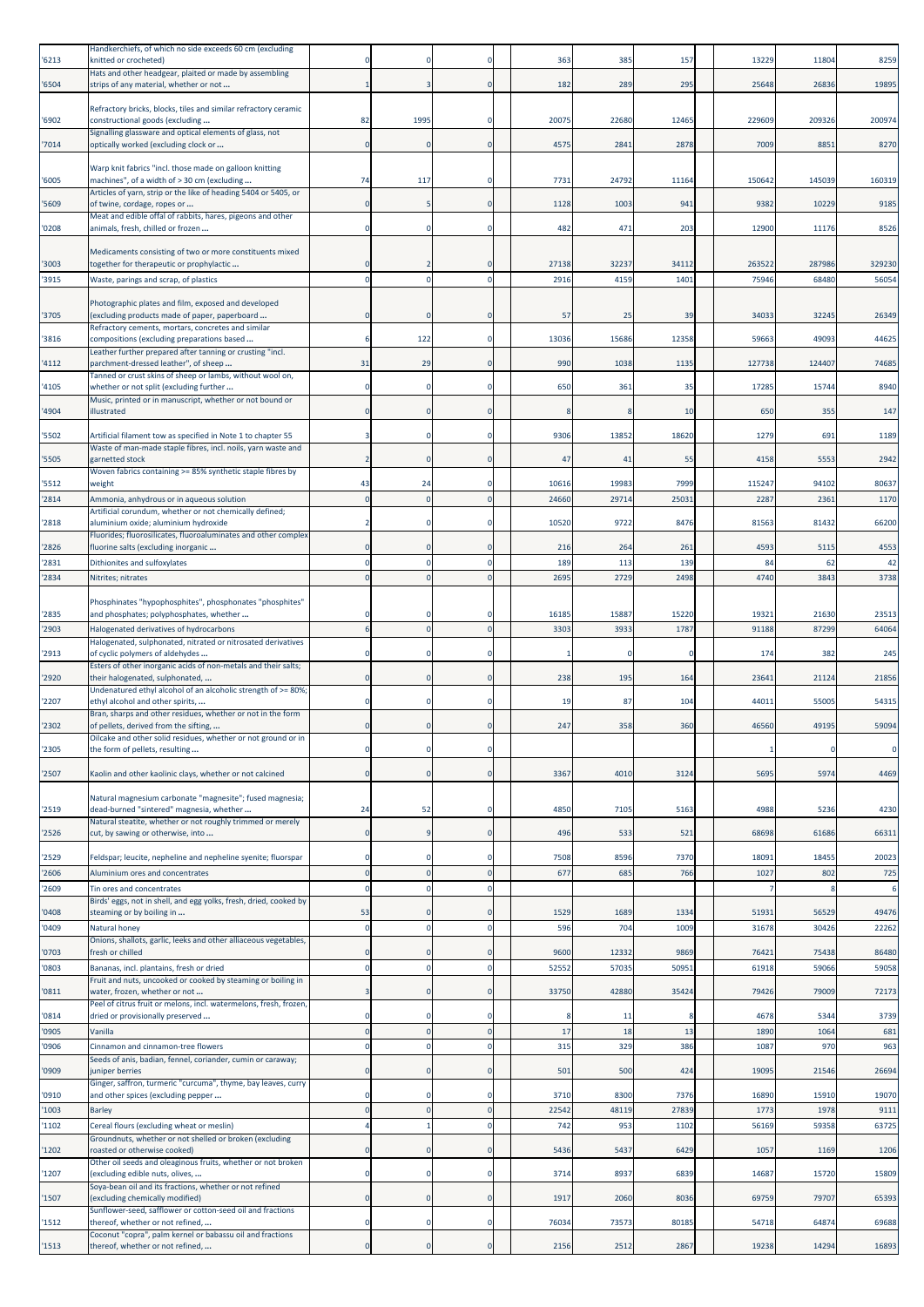| '1520          | Glycerol, crude; glycerol waters and glycerol lyes                                                              | n                          |    |             | 39           | 27           | 190          | 2219      | 2651      | 7144                   |
|----------------|-----------------------------------------------------------------------------------------------------------------|----------------------------|----|-------------|--------------|--------------|--------------|-----------|-----------|------------------------|
| '1701          | Cane or beet sugar and chemically pure sucrose, in solid form                                                   | $\mathbf 0$                |    | $\Omega$    | 28025        | 35060        | 16334        | 32902     | 23326     | 23793                  |
|                |                                                                                                                 |                            |    |             |              |              |              |           |           |                        |
| '1703<br>'1802 | Molasses resulting from the extraction or refining of sugar<br>Cocoa shells, husks, skins and other cocoa waste | $\Omega$<br>$\mathbf 0$    |    | $\Omega$    | 347<br>32    | 92<br>16     | 426<br>27    | 286<br>37 | 366<br>21 | 1147<br>18             |
|                | Cocoa powder, not containing added sugar or other                                                               |                            |    |             |              |              |              |           |           |                        |
| '1805<br>'2810 | sweetening matter<br>Oxides of boron; boric acids                                                               | O<br>$\mathbf{0}$          |    | $\Omega$    | 6140<br>4421 | 5837<br>4872 | 7108<br>4425 | 37262     | 34659     | 29306<br>$\mathbf 0$   |
|                | Sodium hydroxide "caustic soda", potassium hydroxide                                                            |                            |    |             |              |              |              |           |           |                        |
| '2815          | 'caustic potash"; peroxides of sodium<br>Yeasts, active or inactive; other dead single-cell micro-              | $\Omega$                   |    |             | 30931        | 31871        | 24641        | 51160     | 68046     | 58261                  |
| '2102          | organisms, prepared baking powders                                                                              | 8                          | 40 | $\Omega$    | 12860        | 12150        | 11668        | 97809     | 93202     | 116016                 |
| '0707          | Cucumbers and gherkins, fresh or chilled<br>Dried leguminous vegetables, shelled, whether or not skinned        | $\mathbf 0$                |    |             | 6353         | 3925         | 3227         | 12844     | 10598     | 10505                  |
| '0713          | or split                                                                                                        | $\Omega$                   |    | $\Omega$    | 3326         | 3862         | 3801         | 29148     | 29778     | 27926                  |
| '2304          | Oilcake and other solid residues, whether or not ground or in<br>the form of pellets, resulting                 | $\mathbf 0$                |    | 0           | 146659       | 120952       | 156589       | 42765     | 35808     | 61166                  |
| '2503          | Sulphur of all kinds (excluding sublimed sulphur, precipitated<br>sulphur and colloidal sulphur)                | $\mathbf 0$                |    | $\Omega$    | 28032        | 28434        | 16846        | 28403     | 20077     | 14311                  |
| '2518          | Dolomite, whether or not calcined or sintered, incl. dolomite<br>roughly trimmed or merely cut,                 | $\Omega$                   |    | $\Omega$    | 1293         | 975          | 866          | 25440     | 21543     | 19590                  |
| '2605          | Cobalt ores and concentrates                                                                                    | $\mathbf 0$                |    |             |              |              |              |           |           | $\mathbf 0$            |
| '2618          | Granulated slag "slag sand" from the manufacture of iron or<br>steel                                            | $\Omega$                   |    |             | 3126         | 4368         | 4449         | 13952     | 10451     | 11859                  |
|                | Slag and ash, incl. seaweed ash "kelp"; ash and residues from                                                   |                            |    |             |              |              |              |           |           |                        |
| '2621          | the incineration of municipal<br>Pitch and pitch coke, obtained from coal tar or from other                     | $\mathbf 0$                |    | $\Omega$    | 3120         | 138          | 2676         | 13108     | 8743      | 5943                   |
| '2708          | mineral tars                                                                                                    | $\mathbf 0$                |    |             | 18           |              |              | 853       | 844       | 155                    |
| '0410          | Turtles' eggs, birds' nests and other edible products of animal<br>origin, n.e.s.                               | $\mathbf 0$                |    | $\Omega$    | 70           |              | 41           | 1774      | 1350      | 1536                   |
|                | Pigs', hogs' or boars' bristles and hair; badger hair and other                                                 |                            |    |             |              |              |              |           |           |                        |
| '0502          | brush making hair; waste of<br>Bones and horn-cores and their powder and waste,                                 | 0                          |    |             | 106          | 47           | 36           | 746       | 148       | 16                     |
| '0506          | unworked, defatted, simply prepared, treated<br>Ivory, tortoiseshell, whalebone and whalebone hair, horns,      | $\mathbf 0$                |    | 0           |              |              |              | 3353      | 3066      | 2148                   |
| '0507          | antlers, hooves, nails, claws and                                                                               | $\Omega$                   |    | 0           |              |              |              |           | 87        | 92                     |
| '0209          | Pig fat, free of lean meat, and poultry fat, not rendered or<br>otherwise extracted, fresh, chilled,            | $\mathbf 0$                |    | $\Omega$    | 10648        | 11385        | 10064        | 35739     | 59802     | 58654                  |
|                | Fish, fit for human consumption, dried, salted or in brine;                                                     |                            |    |             |              |              |              |           |           |                        |
| '0305          | smoked fish, fit for human consumption,<br>Milk and cream, concentrated or containing added sugar or            | 0                          |    | $\Omega$    | 15365        | 12884        | 15935        | 25729     | 32143     | 30687                  |
| '0402          | other sweetening matter                                                                                         | $\Omega$                   |    |             | 1750         | 2416         | 3606         | 54604     | 53444     | 50015                  |
| '1007          | Grain sorghum                                                                                                   | $\Omega$                   |    | $\Omega$    | 292          | 126          | 272          | 604       | 1649      | 1892                   |
| '1107<br>'1203 | Malt, whether or not roasted<br>Copra                                                                           | $\mathbf 0$<br>$\mathbf 0$ |    |             | 802          | 809          | 938          | 1450      | 2035      | 1485<br>$\overline{9}$ |
| '1206          | Sunflower seeds, whether or not broken                                                                          | $\overline{0}$             |    |             | 21505        | 29506        | 20627        | 47313     | 58637     | 31112                  |
| '1506          | Other animal fats and oils and their fractions, whether or not<br>refined, but not chemically                   | $\Omega$                   |    |             | 23           | 23           | 20           | 2558      | 8014      | 5814                   |
|                |                                                                                                                 |                            |    |             |              |              |              |           |           |                        |
| '1516          | Animal or vegetable fats and oils and their fractions, partly or<br>wholly hydrogenated, inter-esterified,      |                            |    |             | 9287         | 10225        | 10464        | 9730      | 8425      | 7701                   |
|                | Silicates; commercial alkali metal silicates (excluding inorganic                                               |                            |    |             |              |              |              |           |           |                        |
| '2839          | or organic compounds of mercury)                                                                                |                            |    |             | 1263         | 1575         | 1951         | 10145     | 10759     | 9803                   |
| '2840          | Borates; peroxoborates "perborates"                                                                             | 0                          |    |             | 1793         | 1678         | 1573         | 13527     | 11232     | 2608                   |
| '2847          | Hydrogen peroxide, whether or not solidified with urea                                                          | $\mathbf 0$                |    | $\Omega$    | 3140         | 4621         | 5405         |           |           | $\mathbf 0$            |
| '2907          | Phenols; phenol-alcohols<br>Aldehydes, whether or not with other oxygen function; cyclic                        | $\mathbf 0$                | 15 | $\mathbf 0$ | 14797        | 9618         | 12317        | 55563     | 46456     | 44620                  |
| '2912          | polymers of aldehydes; parafo                                                                                   | $\mathbf 0$                |    | $\mathbf 0$ | 4160         | 1843         | 1945         | 28703     | 24449     | 25953                  |
|                | Phosphoric esters and their salts, incl. lactophosphates; their                                                 |                            |    |             |              |              |              |           |           |                        |
| '2919          | halogenated, sulphonated, nitrated                                                                              | $\mathbf 0$                |    | $\Omega$    | 274          | 397          | 680          | 18652     | 19246     | 20551                  |
| '2926          | Nitrile-function compounds<br>Sugars, chemically pure (excluding sucrose, lactose, maltose,                     | $\mathbf 0$                |    | $\mathbf 0$ | 1250         | 3426         | 2686         | 26553     | 22719     | 22458                  |
| '2940          | glucose and fructose); sugar                                                                                    | $\Omega$                   |    | $\Omega$    | 276          | 277          | 440          | 30594     | 52512     | 55784                  |
| '3604          | Fireworks, signalling flares, rain rockets, fog signals and other<br>oyrotechnic articles (excluding            | 0                          |    | $\Omega$    | 4518         | 6595         | 3325         | 12993     | 10696     | 7334                   |
|                | Photographic film in rolls, sensitised, unexposed, of any                                                       |                            |    |             |              |              |              |           |           |                        |
| '3702          | material other than paper, paperboard<br>Photographic plates, film, paper, paperboard and textiles,             | $\mathbf 0$                |    | 0           | 536          | 1238         | 699          | 1361      | 1259      | 1124                   |
| '3704          | exposed but not developed                                                                                       | $\mathbf 0$                |    | $\mathbf 0$ |              |              | 11           | 2012      | 2117      | 2090                   |
| '4013          | Inner tubes, of rubber<br>Raw hides and skins of bovine "incl. buffalo" or equine                               | $\mathbf 0$                |    | $\Omega$    | 2137         | 3001         | 2275         | 15275     | 11739     | 10212                  |
| '4101          | animals, fresh, or salted, dried, limed,                                                                        | $\Omega$                   |    | $\mathbf 0$ |              |              |              | 127771    | 93368     | 71964                  |
| '4416          | Casks, barrels, vats, tubs and other coopers' products parts<br>thereof, of wood, incl. staves                  | $\mathbf 0$                |    | $\Omega$    | 177          | 187          | 193          | 13997     | 12240     | 11399                  |
|                | Agglomerated cork, with or without a binding substance, and                                                     |                            |    |             |              |              |              |           |           |                        |
| '4504          | articles of agglomerated cork (excluding                                                                        | $\mathbf 0$                |    | $\mathbf 0$ | 2980         | 3319         | 3253         | 19123     | 19938     | 15991                  |
|                | Vegetable parchment, greaseproof papers, tracing papers and                                                     |                            |    |             |              |              |              |           |           |                        |
| '4806          | glassine and other glazed transparent                                                                           | $\mathbf 0$                |    | $\mathbf 0$ | 2311         | 2120         | 1892         | 259051    | 211242    | 196382                 |
| '6906          | Ceramic pipes, conduits, guttering and pipe fittings (excluding<br>of siliceous fossil meals or                 | $\mathbf 0$                |    | $\mathbf 0$ | 15           | 27           | 37           | 1053      | 760       | 329                    |
|                | Safety glass, toughened "tempered", laminated safety glass                                                      | 32                         |    | $\mathbf 0$ |              |              | 14390        |           |           |                        |
| 7007           | (excluding multiple-walled insulating                                                                           |                            |    |             | 14517        | 15760        |              | 680729    | 609124    | 516156                 |
| '7017          | Laboratory, hygienic or pharmaceutical glassware, whether or<br>not graduated or calibrated (excluding          | $\mathbf 0$                |    | 0           | 1885         | 2227         | 2129         | 10089     | 11075     | 10685                  |
|                | Base metals, silver or gold, clad with platinum, not further                                                    |                            |    |             |              |              |              |           |           |                        |
| '7111          | worked than semi-manufactured<br>Waste and scrap of precious metal or of metal clad with                        | $\mathbf 0$                |    | $\mathbf 0$ |              |              |              | 516       | 1594      | 2845                   |
| 7112           | precious metal; other waste and scrap                                                                           | $\mathbf 0$                |    | $\Omega$    |              |              |              | 239123    | 312663    | 416766                 |
| '7201          | Pig iron and spiegeleisen, in pigs, blocks or other primary<br>forms                                            | $\overline{0}$             |    | $\mathbf 0$ | 38679        | 42795        | 29357        | 44895     | 43512     | 19805                  |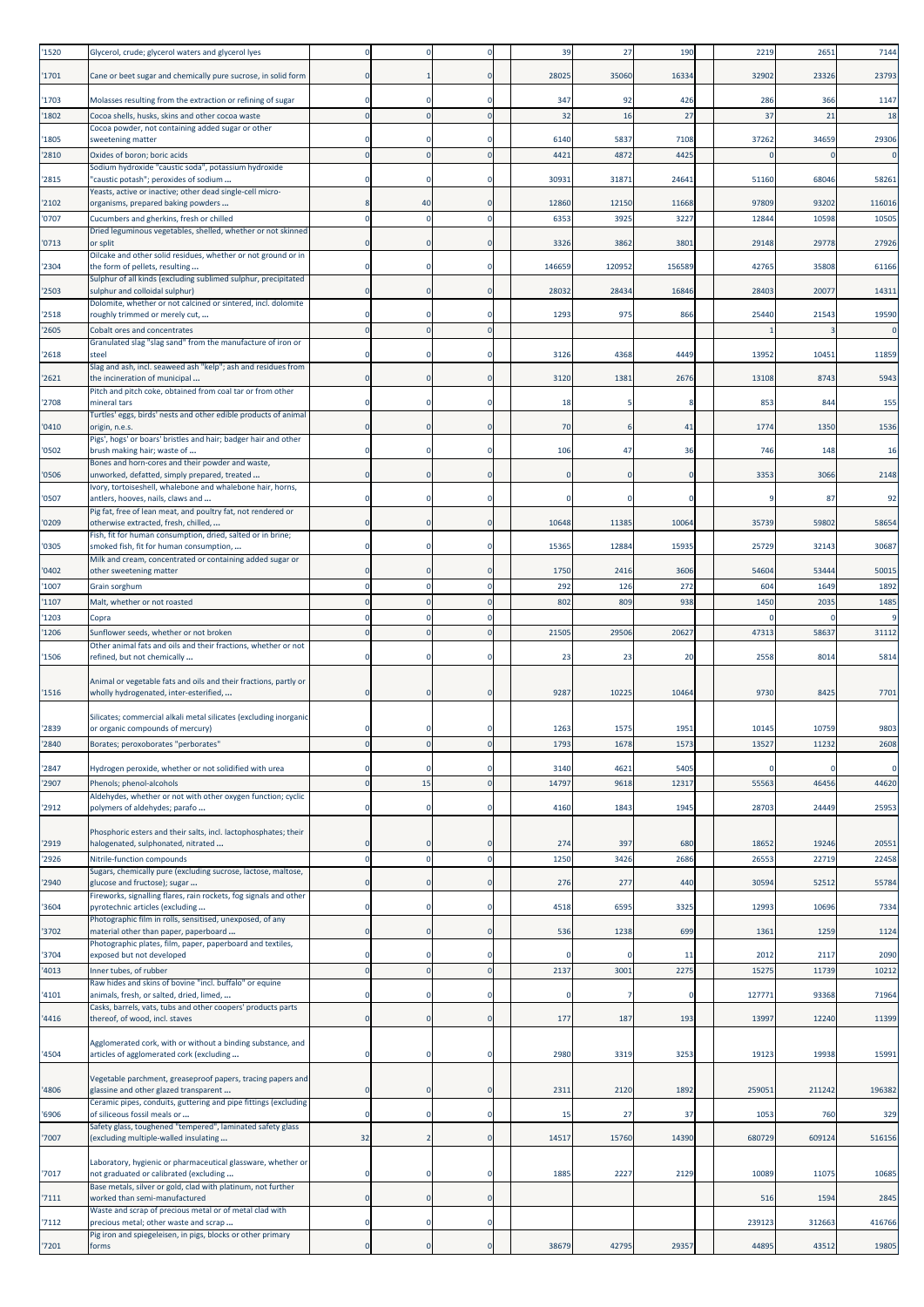| '6216 | Gloves, mittens and mitts, of all types of textile materials<br>(excluding knitted or crocheted            |                         |     |                | 1283  | 1435     | 1445  | 33373   | 34585  | 28375       |
|-------|------------------------------------------------------------------------------------------------------------|-------------------------|-----|----------------|-------|----------|-------|---------|--------|-------------|
| '6507 | Headbands, linings, covers, hat foundations, hat frames,<br>peaks and chinstraps, for headgear             | $\Omega$                |     | C              | 401   | 975      | 314   | 18574   | 19606  | 23484       |
| '6603 | Parts, trimmings and accessories for umbrellas and sun<br>umbrellas of heading 6601 or for walking         | 0                       |     |                | 15    | 44       | 135   | 9417    | 8623   | 6471        |
|       |                                                                                                            |                         |     |                |       |          |       |         |        |             |
| '6703 | Human hair, dressed, thinned, bleached or otherwise worked;<br>wool, other animal hair or other            | $\Omega$                |     | $\mathsf{C}$   | 28    | 26       | 11    | 30249   | 28472  | 22179       |
| '6806 | Slag-wool, rock-wool and similar mineral wools; exfoliated<br>vermiculite, expanded clays, foamed          | 12                      |     | C              | 43476 | 42541    | 33634 | 51909   | 43708  | 32768       |
| '5003 | Silk waste, incl. cocoons unsuitable for reeling, yarn waste<br>and garnetted stock                        | $\Omega$                |     |                |       |          |       | 5181    | 2289   | 2268        |
| '5006 | Silk yarn and yarn spun from silk waste, put up for retail sale;<br>silkworm gut                           | $\Omega$                |     | C              | 11    | 77       | 49    | 870     | 406    | 977         |
| '5102 | Fine or coarse animal hair, neither carded nor combed<br>(excluding wool, hair and bristles used           |                         |     | $\mathsf{C}$   | 28    | $\Omega$ |       | 20445   | 16585  | 10350       |
|       | Synthetic filament tow as specified in Note 1 to chapter 55                                                |                         |     | C              |       | 21       | 48    | 2417    | 1353   | 1104        |
| '5501 | Sewing thread of man-made staple fibres, whether or not put                                                |                         |     |                |       |          |       |         |        |             |
| '5508 | up for retail sale<br>Textile-covered rubber thread and cord; textile yarn, strip and                      |                         |     | $\mathsf{C}$   | 2980  | 2767     | 2405  | 5882    | 6561   | 4796        |
| '5604 | the like of heading 5404 and<br>Terry towelling and similar woven terry fabrics, tufted textile            |                         |     |                | 1573  | 1366     | 1331  | 72442   | 61007  | 47817       |
| '5802 | fabrics (excluding narrow woven<br>Quilted textile products in the piece, composed of one or               | O                       |     | C              | 1094  | 820      | 668   | 1260    | 1232   | 1137        |
| '5811 | more layers of textile materials<br>Tyre cord fabric of high-tenacity yarn of nylon or other               | $\Omega$                |     | C              | 1828  | 1278     | 1902  | 19109   | 17918  | 12508       |
| '5902 | polyamides, polyesters or viscose                                                                          | 137                     | 141 | $\mathsf{C}$   | 5760  | 4343     | 5702  | 8531    | 76299  | 67062       |
| '8803 | Parts of aircraft and spacecraft of heading 8801 or 8802,<br>n.e.s.                                        | $\overline{7}$          |     | C              |       |          |       | 3247988 | 396014 | 383127      |
|       | Drawing, marking-out or mathematical calculating                                                           |                         |     |                |       |          |       |         |        |             |
| '9017 | nstruments, e.g. drafting machines, pantographs,                                                           |                         |     | $\mathsf{C}$   | 4355  | 4403     | 4324  | 44410   | 33972  | 22622       |
| '9029 | Revolution counters, production counters, taximeters,<br>milometers, pedometers and the like (excluding    |                         |     | C              | 5924  | 6254     | 6780  | 119743  | 92772  | 136912      |
|       | Sign-plates, nameplates, address-plates and similar plates,                                                |                         |     |                |       |          |       |         |        |             |
| '8310 | numbers, letters and other symbols,                                                                        |                         |     |                | 816   | 751      | 857   | 17438   | 17628  | 10970       |
| '8212 | Non-electric razors and razor blades of base metal, incl. razor<br>blade blanks in strips                  | $\overline{\mathbf{z}}$ |     | C              | 15413 | 17135    | 15685 | 40789   | 22138  | 15563       |
| '7611 | Reservoirs, tanks, vats and similar containers, of aluminium,<br>for any material (other than              |                         |     |                | 132   | 108      | 360   | 10368   | 8905   | 5644        |
| 7801  | Unwrought lead:                                                                                            | $\Omega$                |     | C              | 140   | 529      | 692   | 7314    | 76028  | 69313       |
| '8007 | Articles of tin, n.e.s.<br>Cobalt mattes and other intermediate products of cobalt                         | $\Omega$                |     |                | 235   | 169      | 188   | 6084    | 4622   | 5335        |
| '8105 | metallurgy; cobalt and articles thereof,<br>Tubes and pipes, having circular cross-sections and an         |                         |     |                | 351   | 422      | 349   | 11153   | 6769   | 7288        |
| '7305 | external diameter of > 406,4 mm, of                                                                        | 233                     | 174 | C              | 35551 | 27408    | 30988 | 211957  | 470714 | 221069      |
| '7213 | Bars and rods of iron or non-alloy steel, hot-rolled, in<br>rregularly wound coils                         | $\Omega$                |     |                | 15626 | 15819    | 14049 | 666166  | 632578 | 546044      |
| '7401 | Copper mattes; cement copper "precipitated copper"                                                         | $\Omega$                |     | $\mathsf{C}$   |       |          |       | 2518    | 833    | 2365        |
| '7413 | Stranded wire, cables, plaited bands and the like, of copper<br>(excluding electrically insulated          | $\Omega$                |     | C.             | 451   | 2875     | 3707  | 7275    | 63127  | 52932       |
| '7504 | Powders and flakes, of nickel (excluding nickel oxide sinters)                                             |                         |     |                | 521   | 396      | 318   | 2450    | 1335   | 1546        |
| '7508 | Articles of nickel, n.e.s. (excluding powder, flakes, bars,<br>profiles, wire, plates, sheets,             | $\mathbf 0$             |     | $\mathsf{C}$   | 771   | 713      | 1741  | 54974   | 62895  | 45972       |
|       |                                                                                                            |                         |     |                |       |          |       |         |        |             |
| '9110 | Complete, unassembled or partly assembled watch or clock<br>movements or movement sets; incomplete         | $\mathbf 0$             |     | $\mathsf{C}$   | 10    | 34       | 15    | 1196    | 1288   | 2126        |
| '9206 | Percussion musical instruments, e.g. drums, xylophones,<br>cymbals, castanets, maracas                     | $\mathbf 0$             |     | $\mathbf 0$    | 183   | 268      | 326   | 1510    | 1677   | 1547        |
|       | Railway or tramway goods vans and wagons (excluding self-                                                  |                         |     |                |       |          |       |         |        |             |
| '8606 | propelled and luggage vans and post<br>Smoking pipes, incl. pipe bowls, cigar or cigarette holders, and    | $\mathbf{0}$            |     | $\mathbf 0$    | 24413 | 160026   | 86071 | 558     | 2437   | 1504        |
| '9614 | parts thereof, n.e.s.                                                                                      | $\mathbf 0$             |     | $\mathbf 0$    | 1078  | 1871     | 1544  | 10194   | 9511   | 7838        |
|       | Albumins, incl. concentrates of two or more whey proteins                                                  |                         |     |                |       |          |       |         |        |             |
| '3502 | containing by weight > 80% whey proteins,                                                                  | $\mathbf 0$             |     | C              | 1307  | 1154     | 1209  | 61093   | 62872  | 59730       |
| '4420 | Wood marquetry and inlaid wood; caskets and cases for<br>jewellery or cutlery, and similar articles,       | $\Omega$                |     | $\mathsf{C}$   | 972   | 1052     | 1067  | 47275   | 43912  | 35547       |
| '4703 | Chemical wood pulp, soda or sulphate (excluding dissolving<br>grades)                                      | $\mathbf{0}$            |     | C              | 11061 | 7595     | 8887  | 135086  | 62288  | 33040       |
| '4707 | Recovered "waste and scrap" paper or paperboard (excluding<br>paper wool)                                  | $\mathbf 0$             | 24  | C              | 10375 | 8253     | 6247  | 310063  | 205455 | 202117      |
| '4801 | Newsprint as specified in Note 4 to chapter 48, in rolls of a<br>width > 36 cm or in square or             | $\mathbf 0$             |     | $\overline{0}$ | 3803  | 3319     | 1484  | 1298    | 781    | 1202        |
|       | Toilet or facial tissue stock, towel or napkin stock and similar                                           |                         |     |                |       |          |       |         |        |             |
| '4803 | paper for household or sanitary<br>Articles of gut, goldbeater's skin, bladders or tendons                 | 55                      | 45  | $\mathbf 0$    | 5017  | 6087     | 6509  | 473815  | 413895 | 471768      |
| '4206 | (excluding silkworm gut, sterile catgut,<br>Tanned or dressed furskins, incl. heads, tails, paws and other | $\mathbf 0$             |     | $\mathbf 0$    |       | 28       | 29    | 1918    | 2245   | 2479        |
| '4302 | pieces, scraps and remnants,<br>Wood in the rough, whether or not stripped of bark or                      | $\mathbf 0$             |     | $\Omega$       | 11927 | 9413     | 14027 | 79482   | 70060  | 36584       |
| '4403 | sapwood, or roughly squared (excluding<br>Wood wool; wood flour "wood powder able to pass through a        | $\Omega$                |     | $\Omega$       | 3783  | 3754     | 3293  | 23034   | 65474  | 45242       |
| '4405 | fine", 0,63 mm mesh, sieve with a<br>Men's or boys' underpants, briefs, nightshirts, pyjamas,              | $\mathbf 0$             |     | C              | 131   | 136      | 134   | 3239    | 2966   | 2494        |
| '6107 | bathrobes, dressing gowns and similar                                                                      | 13                      | 16  | $\mathbf 0$    | 5057  | 5053     | 4258  | 144610  | 144039 | 135444      |
| '5307 | Yarn of jute or of other textile bast fibres of heading 5303                                               | $\bf{0}$                |     | $\mathbf 0$    | 3409  | 3933     | 4301  | 180     | 280    | 164         |
| '4004 | Waste, parings and scrap of soft rubber and powders and<br>granules obtained therefrom                     | $\mathbf{0}$            |     | $\mathbf 0$    | 2426  | 3351     | 2538  | 16174   | 18600  | 14224       |
| '5001 | Silkworm cocoons suitable for reeling                                                                      | $\mathbf 0$             |     | Ċ              |       |          |       | 28      | 10     | $\mathbf 0$ |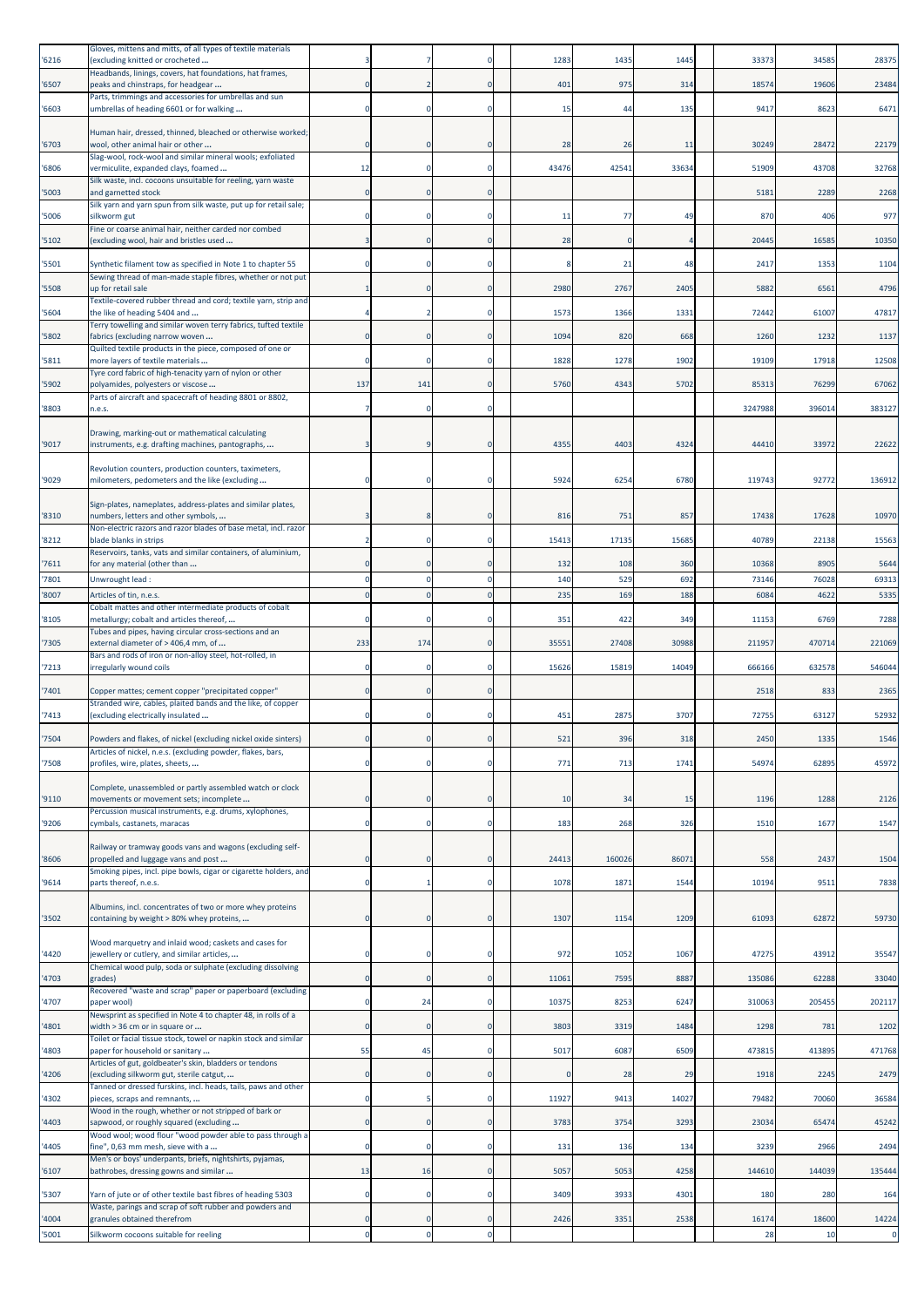|       | Garnetted stock of wool or of fine or coarse animal hair,                                                      |                |    |              |        |        |        |         |         |         |
|-------|----------------------------------------------------------------------------------------------------------------|----------------|----|--------------|--------|--------|--------|---------|---------|---------|
| '5104 | neither carded nor combed                                                                                      |                |    |              |        |        |        | 2188    | 1837    | 1399    |
| '5201 | Cotton, neither carded nor combed                                                                              | $\mathbf 0$    |    | $\Omega$     | 18706  | 11676  | 12143  | 4400    | 3546    | 5050    |
| '2513 | Pumice stone; emery; natural corundum, natural garnet and<br>other natural abrasives, whether                  | n              |    | $\Omega$     | 340    | 450    | 409    | 2424    | 1911    | 1263    |
|       | Gypsum; anhydrite; plasters consisting of calcined gypsum or                                                   |                |    |              |        |        |        |         |         |         |
| '2520 | calcium sulphate, whether or not                                                                               |                |    |              | 12052  | 13271  | 13156  | 9441    | 8114    | 5747    |
| '2614 | Titanium ores and concentrates                                                                                 | $\Omega$       |    | $\Omega$     | 2223   | 2732   | 2962   | 60      | 307     | 78      |
| '2616 | Precious-metal ores and concentrates                                                                           | $\mathbf 0$    |    |              | 14     | 84     | 16     | 118     | 40      | 93      |
| '2705 | Coal gas, water gas, producer gas, lean gas and similar gases<br>excluding petroleum gases and                 | n              |    |              |        |        |        |         |         | 10      |
|       | Oils and other products of the distillation of high temperature                                                |                |    |              |        |        |        |         |         |         |
| '2707 | coal tar; similar products                                                                                     | O              |    |              | 2518   | 6249   | 7271   | 283552  | 170359  | 209480  |
| '2716 | <b>Electrical energy</b><br>Alkali or alkaline-earth metals; rare-earth metals, scandium                       | $\Omega$       |    | $\Omega$     | 2182   | 1412   | 5462   | 318185  | 359502  | 359798  |
| '2805 | and yttrium, whether or not intermixed                                                                         | 0              |    |              | 10     | 19     | 16     | 669     | 450     | 309     |
|       |                                                                                                                |                |    |              |        |        |        |         |         |         |
| '2822 | Cobalt oxides and hydroxides; commercial cobalt oxides                                                         | $\Omega$       |    | $\Omega$     | 22     | 23     | 12     | 16333   | 12278   | 7806    |
| 2824  | Lead oxides; red lead and orange lead<br>Acyclic alcohols and their halogenated, sulphonated, nitrated         | $\Omega$       |    |              | 602    | 435    | 507    | 23242   | 14447   | 9191    |
| '2905 | or nitrosated derivatives                                                                                      | 11             |    |              | 111007 | 80257  | 74372  | 119165  | 108206  | 94324   |
| '0104 | Live sheep and goats                                                                                           | $\mathbf 0$    |    |              | 11     |        | 479    |         | 47      | $\circ$ |
| '1109 | Wheat gluten, whether or not dried                                                                             | $\Omega$       |    | $\mathbf{0}$ | 1512   | 1192   | 957    | 38178   | 26404   | 30369   |
|       | Cereal straw and husks, unprepared, whether or not                                                             |                |    |              |        |        |        |         |         |         |
| '1213 | chopped, ground, pressed or in the form                                                                        | $\Omega$       |    |              |        |        |        | 7276    | 5359    | 6816    |
| '1518 | Animal or vegetable fats and oils and their fractions, boiled,<br>oxidised, dehydrated, sulphurised,           | $\Omega$       |    |              | 514    | 405    | 229    | 42449   | 52243   | 82299   |
| '2104 | Soups and broths and preparations therefor; food<br>preparations consisting of finely homogenised              | $\overline{7}$ |    |              | 4680   | 4964   | 4044   | 105528  | 90231   | 71204   |
| '2401 | Unmanufactured tobacco; tobacco refuse                                                                         | $\Omega$       |    |              |        |        |        | 357590  | 312830  | 298444  |
| '0301 | Live fish                                                                                                      | $\Omega$       |    |              | 421    | 410    | 48     | 35566   | 35370   | 35605   |
|       | Guts, bladders and stomachs of animals (other than fish),                                                      |                |    |              |        |        |        |         |         |         |
| '0504 | whole and pieces thereof, fresh,                                                                               | $\Omega$       |    |              | 8972   | 7517   | 5661   | 60585   | 54675   | 48521   |
| '0604 | Foliage, branches and other parts of plants, without flowers<br>or flower buds, and grasses, mosses            | 2              |    | n            | 6649   | 10110  | 10911  | 129465  | 135098  | 141824  |
| '1002 | Rye                                                                                                            | $\Omega$       |    |              | 5592   | 2839   | 4287   | 1798    | 3923    | 3342    |
|       | Vegetables, uncooked or cooked by steaming or boiling in                                                       |                |    |              |        |        |        |         |         |         |
| '0710 | water, frozen                                                                                                  | $\Omega$       |    | 0            | 41049  | 44485  | 26644  | 88442   | 91329   | 95179   |
| '9617 | Vacuum flasks and other vacuum vessels, and parts thereof<br>(excluding glass inners)                          | $\mathbf 0$    |    | $\Omega$     | 3398   | 3960   | 3350   | 4817    | 6187    | 9233    |
| '9705 | Collections and collector's pieces of zoological, botanical,<br>mineralogical, anatomical, historical,         | $\Omega$       |    |              | 141    | 581    | 1709   | 9352    | 15732   | 11691   |
|       | Clock and watch cases and parts thereof, n.e.s. (excluding for                                                 |                |    |              |        |        |        |         |         |         |
| '9112 | wrist-watches, pocket-watches                                                                                  | n              |    |              |        |        |        | 2310    | 3573    | 2275    |
| '9114 | Clock or watch parts, n.e.s.<br>Wind musical instruments "e.g. clarinets, trumpets, bagpipes,                  | $\mathbf 0$    |    |              | 396    | 348    | 419    | 14020   | 8570    | 7500    |
| '9205 | keyboard pipe organs, harmoniums                                                                               | $\mathbf{1}$   |    | $\Omega$     | 357    | 634    | 922    | 26509   | 25654   | 22062   |
|       | Musical boxes, fairground organs, mechanical street organs,                                                    |                |    |              |        |        |        |         |         |         |
| '9208 | mechanical singing birds, musical<br>Motor vehicles for the transport of goods, incl. chassis with             | 0              |    | $\Omega$     | 59     | 87     | 68     | 2584    | 1558    | 422     |
| '8704 | engine and cab                                                                                                 | 2092           | 26 | $\Omega$     | 136008 | 142765 | 112761 | 5630780 | 4901746 | 3654807 |
|       | Chassis fitted with engines, for tractors, motor vehicles for                                                  |                |    |              |        |        |        |         |         |         |
| '8706 | the transport of ten or more<br>Copper wire (excluding surgical sutures, stranded wire,                        |                |    |              | 12338  | 18261  | 18681  | 15258   | 14923   | 12968   |
| '7408 | cables, plaited bands and the like                                                                             |                | 20 |              | 89834  | 84839  | 75168  | 480918  | 416718  | 307682  |
|       | Plates, sheets, strip and foil, of nickel (excluding expanded                                                  |                |    |              |        |        |        |         |         |         |
| '7506 | plates, sheets or strip)                                                                                       | $\mathbf 0$    |    | 0            | 434    | 375    | 487    | 11190   | 9135    | 8772    |
| '7613 | Aluminium containers for compressed or liquefied gas                                                           | $\mathbf 0$    |    | $\mathbf 0$  | 54     | 114    | 295    | 7735    | 8702    | 7381    |
|       | Zinc dust, powders and flakes (excluding grains of zinc, and                                                   |                |    |              |        |        |        |         |         |         |
| '7903 | spangles of heading 8308)                                                                                      | $\mathbf 0$    |    | 0            | 130    | 171    | 184    | 2731    | 1987    | 1402    |
| '8214 | Articles of cutlery, n.e.s., e.g. hair clippers, butchers' or<br>kitchen cleavers, choppers and                | $\overline{2}$ |    | $\Omega$     | 2017   | 2009   | 1880   | 6542    | 5924    | 5644    |
|       | Articles of natural or cultured pearls, precious or semi-                                                      |                |    |              |        |        |        |         |         |         |
| '7116 | precious stones "natural, synthetic<br>Iron and non-alloy steel in ingots or other primary forms               | $\Omega$       |    | $\Omega$     |        |        |        | 15163   | 23729   | 22530   |
| '7206 | (excluding remelting scrap ingots,                                                                             | $\mathbf 0$    |    | 0            | 11     |        |        | 22096   | 20974   | 21105   |
|       | Panels, boards, tiles, blocks and similar articles of vegetable                                                |                |    |              |        |        |        |         |         |         |
| '6808 | fibre, of straw or of shavings,<br>Friction material and articles thereof, e.g., sheets, rolls, strips,        | 56             |    | 0            | 664    | 270    | 539    | 11670   | 10117   | 9570    |
| '6813 | segments, discs, washers,                                                                                      | $\mathbf 0$    |    | $\mathbf 0$  | 5852   | 4212   | 3497   | 9316    | 8632    | 7940    |
|       | Glass in balls, rods or tubes, unworked (excluding glass                                                       |                |    |              |        |        |        |         |         |         |
| '7002 | microspheres <= 1 mm in diameter,<br>Sheets of glass, drawn or blown, whether or not having an                 | $\mathbf 0$    |    | $\mathbf 0$  | 1187   | 2286   | 1554   | 42791   | 37207   | 40385   |
| '7004 | absorbent, reflecting or non-reflecting                                                                        | $\mathbf 0$    |    | 0            | 141    | 108    |        | 1661    | 1299    | 526     |
|       | Precious and semi-precious stones, synthetic or                                                                | $\Omega$       |    | $\mathbf 0$  |        |        |        |         |         |         |
| '7104 | reconstructed, whether or not worked or graded<br>Men's or boys' singlets and other vests, underpants, briefs, |                |    |              |        |        |        | 3414    | 2413    | 1146    |
| '6207 | nightshirts, pyjamas, bathrobes,                                                                               | 3              |    |              | 1196   | 564    | 474    | 20341   | 18885   | 15563   |
| '5908 | Textile wicks, woven, plaited or knitted, for lamps, stoves,<br>ighters, candles or the like;                  | $\mathbf 0$    |    | 0            | 16     | 13     | 30     | 479     | 427     | 338     |
|       | Babies' garments and clothing accessories, knitted or                                                          |                |    |              |        |        |        |         |         |         |
| '6111 | crocheted (excluding hats)                                                                                     | 5              |    | $\mathbf 0$  | 5381   | 6711   | 5078   | 154270  | 117086  | 114827  |
| '6702 | Artificial flowers, foliage and fruit and parts thereof, and<br>articles made of artificial flowers,           | $\mathbf 0$    |    | $\mathbf 0$  | 4194   | 6421   | 5294   | 14039   | 13181   | 12035   |
|       | Wigs, false beards, eyebrows and eyelashes, switches and the                                                   |                |    |              |        |        |        |         |         |         |
| '6704 | like, of human or animal hair                                                                                  | $\mathbf 0$    |    | $\mathbf 0$  | 445    | 350    | 443    | 21890   | 17041   | 12522   |
| '5309 | Woven fabrics of flax                                                                                          | 3              | 11 | $\Omega$     | 1086   | 1137   | 1263   | 172959  | 172197  | 131479  |
| '5310 | Woven fabrics of jute or of other textile bast fibres of heading<br>5303                                       | $\mathbf 0$    |    | 0            | 63     | 46     | 80     | 1338    | 1188    | 924     |
| '5507 | Artificial staple fibres, carded, combed or otherwise<br>processed for spinning                                | $\mathbf 0$    | 25 | 0            | 183    | 414    | 353    | 1748    | 1841    | 1638    |
|       | Wood pulp obtained by a combination of mechanical and                                                          |                |    |              |        |        |        |         |         |         |
| '4705 | chemical pulping processes<br>Composite paper and paperboard "made by sticking flat                            | $\mathbf 0$    |    | $\mathbf 0$  | 769    | 482    | 235    | 15089   | 9141    | 4940    |
| '4807 | layers of paper or paperboard together                                                                         | $\mathbf 0$    |    | $\mathbf 0$  | 874    | 899    | 699    | 40051   | 37630   | 31635   |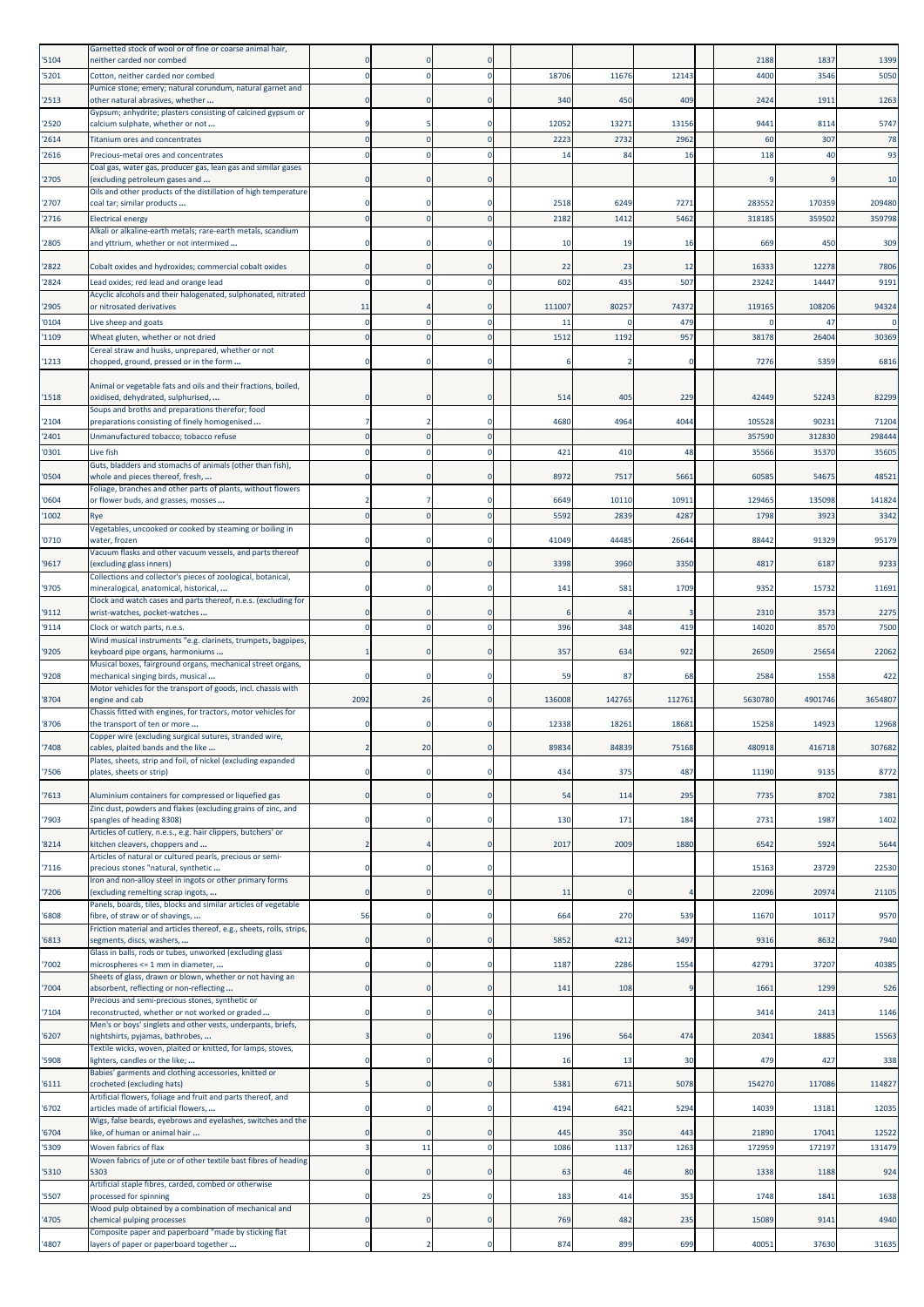| '4817          | Envelopes, letter cards, plain postcards and correspondence<br>cards, of paper or paperboard;                                                                    |                            |    |              | 673            | 576            | 409            | 15747            | 12222            | 9518             |
|----------------|------------------------------------------------------------------------------------------------------------------------------------------------------------------|----------------------------|----|--------------|----------------|----------------|----------------|------------------|------------------|------------------|
| '5210          | Woven fabrics of cotton, containing predominantly, but <<br>85% cotton by weight, mixed principally                                                              | 7                          | 10 | $\Omega$     | 6950           | 7166           | 6132           | 81024            | 70440            | 52699            |
| '8521          | Video recording or reproducing apparatus, whether or not<br>ncorporating a video tuner (excluding                                                                | $\Omega$                   |    | $\Omega$     | 4192           | 5485           | 3360           | 57677            | 15400            | 15574            |
| '8470          | Calculating machines and pocket-size "dimensions <= 170 mm<br>x 100 mm x 45 mm" data recording,                                                                  | 25                         |    | -0           | 13530          | 8623           | 9632           | 102028           | 81459            | 71722            |
| '7218          | Stainless steel in ingots or other primary forms (excluding<br>remelting scrap ingots and products                                                               | 9                          |    | $\Omega$     | 175            | 341            | 201            | 102425           | 99549            | 70212            |
|                | Glass envelopes, incl. bulbs and tubes, open, and glass parts                                                                                                    |                            |    |              |                |                |                |                  |                  |                  |
| '7011          | thereof, without fittings, for                                                                                                                                   | $\mathbf 0$                |    |              | 974            | 694            | 414            | 1582             | 1717             | 2004             |
| '7102          | Diamonds, whether or not worked, but not mounted or set<br>(excluding unmounted stones for pick-up                                                               | $\Omega$                   |    | $\Omega$     |                |                |                | 164665           | 160239           | 142091           |
| '7118          | Coin, incl. legal tender (excluding medals, jewellery made<br>from coins, collectors' items of                                                                   | $\mathbf 0$                |    | $\mathbf 0$  |                |                |                | 2754             | 937              | 2142             |
| '7001          | Cullet and other waste and scrap of glass; glass in the mass<br>(excluding glass in the form of                                                                  | $\Omega$                   |    | $\Omega$     | 62             | 72             | 750            | 810              | 10696            | 229              |
| '7006          | Sheets or profiles of glass, whether or not having an<br>absorbent, reflecting or non-reflecting                                                                 | $\Omega$                   | 11 | $\Omega$     | 2492           | 2661           | 2582           | 41803            | 38822            | 34107            |
|                |                                                                                                                                                                  |                            |    |              |                |                | 285            | 48213            |                  |                  |
| '7402          | Copper, unrefined; copper anodes for electrolytic refining<br>Waste and scrap, of copper (excluding ingots or other similar                                      | 0                          |    |              | 15             | 492            |                |                  | 6078             | 80985            |
| '7404<br>'7901 | unwrought shapes, of remelted<br>Unwrought zinc :                                                                                                                | $\Omega$<br>$\mathbf 0$    |    | $\Omega$     | 19831<br>14144 | 33828<br>13648 | 51453<br>11945 | 616068<br>109236 | 611405<br>129631 | 600854<br>112039 |
| '8001          | Unwrought tin                                                                                                                                                    | $\Omega$                   |    | $\mathbf{0}$ | 2132           | 2046           | 2164           | 23763            | 26604            | 21734            |
| '8102          | Molybdenum and articles thereof, n.e.s.; molybdenum waste<br>and scrap (excluding ash and residues                                                               | 0                          |    | $\Omega$     | 158            | 147            | 303            | 953              | 1835             | 954              |
| '8104          | Magnesium and articles thereof, n.e.s.; magnesium waste and<br>scrap (excluding ash and residues                                                                 | $\mathbf 0$                |    | $\mathbf 0$  | 513            | 908            | 897            | 12465            | 12511            | 6179             |
| '8106          | Bismuth and articles thereof, n.e.s.; bismuth waste and scrap<br>(excluding ash and residues containing                                                          | n                          |    |              | 218            | 145            | 129            | 35               | 150              | 57               |
| '1801          | Cocoa beans, whole or broken, raw or roasted                                                                                                                     | $\mathbf 0$                |    | $\Omega$     | 18732          | 20114          | 18384          | 4350             | 3203             | 3389             |
| '1301          | Lac; natural gums, resins, gum-resins, balsams and other<br>natural oleoresins                                                                                   | $\Omega$                   |    | $\Omega$     | 521            | 414            | 436            | 12054            | 10467            | 9911             |
| '1501          | Pig fat, incl. lard, and poultry fat, rendered or otherwise<br>extracted (excluding lard stearin                                                                 | 0                          |    | 0            |                |                | 26             | 23667            | 26035            | 33744            |
| '1503          | Lard stearin, lard oil, oleostearin, oleo-oil and tallow oil<br>(excluding emulsified, mixed or                                                                  | $\Omega$                   |    | $\Omega$     |                |                |                | 20               | 21               | 13               |
| 1522           | Degras; residues resulting from the treatment of fatty<br>substances or animal or vegetable waxes                                                                | $\Omega$                   |    | n            |                |                | 36             | 4886             | 5310             | 5887             |
|                | Buckwheat, millet, canary seed and other cereals (excluding                                                                                                      |                            |    |              |                |                |                |                  |                  |                  |
| '1008          | wheat and meslin, rye, barley,                                                                                                                                   | 0                          |    | $\Omega$     | 1328           | 768            | 483            | 5781             | 7562             | 8315             |
| '1105<br>'1204 | Flour, meal, powder, flakes, granules and pellets of potatoes<br>Linseed, whether or not broken                                                                  | $\Omega$<br>$\overline{0}$ |    | $\Omega$     | 1438<br>1220   | 1969<br>6381   | 1663<br>997    | 15036<br>2667    | 13403<br>2330    | 13361<br>2562    |
| '1205          | Rape or colza seeds, whether or not broken                                                                                                                       | $\Omega$                   |    | $\Omega$     | 100997         | 98647          | 83068          | 2490             | 2754             | 1864             |
| '0712          | Dried vegetables, whole, cut, sliced, broken or in powder, but<br>not further prepared                                                                           |                            | 10 |              | 2562           | 2925           | 3407           | 51401            | 48507            | 39756            |
|                | Roots and tubers of manioc, arrowroot, salep, Jerusalem                                                                                                          |                            |    |              |                |                |                |                  |                  |                  |
| '0714          | artichokes, sweet potatoes and similar                                                                                                                           | $\Omega$                   |    |              | 115            | 143            | 199            | 3851             | 3798             | 4304             |
| '0102          | Live bovine animals<br>Milk and cream, not concentrated nor containing added sugar                                                                               | $\Omega$                   |    |              | 2930           | 989            | 3196           | 7851             | 6992             | 6917             |
| "0401          | or other sweetening matter<br>Animal products n.e.s.; dead animals of all types, unfit for                                                                       |                            |    |              | 3201           | 1234           | 6930           | 9553             | 8150             | 86276            |
| '0511          | human consumption                                                                                                                                                | $\mathbf 0$                |    | $\mathbf 0$  | 2962           | 3354           | 2746           | 62858            | 60168            | 68981            |
| '2510          | Natural calcium phosphates and natural aluminium calcium<br>phosphates, natural and phosphatic                                                                   | $\mathbf 0$                |    | $\mathbf 0$  | 74514          | 80183          | 75003          | 1026             | 1263             | 1288             |
| '2512          | Siliceous fossil meals, e.g. kieselguhr, tripolite and diatomite,<br>and similar siliceous earths,                                                               | $\mathbf 0$                |    | $\Omega$     | 852            | 905            | 822            | 1201             | 3486             | 2902             |
| '2517          | Pebbles, gravel, broken or crushed stone, for concrete<br>aggregates, for road metalling or for                                                                  | 12                         |    | $\mathbf 0$  | 29518          | 25193          | 12075          | 70633            | 88504            | 83993            |
| '2307          | Wine lees; argol                                                                                                                                                 | $\mathbf 0$                |    | $\Omega$     |                |                |                | 1030             | 1586             | 7626             |
| '2504          | Natural graphite                                                                                                                                                 | $\mathbf 0$                |    | $\mathbf 0$  | 159            | 511            | 495            | 1122             | 934              | 750              |
| '2602          | Manganese ores and concentrates, incl. ferruginous<br>manganese ores and concentrates, with a                                                                    | $\Omega$                   |    | $\Omega$     |                |                | 11             | 134              | 204              | 327              |
| '2610          | Chromium ores and concentrates                                                                                                                                   | $\mathbf 0$                |    | $\Omega$     | 52             | 69             | 31             | 2834             | 3182             | 1234             |
| '2612          | Uranium or thorium ores and concentrates<br>Slag, ash and residues containing metals, arsenic or their                                                           | $\Omega$                   |    | $\Omega$     |                |                |                |                  |                  | $\overline{0}$   |
| '2620          | compounds (excluding those from                                                                                                                                  | $\mathbf 0$                |    | 0            |                | 60             |                | 95269            | 77920            | 67215            |
| '2709          | Petroleum oils and oils obtained from bituminous minerals,<br>crude                                                                                              | $\Omega$                   |    | $\Omega$     | 6822678        | 6580854        | 3890870        | 325432           | 44185            | 234256           |
| '2801          | Fluorine, chlorine, bromine and iodine                                                                                                                           | $\mathbf 0$<br>$\Omega$    |    | $\Omega$     | 653            | 324            | 238            | 3179             | 3126             | 3868             |
| '2807          | Sulphuric acid; oleum<br>Hydroxide and peroxide of magnesium; oxides, hydroxides                                                                                 |                            |    | $\Omega$     | 351            | 397            | 1124           | 18004            | 23228            | 16977            |
| '2816          | and peroxides, of strontium or barium<br>Hypochlorites; commercial calcium hypochlorite; chlorites;                                                              | 0                          |    |              | 32             |                | 19             | 686              | 706              | 491              |
| '2828          | hypobromites                                                                                                                                                     | $\Omega$                   |    | $\Omega$     | 1096           | 1265           | 1233           | 11876            | 10211            | 14475            |
| '2841          | Salts of oxometallic or peroxometallic acids                                                                                                                     | $\mathbf 0$                |    | $\Omega$     | 2174           | 1412           | 1461           | 19299            | 12772            | 11107            |
| '2852          | Compounds, inorganic or organic, of mercury, whether or not<br>chemically defined (excluding amalgams)                                                           | $\mathbf 0$                |    | $\mathbf 0$  | 12             | 13             | 12             |                  | 38               |                  |
| '2909          | Ethers, ether-alcohols, ether-phenols, ether-alcohol-phenols,<br>alcohol peroxides, ether peroxide,<br>Acetals and hemiacetals, whether or not with other oxygen | 0                          |    | $\Omega$     | 10503          | 15286          | 11565          | 50925            | 51416            | 44389            |
| '2911          | function, and their halogenated,                                                                                                                                 | $\mathbf 0$                |    | 0            |                |                |                | 611              | 395              | 416              |
| '2917          | Polycarboxylic acids, their anhydrides, halides, peroxides and<br>peroxyacids; their halogenated,                                                                | 138                        |    | $\Omega$     | 32616          | 54190          | 47841          | 381679           | 329766           | 283711           |
| '2938          | Glycosides, natural or reproduced by synthesis, and their<br>salts, ethers, esters and other                                                                     | 2                          |    | $\Omega$     | 1688           | 1604           | 1991           | 15447            | 18175            | 17057            |
| '2524          | Asbestos (excluding products made from asbestos)                                                                                                                 | $\mathbf 0$                |    | $\Omega$     | 2438           | 1804           | 2000           |                  |                  | $\overline{2}$   |
| '3211          | <b>Prepared driers</b>                                                                                                                                           | $\overline{0}$             |    |              | 489            | 602            | 365            | 5925             | 6175             | 4890             |